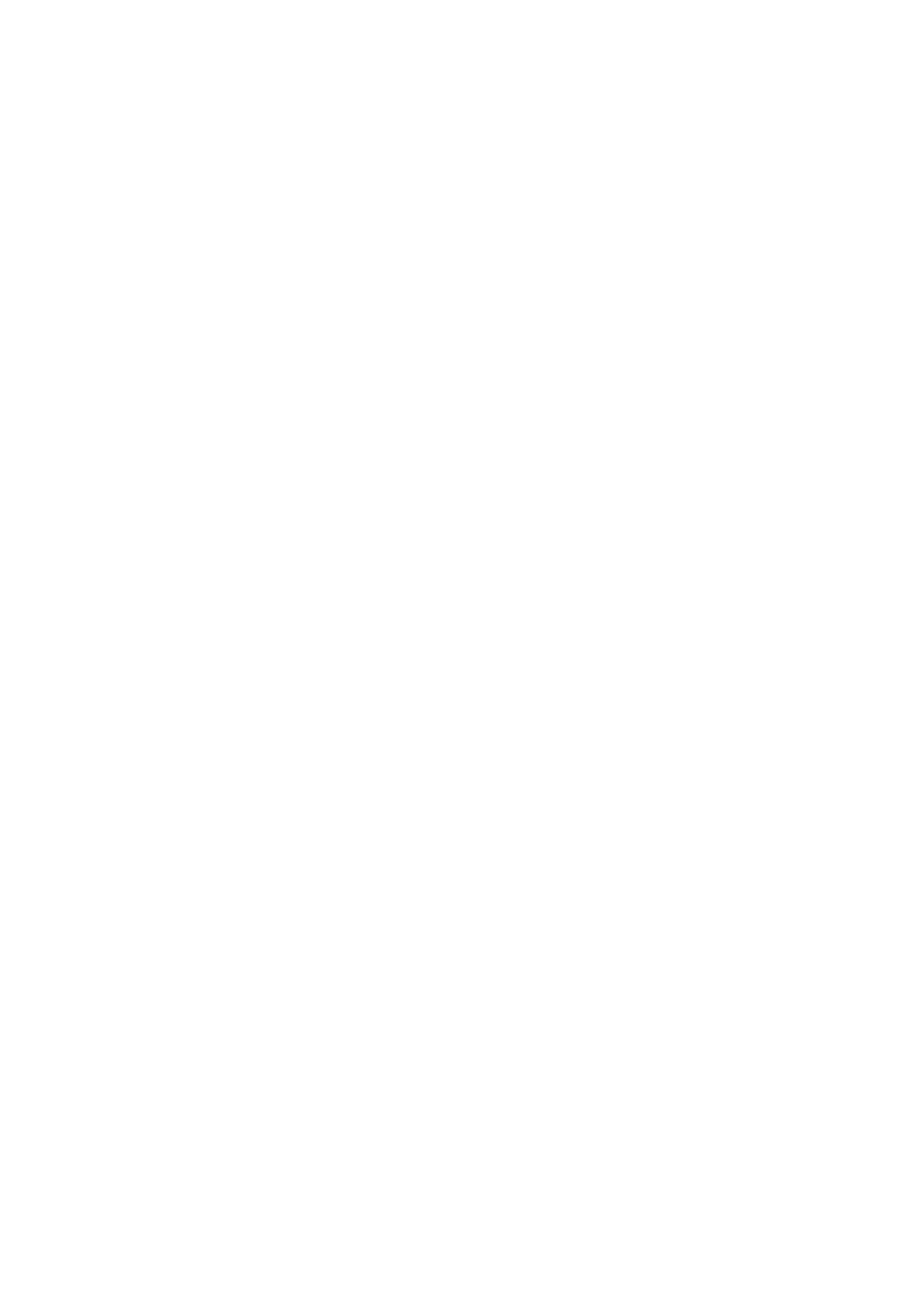# **REPORT ON THE REVIEW OF HOSPITAL PHARMACY**

**Chair: Dr. Ambrose McLoughlin**

<span id="page-2-0"></span>**November 2011**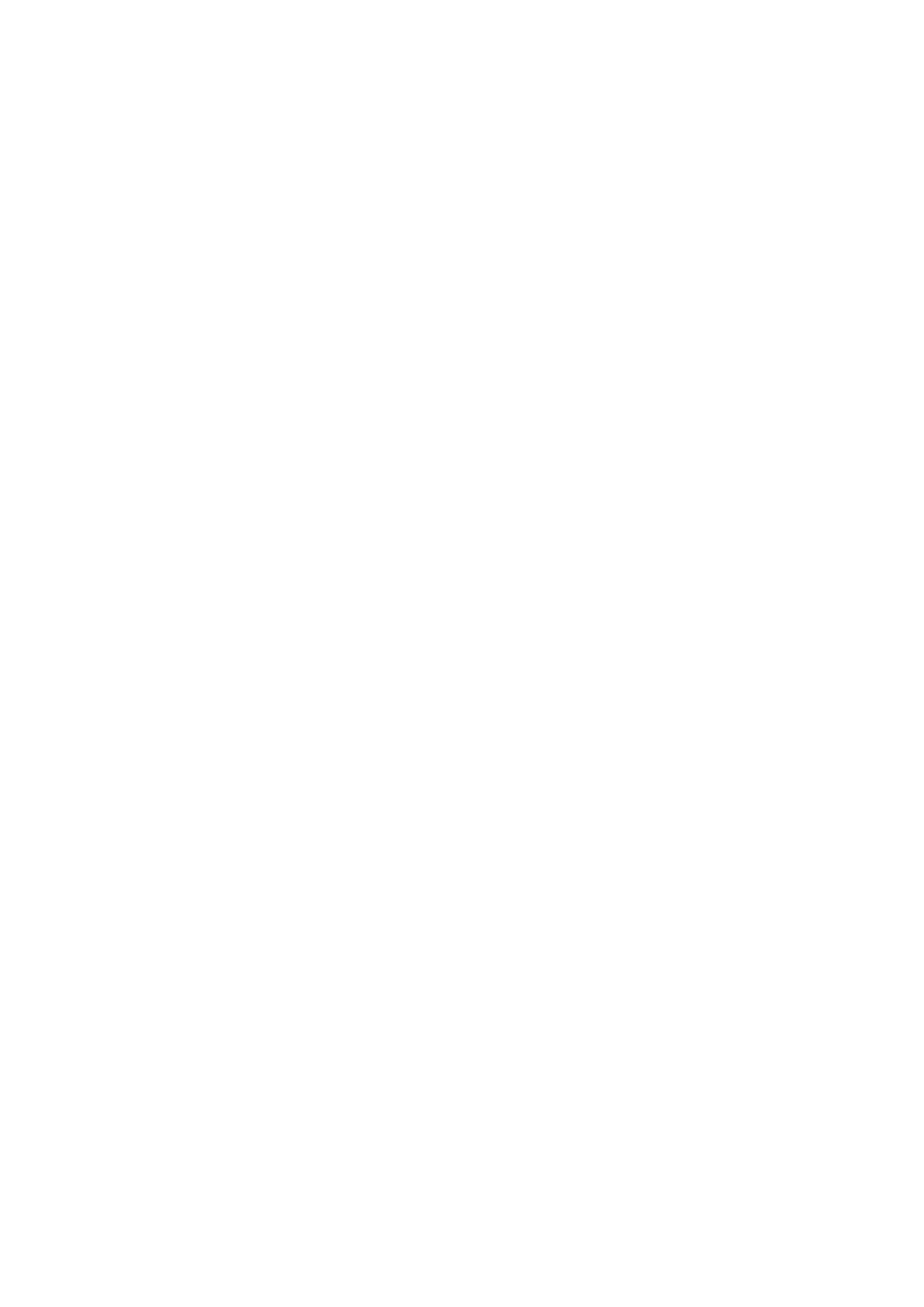#### **Background**

Prior to 1978 there was no definition of the role of a hospital pharmacist and no legislative requirement for hospital pharmacy services. The 1978 Working Party Report on Hospital Pharmacy placed the profession on an agreed footing with regard to roles and responsibilities as well as establishing the architecture for staff grading, a mapping exercise and a future vision regarding anticipated developments. The Report proposed a three grade career structure based on chief pharmacist, senior pharmacist and pharmacist grades. The pharmacist grade was the recruiting grade, and for the senior pharmacist and chief pharmacist grades, periods of post registration hospital experience of three years and five years respectively were required. The implementation of this Report established a career structure for hospital pharmacists as a separate entity from community pharmacy. While it was considered ahead of its time in 1978, the duties and responsibilities of hospital pharmacists have expanded greatly.

Specialisation in hospital pharmacy was broadly agreed at the General Assembly in Basel of the European Association of Hospital Pharmacy (EAHP) in April 1986. Ireland had been a full member since 1973. At a Conciliation and Arbitration meeting in Dublin in October 1986 the Hospital Pharmacists Association of Ireland (HPAI) stated to the management side the need for a new career structure to identify the emergence of clinical pharmacy and specialisation within the profession at European Hospital Pharmacy level.

In 1990 the PSI launched their independent 'Commission of Inquiry into Pharmacy', which recommended a career structure overhaul to reflect the declared intention of hospital pharmacists to advance the profession towards a greater patient focus.

Despite the failure to restructure the grades in hospital pharmacy at this time, the 1990's saw hospital pharmacists introduce specialisations that had a profoundly positive effect on patient safety and cost effectiveness. These specialisations included clinical pharmacy and aseptic compounding. In the next decade specialisations were extended to include medication safety pharmacists and antimicrobial pharmacists. In the last decade IT developments, cluster pharmacy services and automation projects, although isolated, emerged within hospital pharmacy and pointed to the next generation of creative developments.

A second review of structures within hospital pharmacy was approved by the Department of Health and Children in 2001. In 2005, the Department of Finance agreed to the finalisation of outstanding reviews, such as that of hospital pharmacists, where service improvements were involved. Further delays were however incurred due to the establishment of the Health Service Executive (HSE) on January 1<sup>st</sup> 2005 and the commencement of the Pharmacy Act on the 22<sup>nd</sup> May 2007. In late 2009, Dr. Ambrose McLoughlin was appointed as Chair of the Review of Hospital Pharmacy.

# **Hospital Pharmacy and Change**

The profession of pharmacy has gone through major changes over recent years. Pharmacists have adapted and changed their work practices to build capacity within the health service and to reflect the needs of a changing patient population, and the rapidly increasing complexity of therapeutics and the cost of healthcare. Currently hospital pharmacists manage combined drug budgets in excess of €300 million per annum. Hospital pharmacists also have significant impact on the actual pharmacy spend across the whole health system which is estimated at circa €2.5 billion. Hospital pharmacy services may include the following: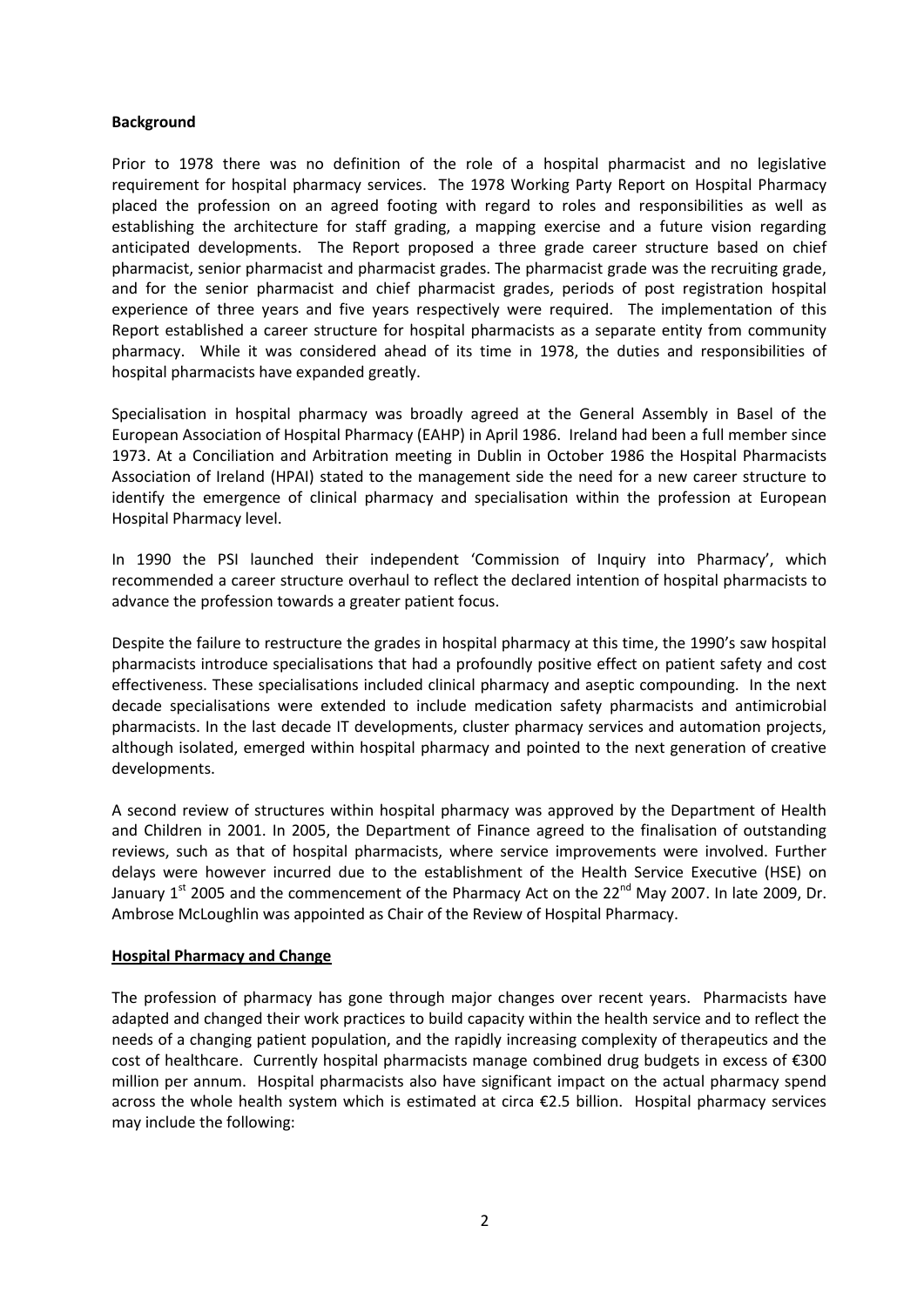- 1. Procurement, safe storage and distribution of medicines, which includes contracting, negotiating, ordering processes, purchasing for safety initiatives, invoice matching, consideration of ethical and legal issues and the challenges of meeting demand. This portfolio of services would typically be overseen by a pharmacist, although procurement strategy and for example contracting remains the responsibility of the Chief Pharmacist.
- 2. Medicines advice and information, which includes the development of formularies and clinical guidelines, anticipation and research into major drug innovations, information storage, receipt, answering and recording of questions, pro-active education, Drugs and Therapeutics Committee support and research, drug usage review and cost analysis.
- 3. Medication safety and risk management, which includes incident reporting, recommendations for and audit of system changes, root cause analysis, dissemination of safety information and the management of high risk medicines.
- 4. Outpatient dispensing e.g. HIV, clozapine, TB medicines, at the point of discharge and liaison with primary care.
- 5. Aseptic preparation and dispensing of intravenous medicines including cancer treatments, antibiotics and other complex medicines such as mono-clonal antibodies, including home care with cancer and antibiotic therapies. These manufacturing activities must be carried out under controlled aseptic conditions and strictly applied prescribing and manufacturing standard operating procedures (SOPs) according to international guidelines.
- 6. Clinical pharmacists are independent practitioners who may also operate as part of a clinical team providing 'near patient' pharmaceutical care. This includes medicines reconciliation, prescribed medication and clinical review, adverse drug interaction (ADR) identification and reporting, patient specific medicines information and discharge counselling.
- 7. Managing phase I, II and III and post-marketing clinical trials involving medicines. Good Clinical practice (GCP) as defined by the European Medicines Evaluation Agency (EMA), essentially mandates pharmacist involvement in trials managed in the hospital setting.
- 8. Education, training and research relating to pharmacy, medicines and therapeutics. Hospital pharmacists are involved in teaching at nursing and medical undergraduate levels and supporting education in the primary care setting. Hospital pharmacists also present at Grand Rounds to junior and senior doctors and other senior health care workers.

It is clear that the range of services and resources now managed by Chief Pharmacists is unique in the Irish Health Service. (Appendix 1 provides extensive descriptions of the pillars of Hospital Pharmacy Specialisation and was agreed in 2004 by both the management and staff side. The document is currently being updated to replace pre-HSE terminology and the updated document will be inserted into Appendix 1).

Hospital pharmacy practice has developed in recent years in order to meet the need for a clinical pharmacy service to patients and clinical teams. The increasing complexity of new medicines and therapy regimes over the last 20 years in particular has meant that it has been necessary for hospital pharmacists to develop specialist clinical roles. Consequently, many pharmacists developed a keen interest in specific specialist areas and have evolved into specialists over the years. These patient centred services are required to be delivered in a safe and consistent manner.

# **Challenges and the Evolving Role of Hospital Pharmacists**

Hospital pharmacists now play a fundamental role in hospitals achieving excellence in clinical governance, including managing both clinical and financial risks. As the only healthcare professionals trained specifically as experts on all aspects of medicines and their use, pharmacists make an exceptional contribution to ensuring rational choice and the safe, effective and economic use of medicines.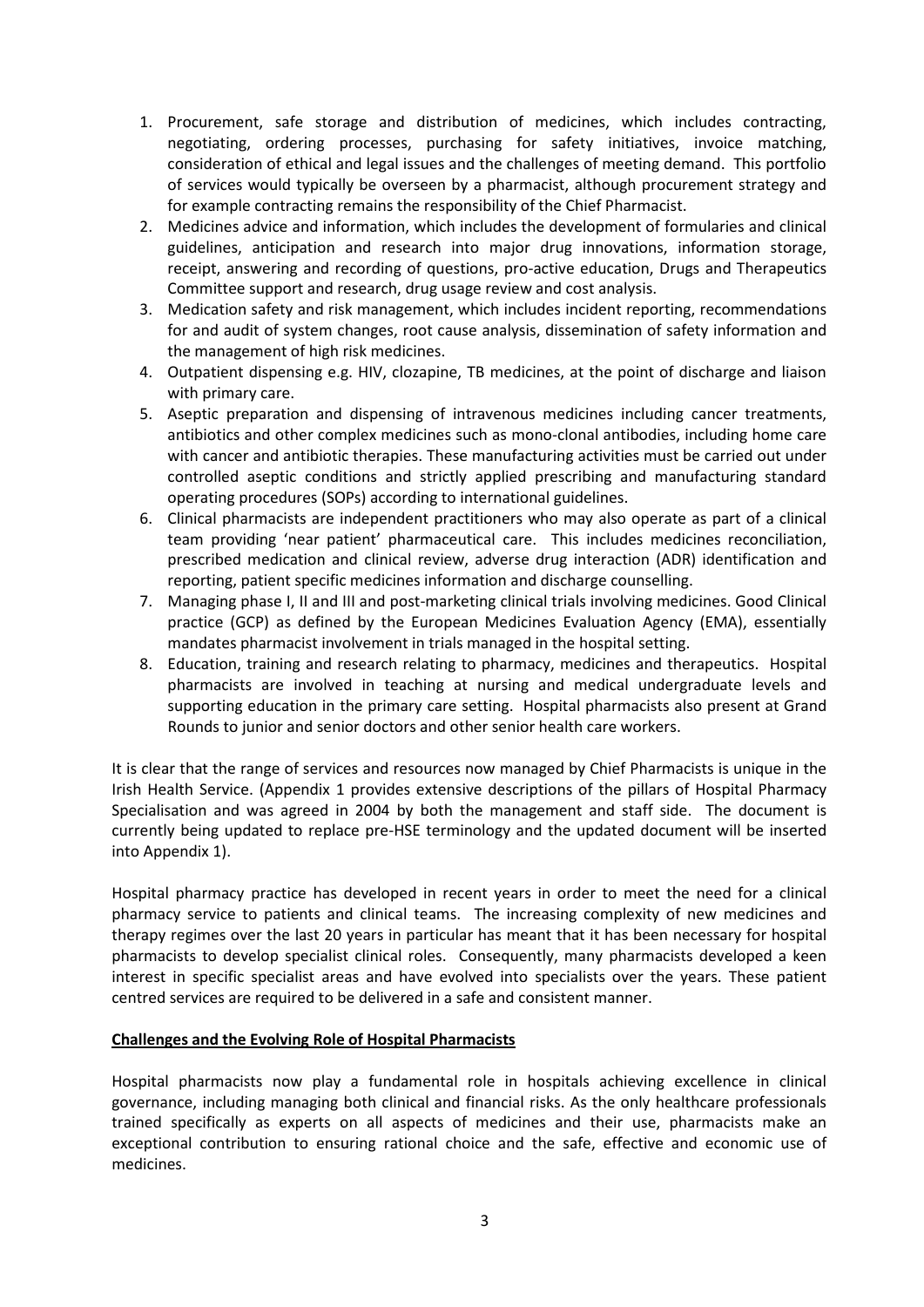Today in Ireland, the hospital pharmacist operates as an autonomous professional who provides expertise and leadership in medicines management. In 2001, the UK Audit Commission 2001 report 'A spoonful of Sugar' defined medicines management as "encompassing the entire way that medicines are selected, procured, delivered, prescribed, administered and reviewed to optimise the contribution that medicines make to producing informed and desired outcomes of care". The report concluded that improved medicines management underpins many specific (UK) healthcare strategies. When applied to pharmacist-patient interactions in primary care, it is often referred to as 'pharmaceutical care' and in the hospital setting as 'clinical pharmacy'. In either scenario it is evidence based and well defined in the literature and in clinical practice in other jurisdictions.

In the provision of healthcare services, the need for high quality and strategic medicines management will become increasingly essential in order to meet the challenges of providing safe and effective care to patients, while ensuring rational and cost-effective use of medicines. New medicines are increasingly complex with the emergence of novel technologies (e.g. biologicals, biosimilars, personalised medicines, advanced therapies etc.). Providing safe and effective medicines therapy to patients will continue to be a challenge for health systems as patients now live longer, with a more complex mix of co-morbid conditions and require medication regimes that are increasingly complicated and individualised, with the effect that patients are treated with a greater number of more complex medicines over longer periods of time. In addition, the increasing cost of new technology medicines means that the rational and cost-effective use of medicines becomes ever more essential in order to contain costs so that health systems can continue to afford to make new and innovative treatments available to patients.

Furthermore the expanded roles and responsibilities of pharmacists include financial management, meeting regulatory requirements, safety, quality and ethical responsibilities as outlined below:

- Performance Audit
- Cost Control
- Accreditation systems
- Increasing executive responsibilities
- Quality management
- Compliance with pharmacy, medicinal products, drugs and Health and Safety regulations, hygiene audits etc.
- Supporting the implementation of national strategies e.g. unlicensed medicinal products, cancer strategy, cardiovascular strategy, acute medicines programme etc.

Hospital pharmacy also has the added potential to play a key role in designing, developing and implementing medicines management solutions within the new integrated systems of care proposed by the HSE Quality and Clinical Care Directorate (now split into a Clinical Strategy and Programmes Directorate and a Quality Risk and Clinical Care Directorate). This has also been captured in paragraph 2.9.7 of the Public Service Agreement 20[1](#page-2-0)0-2014 (Croke Park Agreement)<sup>1</sup> and pharmacists will play a lead role in ensuring these parameters are met. Pharmacists working at management and specialist clinical levels will be of the highest competence and training, bringing unique sets of skills to patient care. Posts may be identified at a Clinical Specialist Pharmacist/Pharmacy Service Manager grade that

<span id="page-6-0"></span> <sup>1</sup> Extract from the Croke Park Agreement para. 2.9.7. "*better management of risk, safety and quality within the health sector, through adherence to systems, care pathways, disease programmes, protocols, audit, information management systems, etc. Such systems must be developed under the authority of the Director of Quality and Clinical Care and operationalised under the direction and oversight of the relevant clinical leaders at local level e.g. medical, nursing or allied health professional grades, consistent with the recommendations of the Commission on Patient Safety and Quality Assurance*"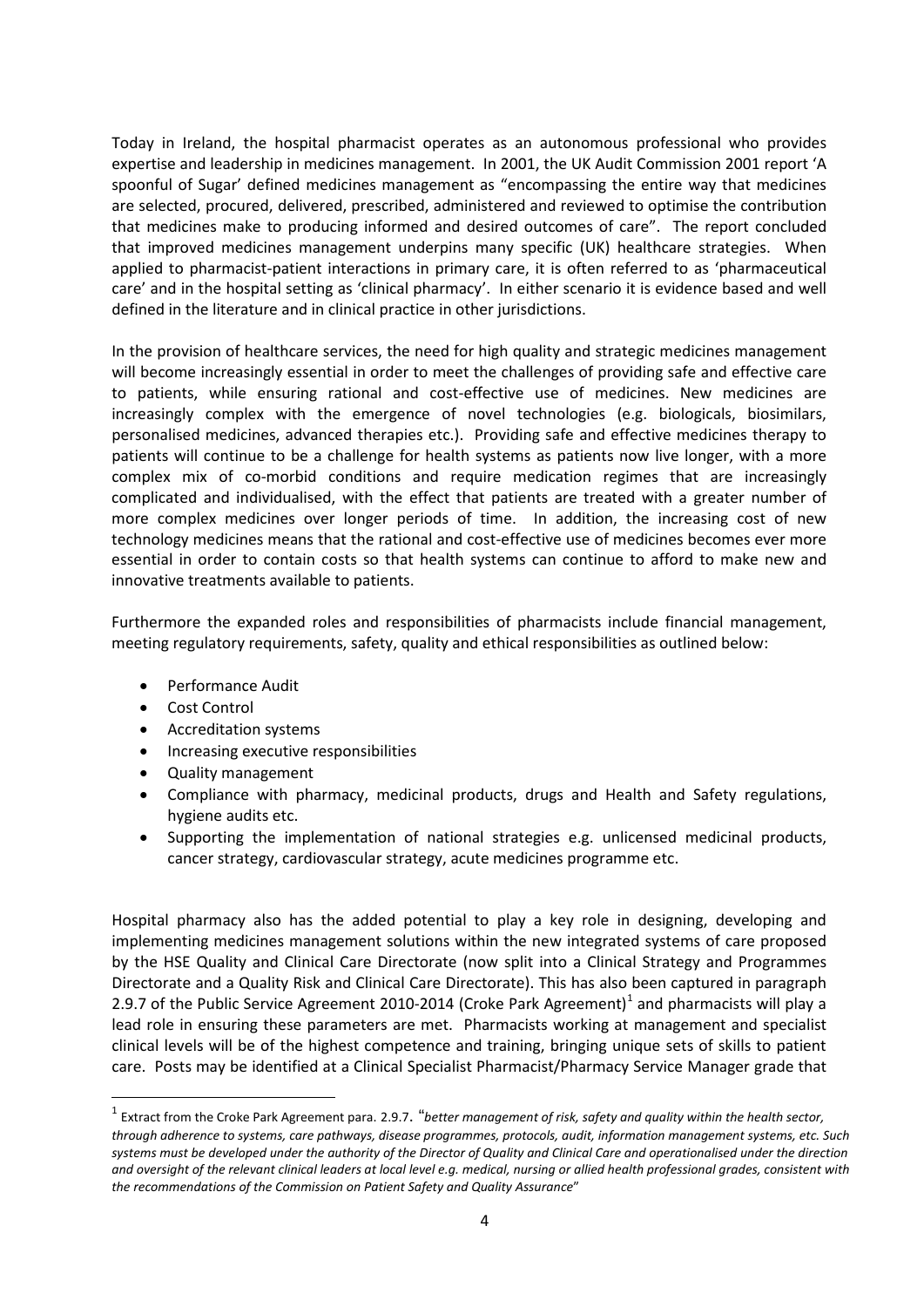will reflect pharmaceutical need in quality integrated pathways and other identified key health areas such as antimicrobial resistance, infectious diseases, mental health, critical care and both in-patient and ambulatory cancer care.

The continuing professional development (CPD) structure and the new Institute of Pharmacy will provide clearly defined pathways of learning to support the Clinical Strategy and Programmes Directorate for the roll out of a specialist pharmacy services in line with the Pharmacy Act [2](#page-6-0)007<sup>2</sup>.

# **Changes within the Health Service Executive**

The HSE launched a transformation programme 2007-2010 to improve services to enable people to live healthier and more fulfilled lives with six transformation priorities:

- 1. Develop integrated services across all stages of the care journey
- 2. Configure primary, community and continuing care services so that they deliver optimal and cost effective results
- 3. Configure hospital services to deliver optimal and cost effective results
- 4. Implement a model for the prevention and management of chronic illness
- 5. Implement standards based performance measurement and management throughout the HSE
- 6. Ensure all staff engage in transforming health and social care in Ireland

Following on from this an Integrated Services Directorate was established in October 2009 as part of the HSE's management restructuring to enable a greater integration of services. This Directorate has responsibility for the delivery of all health and personal social services across the country including hospital, primary, community and continuing care services and management of an overall budget of €14 billion with a statutory and voluntary sector workforce of approximately 108,000 equivalents at December 2010.

The aim of the Integrated Services Programme is to develop a 'best fit' structure at local level to:

- 1. Deliver excellent health outcomes for the population through integration of services
- 2. Ensure more efficient use of resources

**.** 

- 3. Have a clear spinal cord of accountability from top to bottom
- 4. Support the strategy of shifting balance of activity towards prevention and community based care and away from hospital based care
- 5. Ensure services are organised around the population based service delivery model
- 6. Streamline and reduce the management layers and numbers bringing decision making as close as possible to service delivery

These objectives must guide the organisation design for each service. In this regard the organisation design and the requisite support structures to deliver services under the area management/Integrated Service Area (ISA) model must be 'road tested' against these principles.

The HSE has also established a Quality and Clinical Care Directorate (now split into a Clinical Strategy and Programmes Directorate and a Quality Risk and Clinical Care Directorate) to improve and

<span id="page-7-0"></span> $^{2}$ The Pharmacy Act 2007 introduced mandatory continuing professional development (CPD) for pharmacists in Ireland. The Pharmaceutical Society of Ireland (PSI) commissioned a review of educational research, to critically assess CPD models and the associated assessment and audit systems in order to guide the Council of the PSI in developing an appropriate and effective system of mandatory CPD for pharmacists in Ireland. The CPD report recommended the establishment of an Institute of Pharmacy to oversee the management and delivery of CPD for pharmacists and to progress the development of pharmacy practice in Ireland in line with international best practice and evolving healthcare needs with the PSI controlling the regulatory processes and defining the competency standards against which the CPD system would be framed.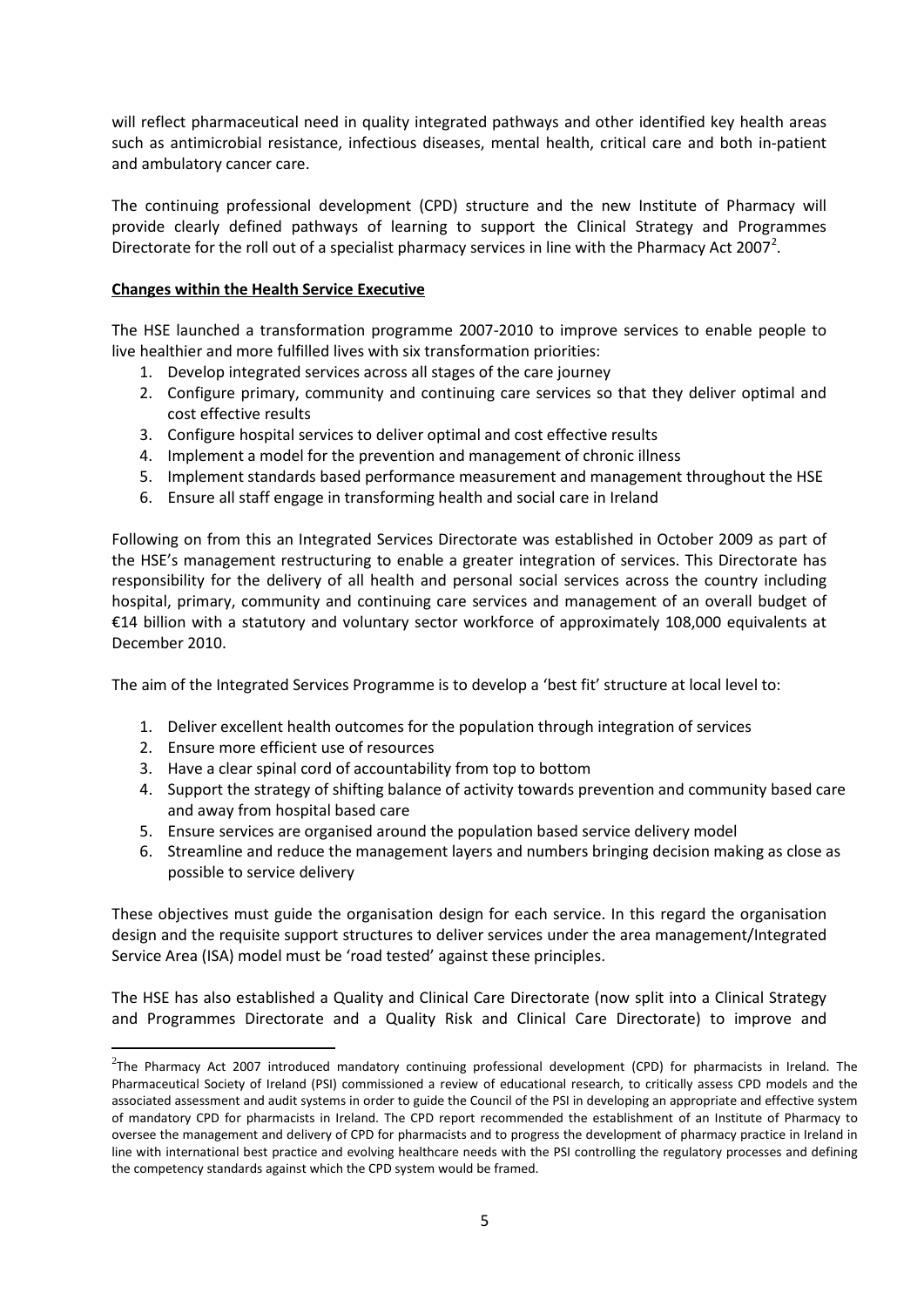standardise patient care throughout the organisation by bringing together clinical disciplines and enabling them to share innovative solutions to deliver greater benefits to every user of HSE services.

The core objectives of this Directorate are:

- To improve the quality of care delivered to all users of HSE services
- To improve access to all services
- To improve cost effectiveness

The Review of Hospital Pharmacy falls directly within the transformation programme currently being implemented by the HSE and in particular the implementation of the area management/ISA structures.

The present health service structures are subject to change given the commitments on health reform made in the Programme for Government. The specific recommendations in this report in relation to the structure of hospital pharmacy and the roles and responsibilities of certain posts are therefore subject to change in that context. The implementation of this report must of necessity take account of and adapt to new health service structures as these are determined and brought into being. In particular, consideration will have to be given to how any future restructuring of paediatric services can be catered for from a pharmacy perspective.

# **Transformation of Hospital Pharmacy Services**

- The HSE require a National Steering Group of Regional Pharmacy Leads to be actively involved in developing a national strategy for pharmacy services and to specify national standards for pharmacy practice, care and treatment and also to lead and to be accountable for these approved strategies.
- The National Steering Group will be expected to meet on a periodic basis to work on common agendas in relation to the health system and to facilitate the implementation of the outputs of such meetings within specified timeframes.
- In accordance with its statutory remit, the PSI, in consultation with the HSE, will commence a Baseline Study of hospital pharmacy. Hospital pharmacists will be required to co-operate fully with the Baseline Study.
- The HSE requires the direct active participation of pharmacists in regional and area management/ISA structures including areas such as mental health, care of older persons, disability and primary care with a specific focus on improving the outcomes for patients with chronic illness and enhancing the cost effectiveness of the whole care system, within the human and economic resources available.
- The HSE has an imperative to put in place more cost effective pharmacy services including eprescribing, robotic dispensing, national formularies and national pricing to maximise value for the tax payer and patients.

# **The Revised Structure of Hospital Pharmacy**

The revised structure of hospital pharmacy must facilitate a consistent delivery of pharmacy services in line with best practice and recognised international standards. The new structure of hospital pharmacy must be capable of contributing directly to the formulation of future national policy and be capable of delivering on the implementation of such policies, in particular, in relation to medicines and medicine management and must also deliver clinical effectiveness and other efficiencies. The proposed hospital pharmacy structure will lead to significant savings through the co-ordinated and managed efforts of Directors of Hospital Pharmacy and Directors of Medicines Management working collaboratively on procurement with the aim of achieving at least €10 million in savings in 2011 with more savings to follow in the years ahead. Regional Pharmacy Leads and Directors of Hospital Pharmacy and Directors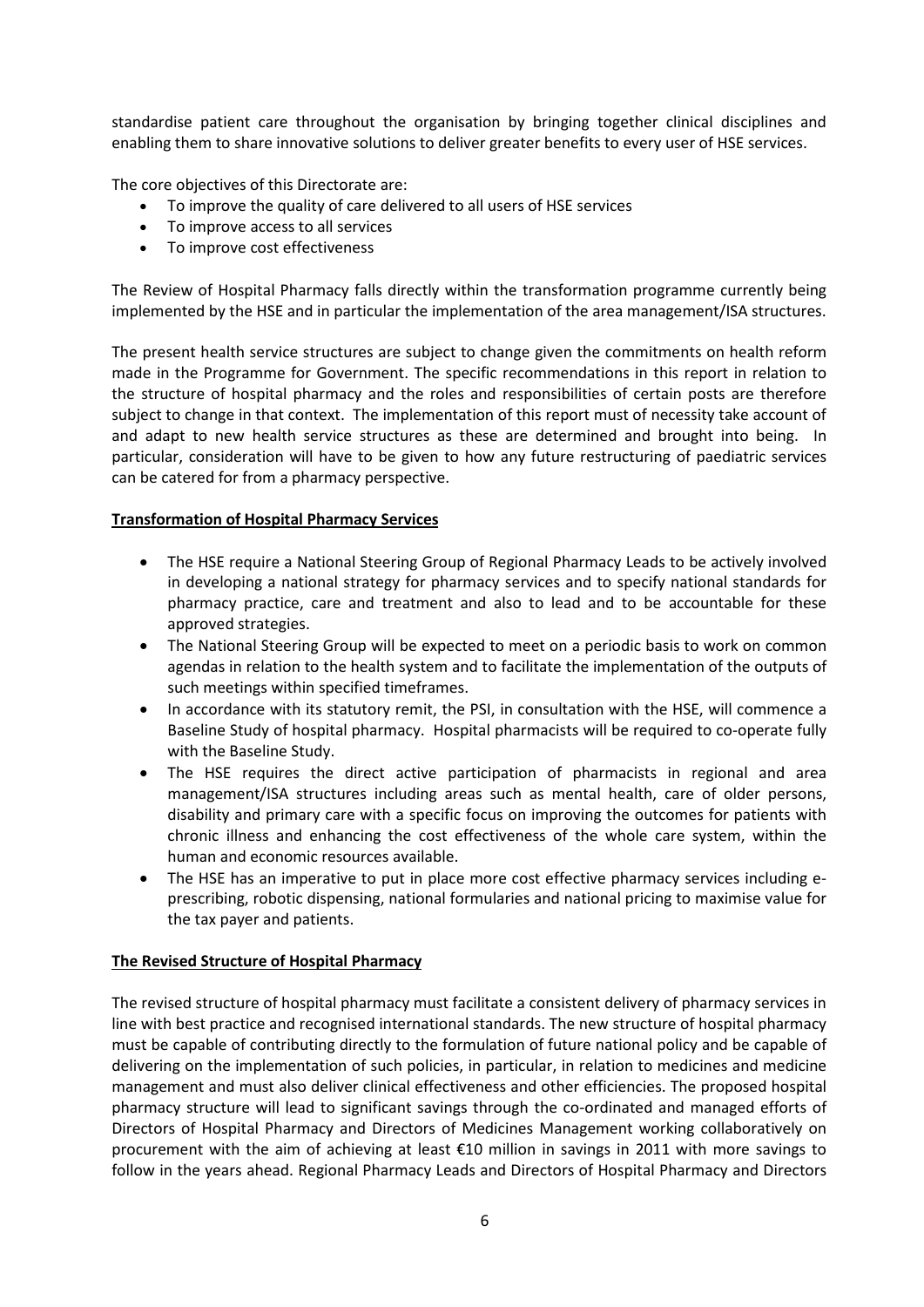of Medicines Management must also have due regard for the cost implications in the primary care sector from prescribing patterns established in the hospital setting. The structure will also allow for the expansion of acute hospital pharmacy services to other patients in HSE care e.g. those attending care of the elderly facilities, mental health facilities etc. The new structure will facilitate hospital pharmacists to take a lead and active direct role on the introduction and implementation of eprescribing, computerised stock inventory management, improved services in mental health and care of the elderly, robotic dispensing, underpinned by formulary and prescribing protocols for both the acute and primary care sectors.

The current structure and service has very significant regional and sector variation in the scope of services and resources available to hospital pharmacy. It is therefore essential to standardise the clinical management arrangements so that there are standardised approaches to pharmacy service provision across the whole system. The current grading structure of pharmacists outlined in the Department of Health and Children's salary scales, the number of pharmacists employed within these grades and the technicians which report to them from the HSE's personnel census are outlined below:

| <b>Grade</b>                    | WTE as at January 2011<br>reported to the HSE |
|---------------------------------|-----------------------------------------------|
| <b>Chief I Pharmacist</b>       | 23.5                                          |
| <b>Chief II Pharmacist</b>      | 68.8                                          |
| <b>Senior Pharmacist</b>        | 236.1                                         |
| Pharmacist                      | 113.7                                         |
| <b>Sub-total of Pharmacists</b> | 442.1                                         |
| Pharmaceutical                  | 170.8                                         |
| Technician                      |                                               |
| Pharmaceutical                  | 108.4                                         |
| Technician, Senior              |                                               |
| Total                           | 721.3                                         |

The proposed structure of hospital pharmacy outlined in this report will deliver a defined career structure with a clear accountability and authority framework for hospital pharmacists. This will result in the health service being in a position to deliver on high level cost savings, enhance corporate objectives relating to delivering on cost savings and provide a more efficient pharmacy service through the integrated structures proposed. The proposed structure will also deliver a high quality service, concentrating on ensuring the safe, effective and economic use of medicines for patients in, or transitioning through, the acute care sector.

The HSE have made substantial progress in their transformation programme which is being implemented. Clinical Directors have been appointed to manage clinical services across the system as part of clinical care programmes e.g. regional roles are currently in place or being developed around mental health, older persons, disabilities, children and family services, dental (oral health), audiology, regional clinical programme leads and emergency management.

The Review Group recognises the importance of the new structure for hospital pharmacy service provision being aligned with the proposed structure of the HSE. The new structure must actively contribute and support the roll out of the work of the HSE Clinical Strategy and Programmes Directorate and the HSE Quality, Risk and Clinical Care Directorate in respect of the Report of the Commission on Patient Safety and Quality Assurance and also support the work of the National Cancer Control Programme where required.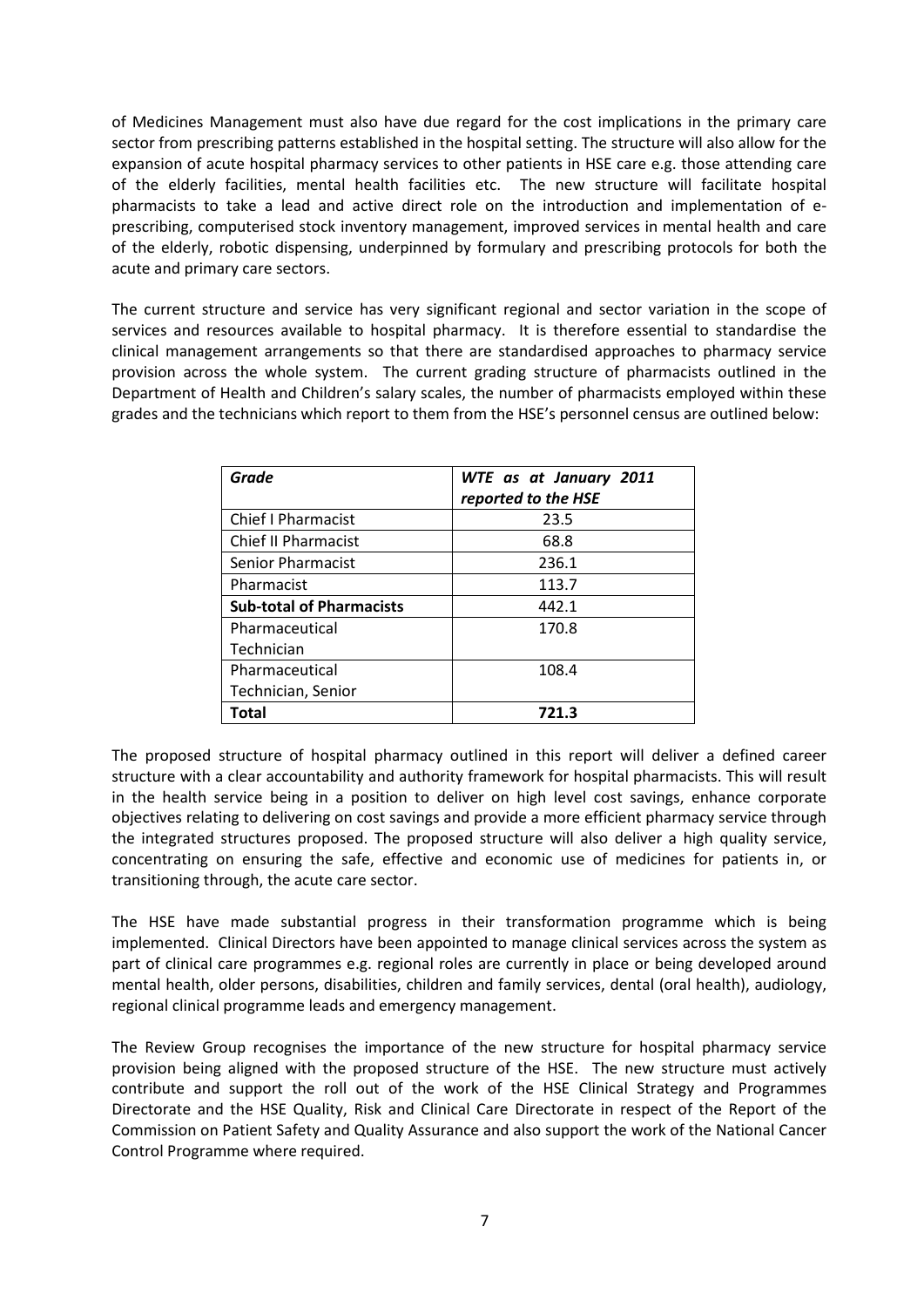The new structure should also support and work closely with national programmes and structures including the National Medication Safety Programme, the Medicines Management Programme/HSE Corporate Pharmaceutical Unit and the HSE Primary Care Reimbursement Service. There is also a requirement to ensure that the structure collaborates with the liaison Chief Pharmacy positions in addiction services. As well as retaining their current reporting relationships, the Directors of Hospital Pharmacy and Directors of Medicines Management will also have a "dotted line" reporting relationship to the Regional Director of Operations (RDO)/the nominated ISA Manager, as appropriate.

The new structure should also work closely with and support the development of policy initiatives by the Department of Health, and in particular, policies to promote the safe, effective and rational use of medicines within our healthcare system.

The Review of Hospital Pharmacy has also had regard to the significant and important work of the Chief Medical Officer of the Department of Health and the Chief Pharmacist in respect of the implementation of the Report on the Commission on Patient Safety and Quality Assurance. This Report has also had regard to the Patient Safety First Initiative which is the premier vehicle for rolling out the whole system response to the challenges of the Health System to provide a higher quality service for patient and members of the public. Hospital pharmacists will continue to support the work already undertaken by the HPAI and the Irish Medication Safety Network in the appropriate implementation of initiatives identified as a result of the Patient Safety Commission.

#### **HSE Integrated Models of Care-Integrated Service Area (ISA) Structures**

The details of the proposed ISA structures which have been approved by the HSE are outlined in Figure 1.

Professional Pharmacy input is critical to the success of HSE integrated models of care. This Report recognises that the HSE is required to comply with the Employment Control Framework (encompassing the moratorium on recruitment) set by Government. Subject to the Employment Control Framework being complied with, this report recommends that the HSE should have regard to the critical role played by pharmacy services in ensuring appropriate and cost-effective patient care and so accord an appropriate priority to the filling of key positions within this service.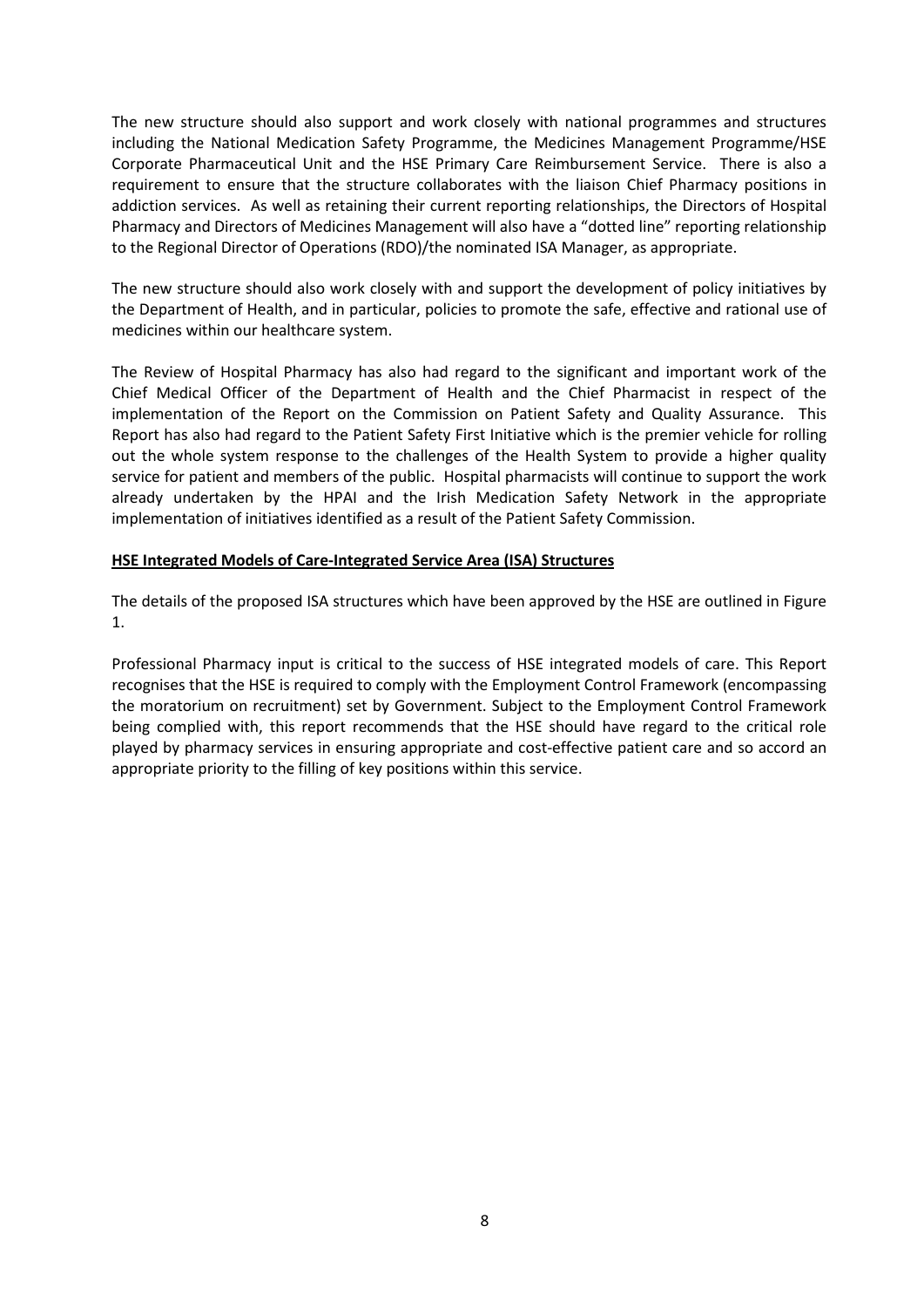# Location of HSE's Four Regions, Integrated Service Areas (ISAs) and Hospitals



National Projects Office - Service Operations Limerick under<br>OSI Licence HSE 030601

February 2011

# Figure 1. Integrated Service Areas proposed by the Health Service Executive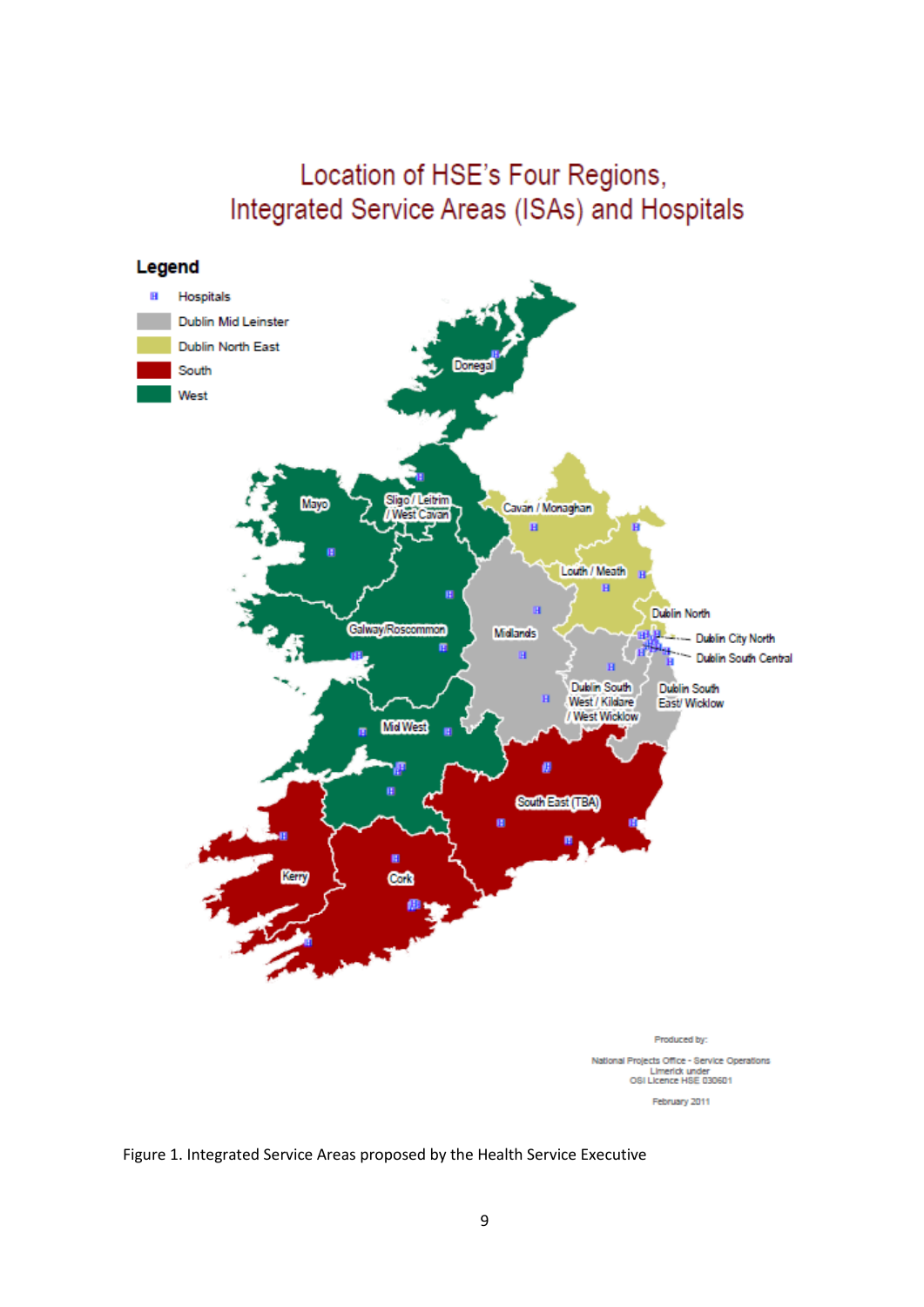# **Recommendations from the Review of Hospital Pharmacy**

# **Recommendation 1-Director of Hospital Pharmacy and Director of Medicines Management (17)**

The Review of Hospital Pharmacy has had regard to the policy of the HSE and the requisite support structures to deliver services under the area management/ISA model. It is therefore recommended that each ISA hospital group should have a Director of Hospital Pharmacy and Director of Medicines Management who will report directly to the Hospital CEO and have a "dotted line" reporting relationship to the RDO/ the Senior Manager of that particular ISA, as appropriate.

Subsequent to expressions of interest being sought these individuals will be appointed through an interview and selection process as may be agreed by the HSE and IMPACT/HPAI. Pharmacists, who are currently employed by the HSE and other acute hospitals at Chief Pharmacist 1 level (Head of Department), should be eligible to compete where they can meet the competencies specified in the job descriptions. In the event that the seventeen posts are not filled following an internal confined competition, the competition may be opened to those currently employed at Chief Pharmacist II and Senior Pharmacist grade. It is recommended that these appointments be made immediately upon the agreement of this Report.

Many of these appointees will require appropriate support and training to deliver the maximum benefit to patients and value to the HSE. At the time of the writing of this report the full implementation plan of the ISA's is incomplete. This Report recognises this fact and recommends flexibility in the shaping and the design of pharmacy services in order to be in line with the ISA's.

# **Recommendation 2-Regional Pharmacy Leads (4)**

One Regional Pharmacy Lead to be appointed to each of the four HSE regions to be responsible for pharmacy services, which includes publicly funded facilities, directly run and managed by the HSE, and privately owned and operated HSE services. These posts would be part-time and on a 2-3 year rotational basis. The appointed individuals would be selected from amongst the 17 Directors of Hospital Pharmacy and Directors of Medicine Management. Subsequent to expressions of interest being sought these individuals will be appointed through an interview and selection process as may be agreed by the HSE and IMPACT/HPAI. The HSE and IMPACT/HPAI will also have to agree the needs of the level of clinical and administrative support following discussion and agreement at regional level. It is recommended that these appointments be in place by the 2011.

# **Recommendation 3-Deputy Directors of Hospital Pharmacy and Deputy Directors of Medicines Management (Number of Deputy Directors to be confirmed as part of the implementation process)**

On the appointment of Regional Pharmacy Leads and Directors of Hospital Pharmacy and Directors of Medicines Management, discussions should take place on the number of Deputy Directors of Hospital Pharmacy and Deputy Directors of Medicines Management required within each ISA. Directors of Hospital Pharmacy and Directors of Medicines Management in conjunction with the Regional Pharmacy Leads are required to make formal submissions with regard to their area of responsibility and engage in a process of consultation with health service management to determine the number of Deputy Directors required for each ISA.

# **Recommendation 4-Clinical Specialist Pharmacists**

A Clinical Specialist grade is to be created that reflects the contribution of pharmacy to quality integrated pathways. The Clinical Specialist Pharmacist appointments will depend on specialisation within individual ISA's but could include key health areas such as antimicrobial resistance, infectious diseases, intensive care, transplantation, mental health, cardiac care, care of the elderly in both secondary and primary care environments, critical care and in-patient and ambulatory cancer care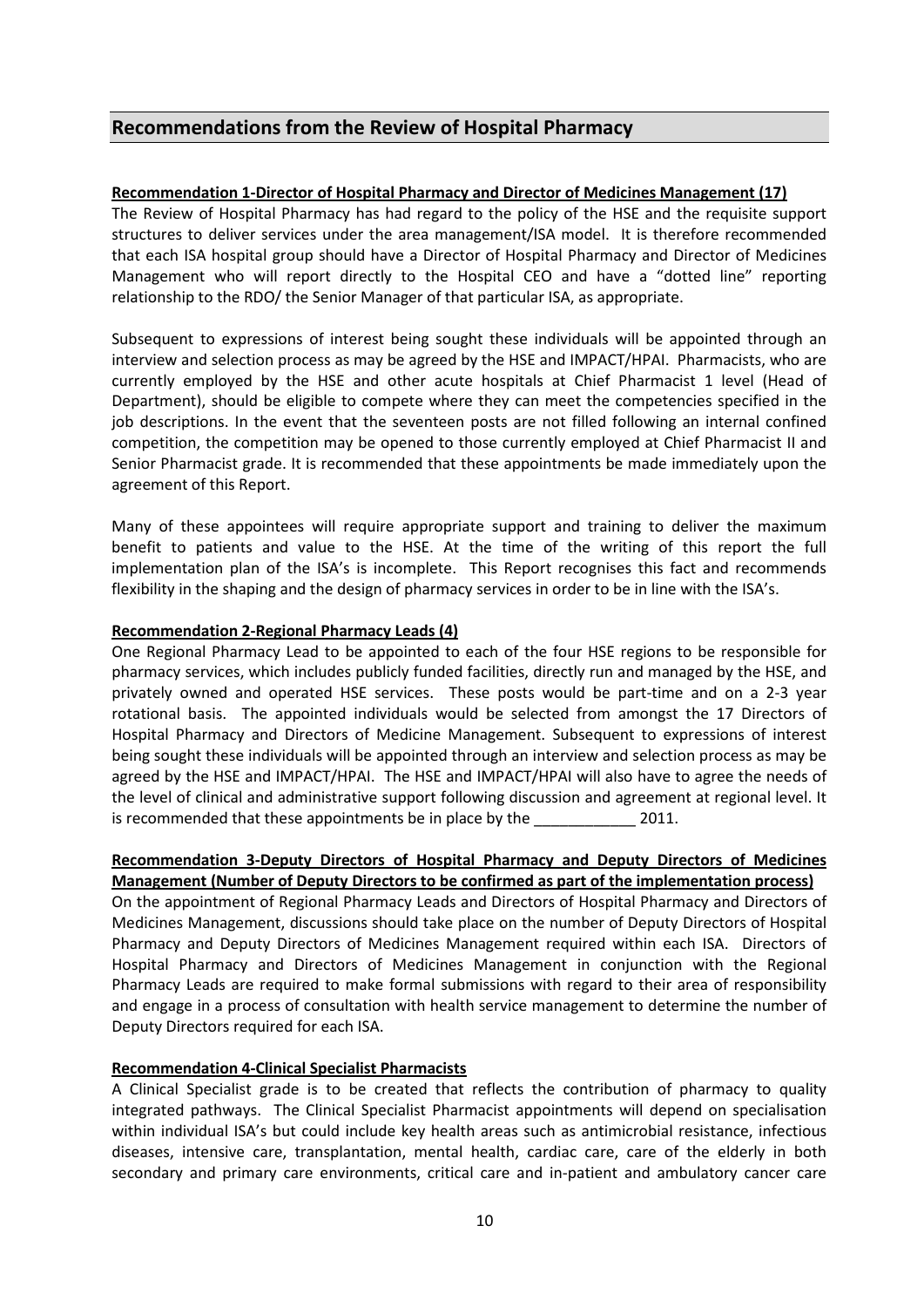(including hospitals other than the designated cancer centres). The Clinical Specialist Pharmacist grade may include medication safety, aseptic compounding, clinical services, dispensary services and medicines information, with the potential for ISA wide procurement and supply policies incorporating primary care initiatives. The number of these posts is to be agreed by the Regional Pharmacy Leads and Directors of Hospital Pharmacy and Director of Medicines Management in conjunction with health service management and will be determined based on ISA needs and configurations. Evidence based best practice suggests that a grade of Clinical Specialist Pharmacist may initially be the appropriate mechanism for introducing prescriptive authority for pharmacists in the Irish healthcare system.

The primary aims of these posts will be to:

- Deliver the highest level of clinical pharmacy services through expert practice and professional advice and to ensure the optimisation of patient safety initiatives
- Optimise the potential of pharmacy resources, skills and knowledge through research, evaluation and service development
- Strengthen professional leadership through effective communication with other clinical leaders, motivation of staff and stakeholders and challenging barriers to change
- Offer clear career pathways to promote the retention of highly skilled pharmacists within the service
- Ensure proper and efficient management of staff in the complex and key specialisations of aseptic compounding, clinical services, dispensary services, medication safety and drug information

These duties will be carried out under the Director or Deputy Director of Hospital Pharmacy and Director or Deputy Director of Medicines Management and will directly facilitate the new integrated service areas.

# **Recommendation 5- Clinical Specialist Pharmacists and Senior Pharmacists**

The Clinical Specialist Pharmacists and Senior Pharmacists grades will be agreed in conjunction with the Regional Pharmacy Leads and Directors of Hospital Pharmacy and Directors of Medicines Management. This will ensure that the fundamental principle that will apply is the delivery of the most cost effective pharmacy service in line with the requirements of flexible, protocol driven, evidence based best practice tailored to patient's needs. It is proposed that the transition to these new grades will be progressed by the \_\_\_\_\_\_\_\_\_\_\_\_\_\_ 2011 through a process of consultation between the Regional Pharmacy Leads, Directors of Hospital Pharmacy and Directors of Medicines Management and health service management. The preferred route for appointment of these particular grades would be by assignment following consultation with existing post-holders ie Chief II Pharmacists and the existing grade of Senior Pharmacists.

# **Recommendation 6- Pharmacist**

The pharmacist grade is a substantially different post to the one currently in place. It is proposed that the assignment of existing post holders would be by agreement with specific performance criteria determined with each post-holder to ensure performance of pharmacy services to the highest level. It is recommended that these appointments be made no later than 2011.

# **Recommendation 7- Graduate Entry Grade**

The introduction of a graduate entry grade is to be examined as the implementation of the revised structure proceeds.

# **Recommendation 8- Transitioning**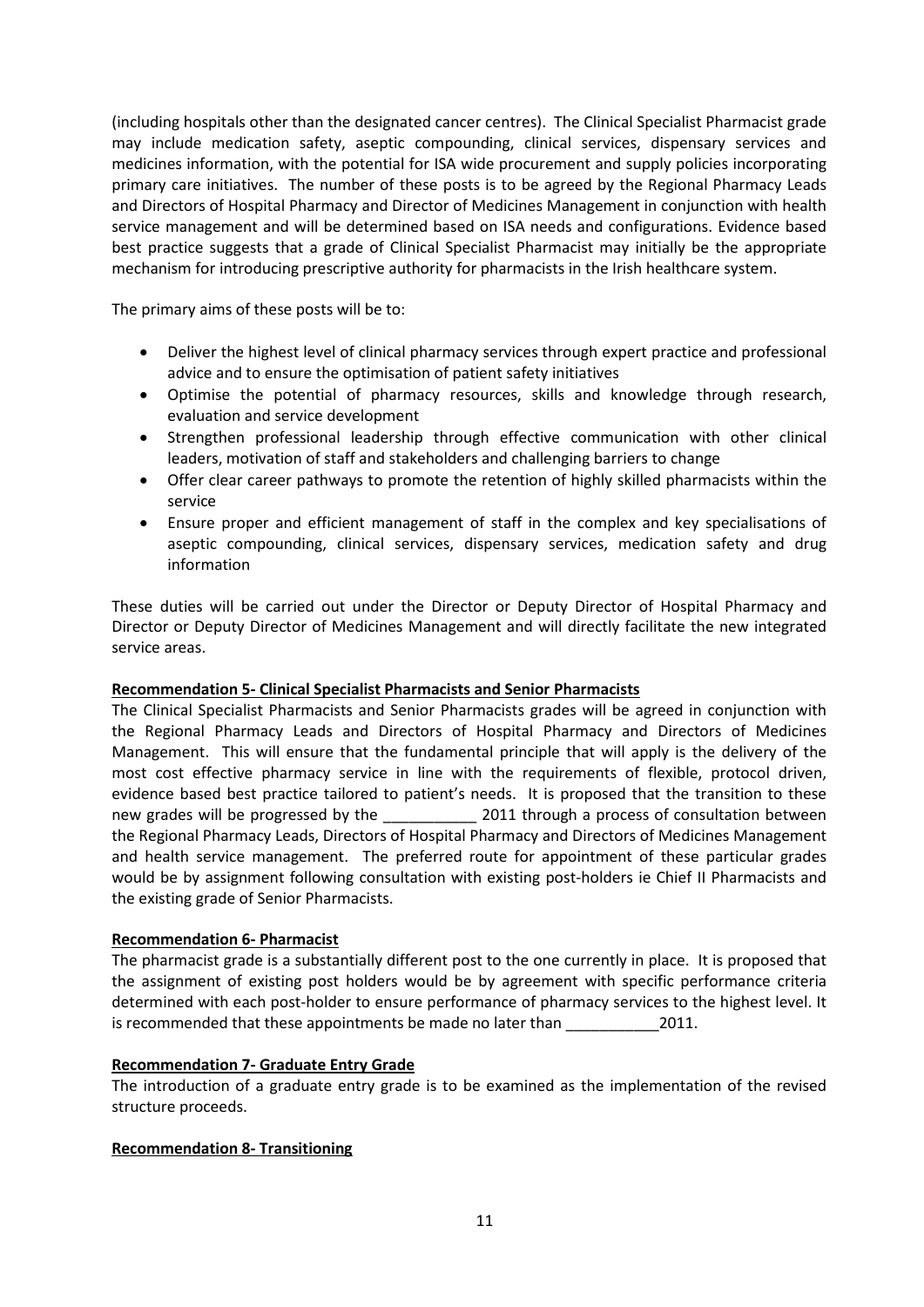An indicative illustration of the proposed hospital pharmacy career structure is illustrated in figure 2. The numbers of personnel to be transitioned will be based on the number of posts currently reported in the HSE and associated hospitals. Transitioning will be carried out in the context of the Public Service Agreement 2010-2014 (Croke Park Agreement) and the Public Service Moratorium. Further details of the requirements of the proposed grades including reporting structures and key responsibilities are outlined in Appendix 2.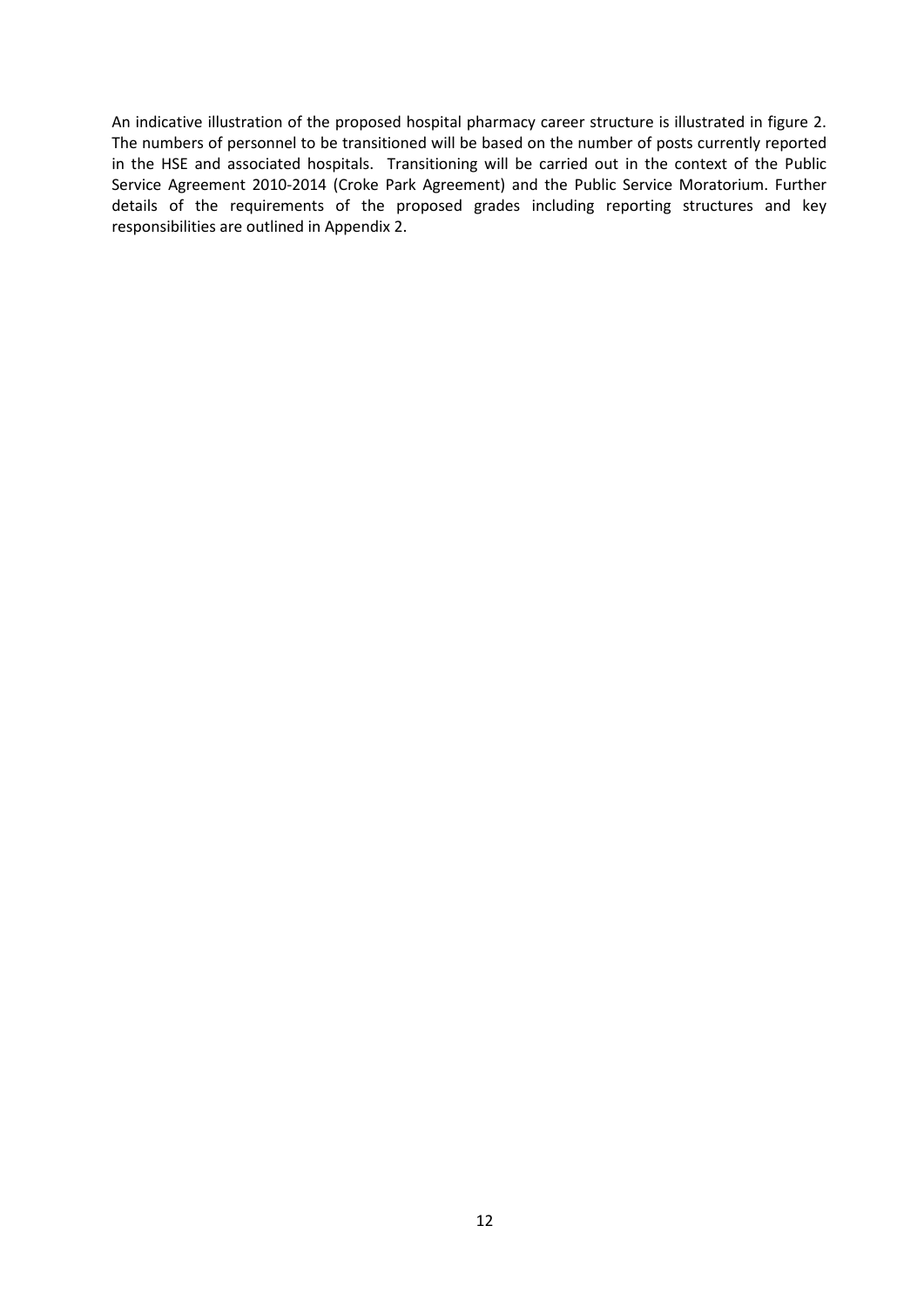

Figure 2: Indicative Illustration of the Proposed Hospital Pharmacy Career Structure **Figure 2**: Indicative Illustration of the Proposed Hospital Pharmacy Career Structure

13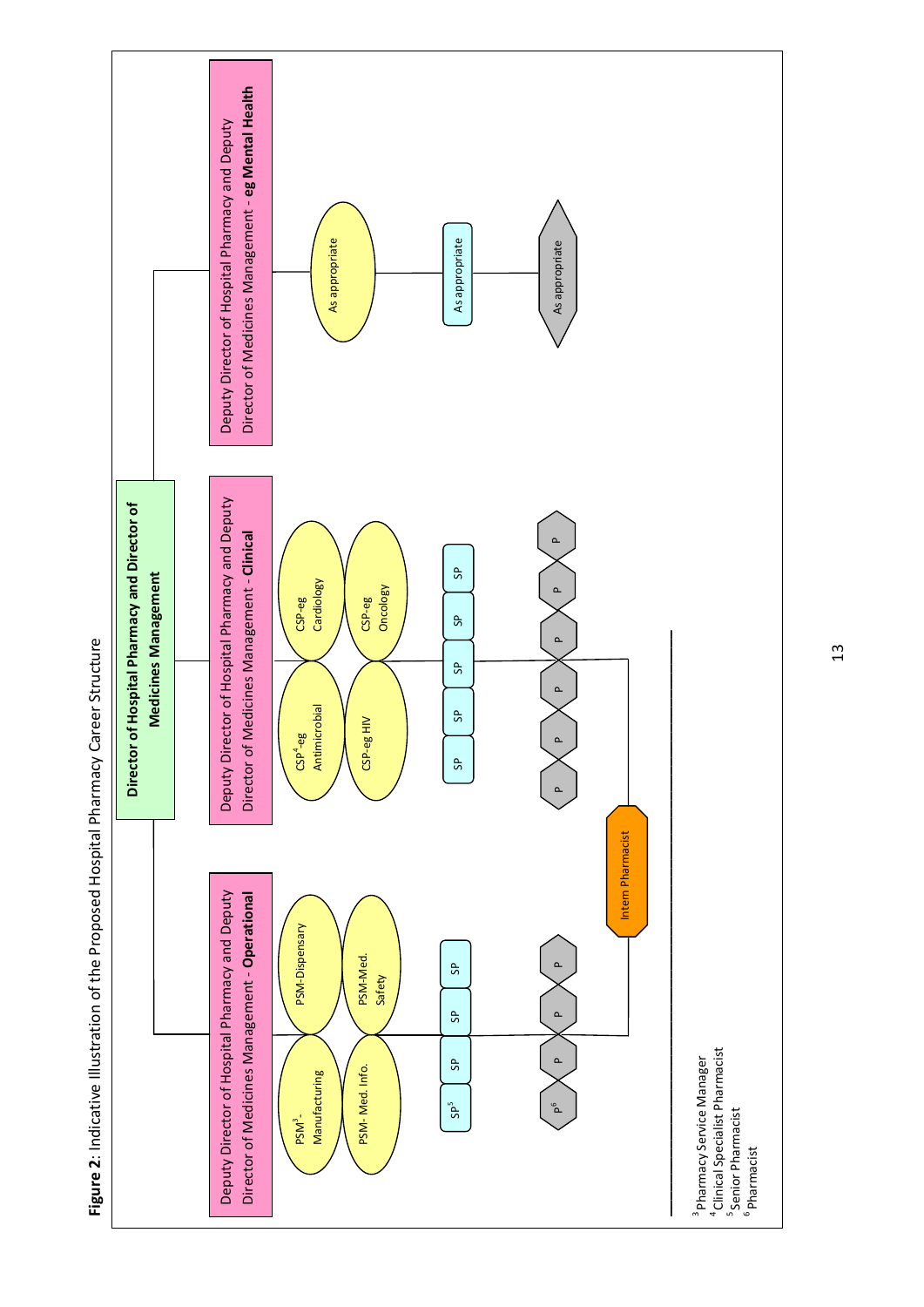# **Conclusion**

It is recommended that the structural changes proposed in this report would be implemented on a phased basis over a 1 year period commencing with the appointment of Directors of Hospital Pharmacy and Directors of Medicines Management and Regional Pharmacy Leads. The appointment of the Directors of Hospital Pharmacy and Director of Medicines Management should be made immediately and the Regional Pharmacy Leads should be in place by the *\_\_\_\_\_\_\_\_\_* 2011. The transition agreement for the appointment of Deputy Directors of Hospital Pharmacy and Director of Medicines Management, Clinical Specialist Pharmacists/Pharmacy Service Managers and Senior Pharmacists should be agreed by the 2011 and the appointment of the Pharmacist grade should be agreed not later than  $2011$ . The Chair of the Review Group Dr. Ambrose McLoughlin will assist in the implementation process as required by HPAI/IMPACT and the health service management to ensure the structure is working effectively. Appendix 3 to this document provides a guide to the development of job descriptions and also provides some sample job descriptions. Final job descriptions will be agreed as part of the implementation process.

The Chair of the Review Group is satisfied that the HPAI/IMPACT are entirely supportive of and wish to be actively involved in supporting health service management in the implementation of the transformation programme. It is clear there is a high level of agreement and consensus between both the management and the staff side on the new ISA's structures which are now being implemented. These structures will be implemented on an incremental basis and will be subject to modification by agreement with the stakeholders. We understand that the HPAI/IMPACT will implement the recommendations contained in this report in the context of the Public Service Agreement 2010-2014 (Croke Park Agreement) as outlined earlier in the report.

Implementation of the new hospital pharmacy career structure will be expected with the appropriate delegation of responsibility and authority to hospital pharmacists, to deliver savings and improved drug utilisation in order to optimise patient outcome and reduce morbidity and costs associated with avoidable medication safety events. Procurement efficiencies and shared services (on a national, regional or ISA basis) should also have the effect of offsetting any initial costs over time. The revised structure will also allow for a comprehensive programme of quality improvement and medication risk management to be applied nationally facilitated by the Directors of Hospital Pharmacy and Director of Medicines Management. The Directors of Hospital Pharmacy and Director of Medicines Management and Regional Pharmacy Lead roles will actively support the development of national standards and will lead to the implementation of standards across all aspects of healthcare services within the ISA's.

The structure allows for the appointment of four Regional Pharmacy Leads who will have oversight of and will focus on hospital and primary care pharmacy services, national standards and implement national and regional Initiatives (formulary management, review of aseptic services in line with cancer strategy, e-prescribing). The Regional Pharmacy Leads will play a key role in advising on the future of hospital pharmacy and the role of pharmacists in the context of the wider healthcare team. The revised structure will also allow for the expansion of cover across all services within an ISA. It also provides opportunities for re-deployment of services where most needed to assist in improving cost efficiency.

The new structure provides clear lines of authority, responsibility and accountability within hospitals and ISA's and has due regard to the Pharmacy Act 2007. The structure also provides for the appointment of Clinical Specialist Pharmacists, these individuals would be able to work across a group of hospitals within an ISA (or in some circumstances regionally) in specialist areas such as HIV/AIDS, antimicrobial resistance, cancer care etc. The Director of Hospital Pharmacy and Director of Medicines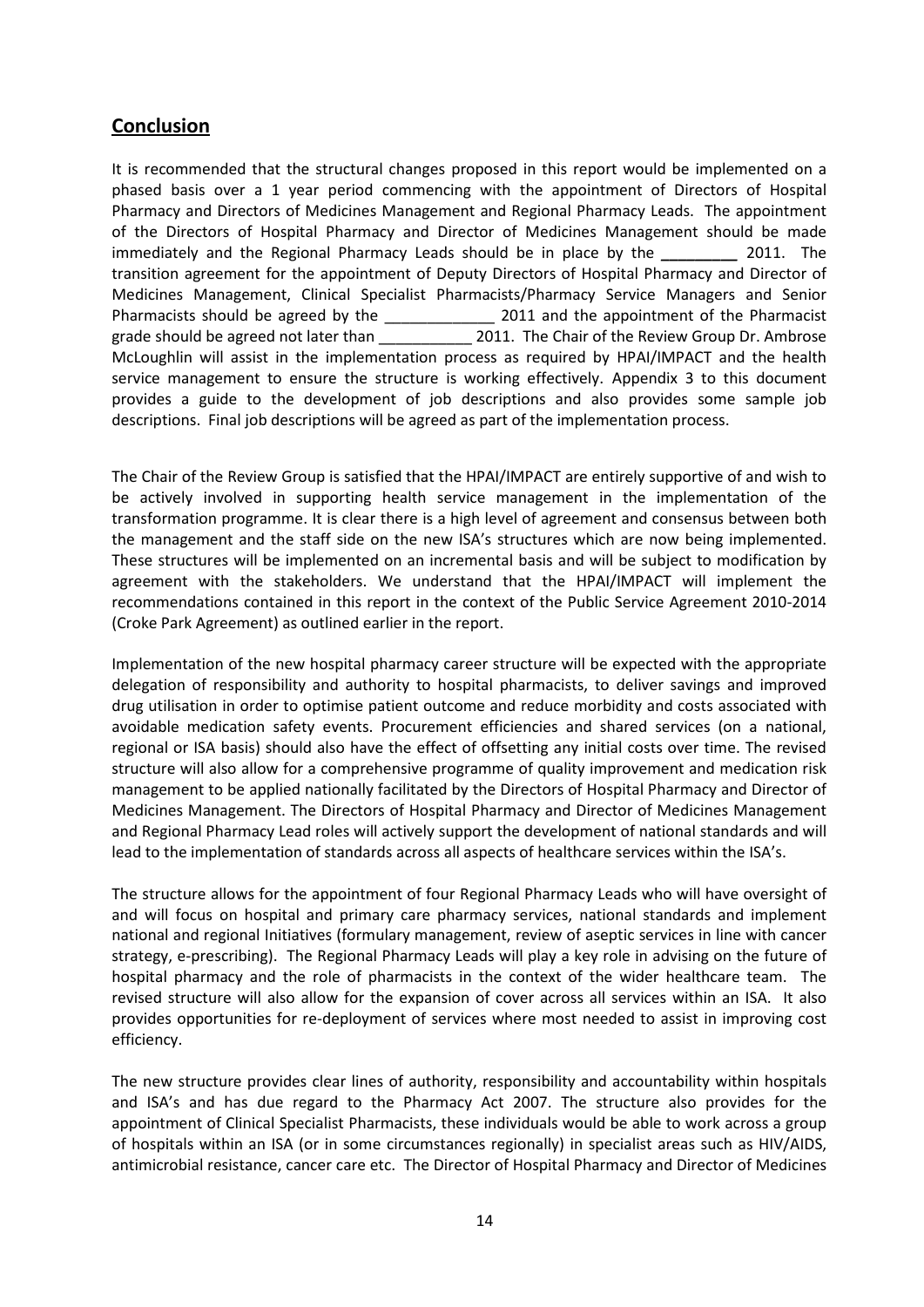Management of each ISA will be fully involved in the implementation of the new Clinical Specialist Pharmacist/Pharmacy Service Managers and Senior Pharmacist grade structure and also the Pharmacist grade structures. They will also have key inputs to make in respect of policy decisions and the proposed new graduate entry grade.

The new structure will facilitate and support the development of structured integrated care programmes for older people, people with disabilities, people with special needs and in particular those suffering chronic illness, many of whom are supported in ambulatory care and continuing care settings as well as primary care. In the new structure pharmacists will have an important contribution to make in ensuring that integrated care is cost effective from a whole care system perspective.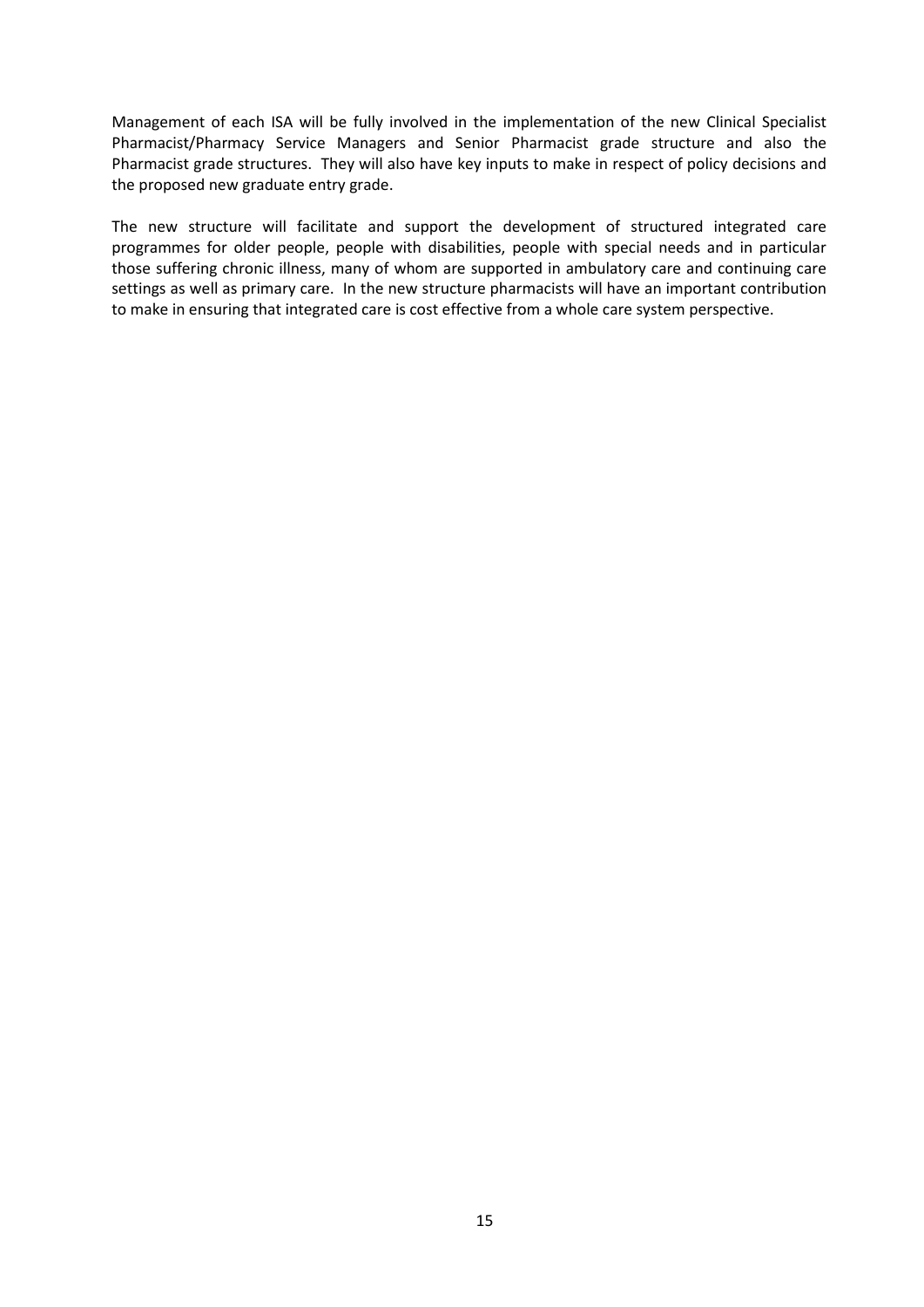# **Appendix 1**

# **CHAPTERS Document**

Extensive descriptions of the pillars of Hospital Pharmacy Specialisation (see below) was agreed in 2004 by both the management and the staff side. The document is currently being updated by the HPAI to replace pre-HSE terminology. The updated document will be inserted into this appendix when completed.

The Chapters describe:

- 1. Management of Pharmacy Departments
- 2. Clinical Pharmacy
- 3. Pharmaceuticals Procurement
- 4. Aseptic Compounding/Oncology Manufacture
- 5. Dispensary
- 6. Risk Management & Quality Assurance
- 7. Medicines Information
- 8. Role of the Hospital Pharmacist in Education and Training
- 9. Skill Mix-incorporating technical and support services into a professional domain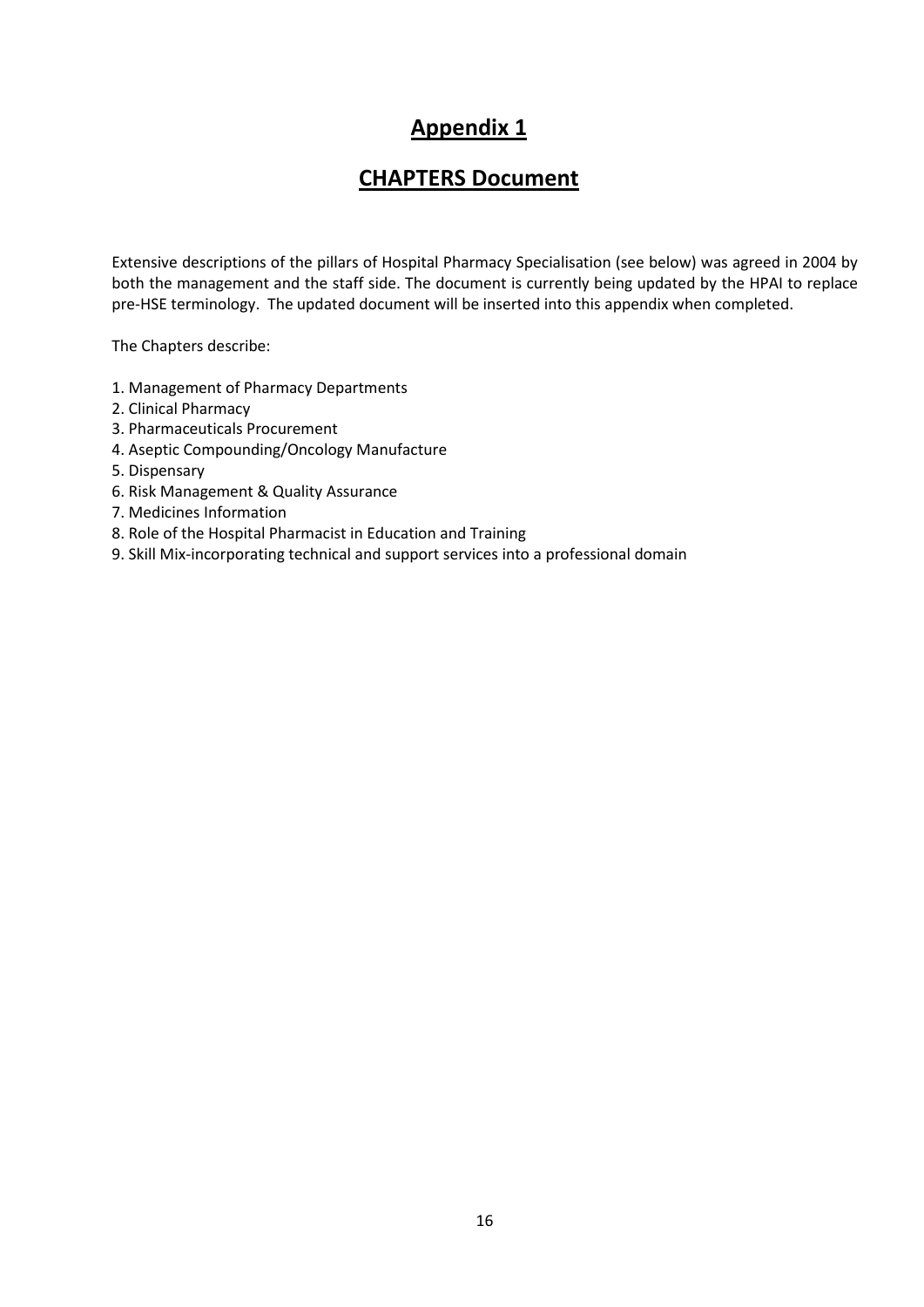# **Appendix 2**

# **PROPOSED HOSPITAL PHARMACY CAREER STRUCTURE**

# **1. Regional Pharmacy Lead**

- Four posts (one per HSE Region)
- Part-time rotational post (2-3 yrs in office)
- Major oversight role on all HSE delivered pharmacy services<sup>[1](#page-7-0)</sup>, in particular hospital pharmacy
- Focus on developing and implementing national standards and programmes, thereby giving clarity of vision and clear lines of authority to pharmacists to carry out duties
- Reporting through the Regional Director of Operations (RDO) (or their delegate) of the ISA (in addition to maintaining current reporting relationships)
- Attend regional team meetings as required and will be a member of the National Steering Group of Regional Pharmacy Leads in conjunction with representative from the HSE
- Responsible for liaison with the Corporate Pharmaceutical Unit regarding cost implications for the primary care sector from hospital prescribing and dispensing patterns
- Undertake continuing professional development in line with the Pharmacy Act 2007

# **2. Director of Hospital Pharmacy and Director of Medicines Management**

- It is anticipated that there will be 17 Integrated Service Areas (ISA) with one Director of Hospital Pharmacy and Director of Medicines Management for each ISA
- Minimum of 7 years hospital pharmacy experience
- Reporting through the Area Manager (or their delegate) with authority to lead and take primacy in all matters of medicines management within the ISA (in addition to maintaining current reporting relationships)
- Responsible for all HSE delivered pharmacy services within an ISA
- Undertake continuing professional development in line with the Pharmacy Act 2007
- Will be the appropriate grade for Superintendent Pharmacist if the hospital is registered under the Pharmacy Act 2007

- **3. Deputy Director of Hospital Pharmacy and Deputy Director of Medicines Management**
	- Minimum of 5 years hospital pharmacy experience
	- Reporting will be through the Director of Hospital Pharmacy and Director of Medicines Management
	- Undertake continuing professional development in line with the Pharmacy Act 2007

 $<sup>1</sup>$  Publicly funded facilities, directly run and managed by the HSE, including privately owned and operated HSE</sup> services.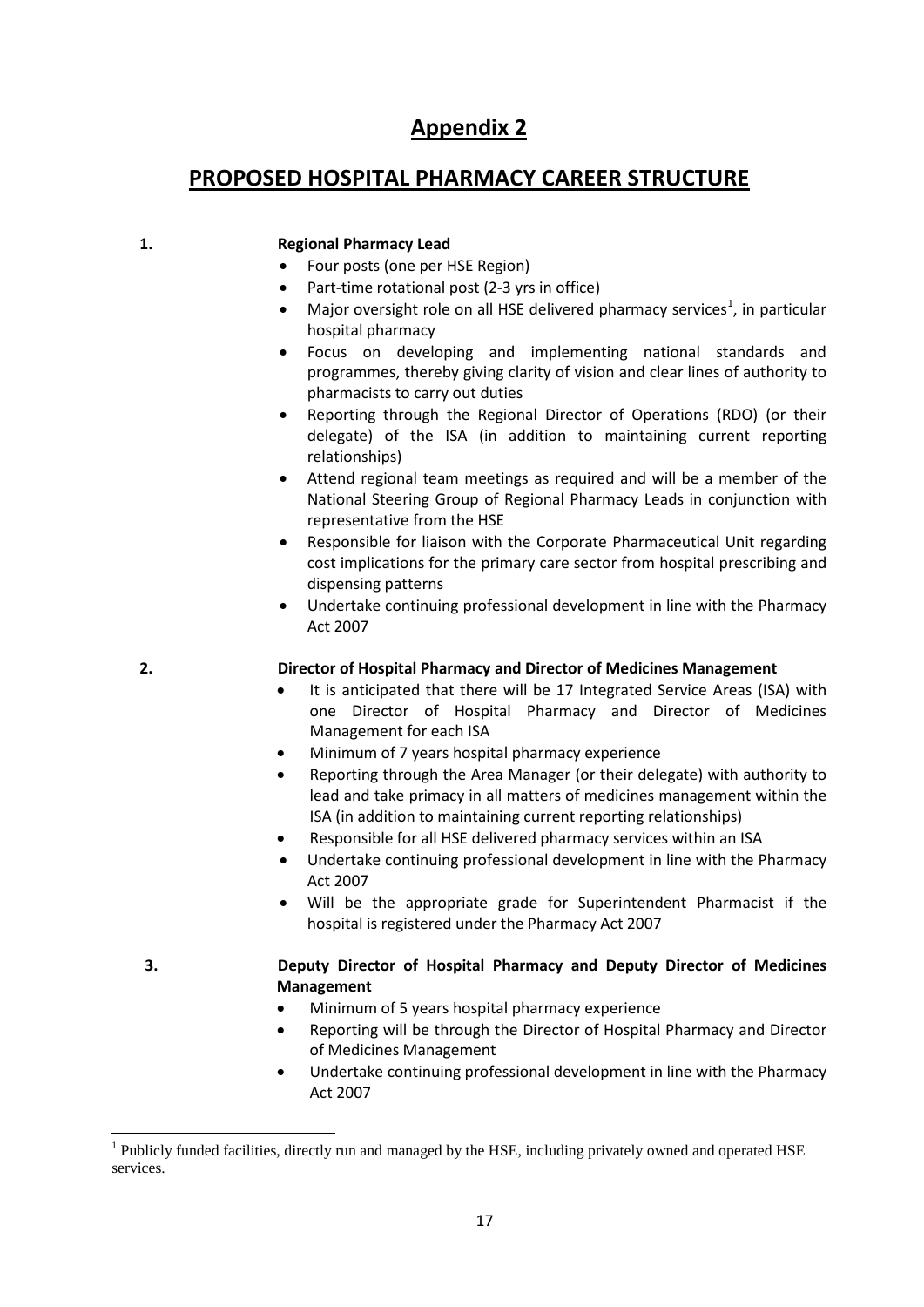### **4. Clinical Specialist Pharmacist/Pharmacy Service Manager**

- Minimum of 5 years hospital pharmacy experience
- Reporting through the Deputy Director/Director of Hospital Pharmacy and Deputy Director/Director of Medicines Management
- Undertake continuing professional development in line with the Pharmacy Act 2007
- May be the appropriate grade, as determined by the Director of Hospital Pharmacy and Director of Medicines Management, for Supervising Pharmacist if the hospital is registered under the Pharmacy Act 2007

# **5. Senior Pharmacist**

- Minimum of 3 years hospital pharmacy experience
- Reporting through the Deputy Director/Director of Hospital Pharmacy and Deputy Director/Director of Medicines Management
- Undertake continuing professional development in line with the Pharmacy Act 2007
- May be the appropriate grade, as determined by the Director of Hospital Pharmacy and Director of Medicines Management, for Supervising Pharmacist if the hospital is registered under the Pharmacy Act 2007

# **6. Pharmacist**

- Staff Grade (minimum of 1 year hospital pharmacy experience)
- Reporting through the Senior Pharmacist, Deputy Director/Director of Hospital Pharmacy and Deputy Director/Director of Medicines Management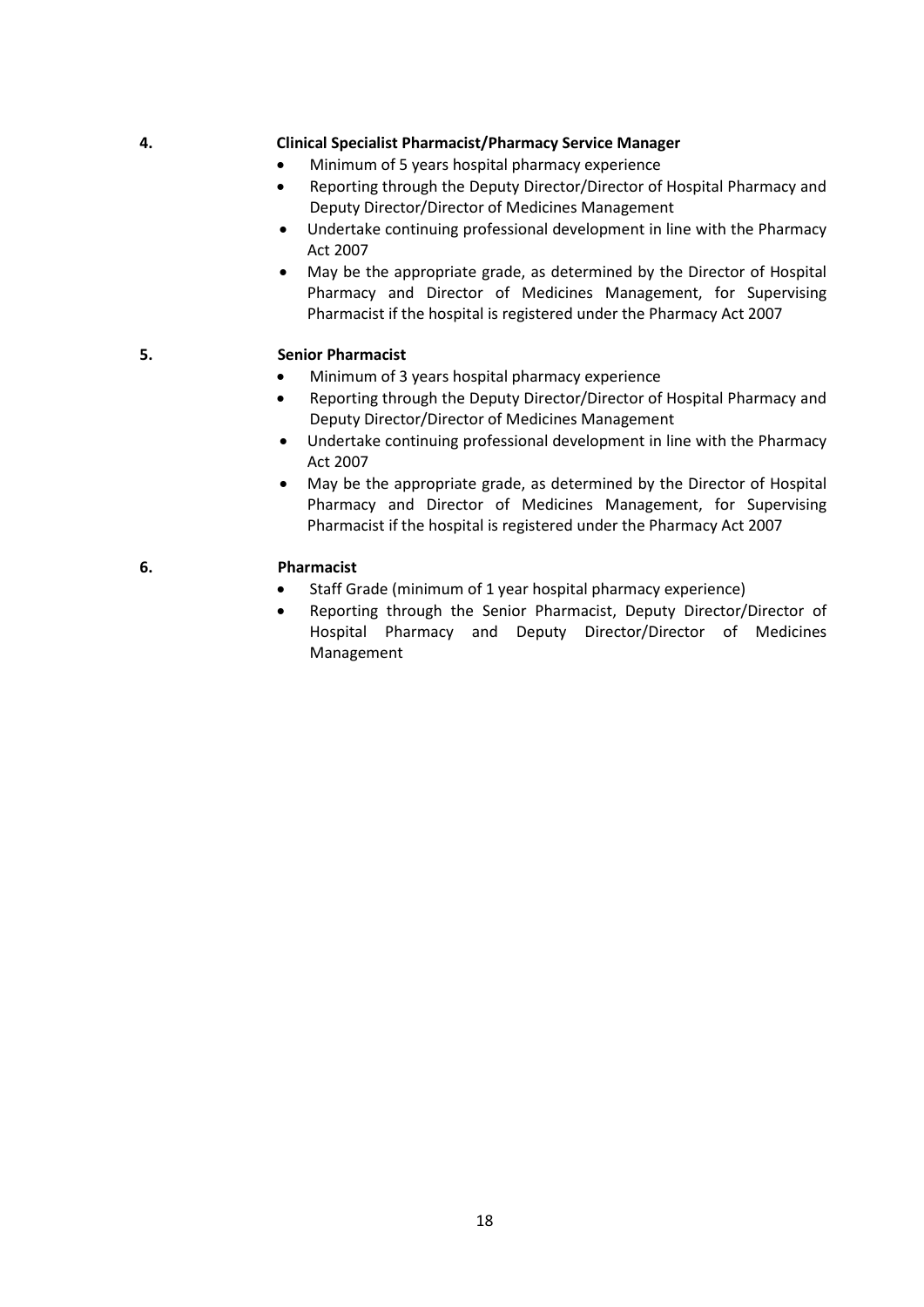# **Appendix 3**

# **GUIDE TO THE DEVELOPMENT OF AND SAMPLE JOB DESCRIPTIONS-**

# **(to be agreed as part of the implementation process)**

# **REGIONAL PHARMACY LEAD**

There should be four Regional Pharmacy Leads, one from each of the four HSE administrative areas, HSE West, HSE South, HSE Dublin North East, HSE Dublin Mid Leinster. In order to ensure equity and balance between regions the post holder position should be rotated within a given region every 2-3 years.

**Accountable to:** Nominated Regional Director of Operations (RDO) of the ISA *(in addition to current reporting relationship)*

# **Responsibilities of the Regional Pharmacy Lead:**

- To provide a leadership role.
- To have a role in resource allocation, priority setting, service planning and evaluation.
- To provide strong and effective leadership in the implementation of medicines policy across the region.
- To oversee the development and implementation of medicine management systems including pharmacoeconomics, rational use, e-prescribing, robotics, etc.

# **DIRECTOR OF HOSPITAL PHARMACY AND DIRECTOR OF MEDICINES MANAGEMENT/SUPERINTENDENT PHARMACIST**

There will be one Director of Hospital Pharmacy and Director of Medicines Management for each of the 17 ISA's. The Director of Hospital Pharmacy and Director of Medicines Management will lead the team of pharmacists in the ISA. These positions are seen as key leadership and clinical management positions in bringing hospital pharmacy in each ISA hospital group to the highest possible standard. It would be important in the early years that the persons appointed to these roles have the capacity and competencies to lead and implement significant changes. The Director of Hospital Pharmacy and Director of Medicines Management will be responsible for agreeing a medicines management policy for the ISA and ensuring consistency of this policy with national policy. They will contribute and work with colleagues and other employees involved in therapeutic and medication committees to ensure control on the introduction and use of medicines, consistent guidelines for use, policies on safe handling of medicines and control of medicine expenditure within agreed standardised nationally assigned drug budgets. Audit methodologies for monitoring drug utilisation review and prescribing decisions based on licensing changes and the introduction of new drug entities will be established to facilitate the multidisciplinary decision making processes regarding drug usage at ISA level. The Director will have key responsibilities in delivering the medicines management component of clinical governance within the ISA, working with other colleagues and other disciplines as required. They will also have a critical role in communicating effectively medicines management policy throughout the ISA. The Director will be professionally and managerially accountable for the strategic and operational delivery of:

- Clinical pharmacy service
- Pharmaceutical support services including manufacturing, aseptic/cytotoxic services
- Directing and advising on purchasing and distribution, quality assurance and computer systems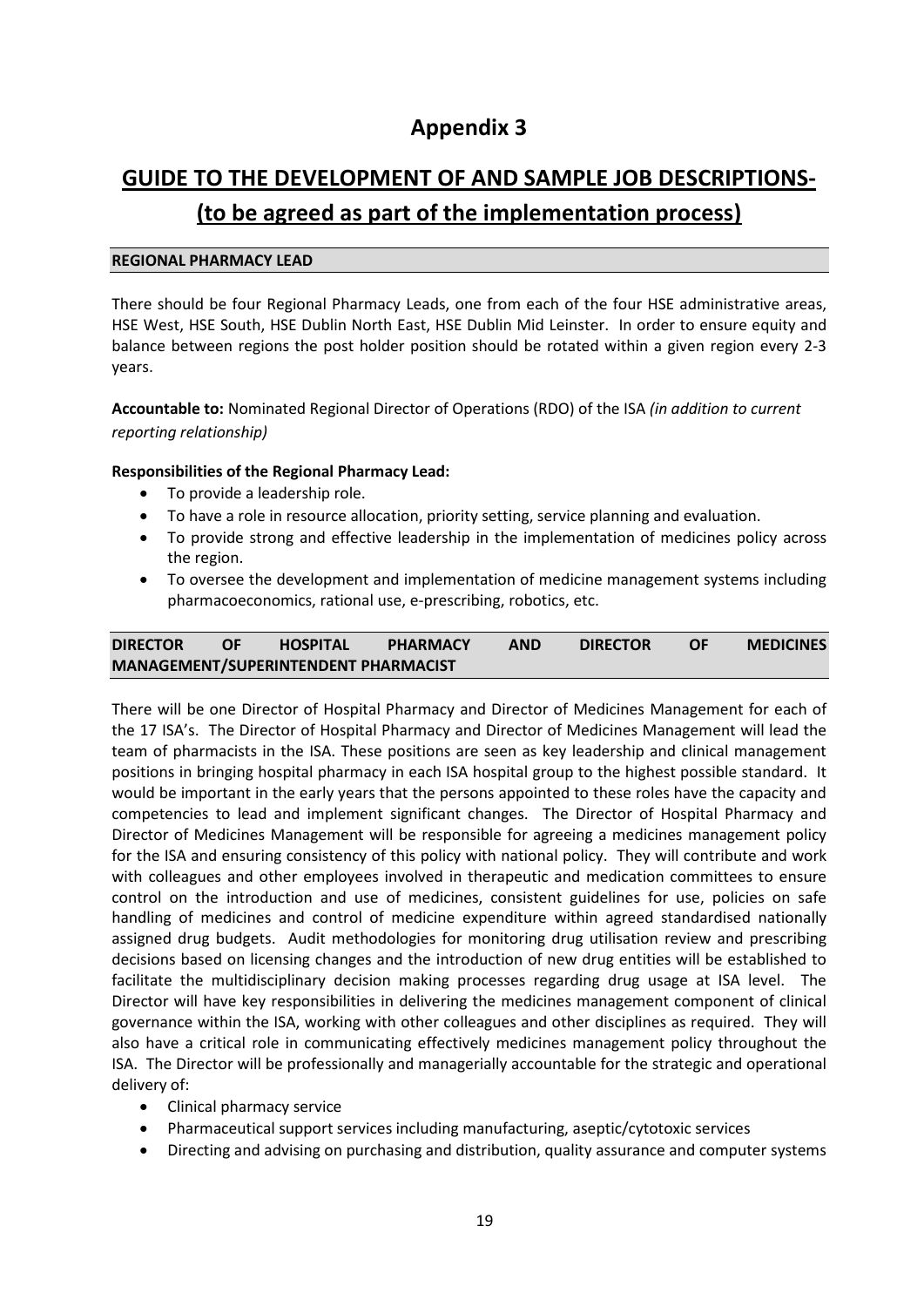**Accountable to:** Hospital CEO and have a "dotted line" reporting relationship to the RDO/the Senior Manager of that particular ISA, as appropriate.

# **Responsibilities of the Director of Hospital Pharmacy and Director of Medicines Management:**

- To report to the RDO/the Senior Manager of the ISA for medicines management and the management of risks associated with medicines across the ISA including compliance with approved national standards for drug selection, use and audit.
- To be responsible for all capital and revenue budgets that relate to pharmacy and medicines management within agreed standardised nationally assigned drug budgets.
- To participate in the strategic development of the hospital.
- To manage the delivery of pharmaceutical services through pharmacy service managers including clinical services, dispensary services, medicines information, medication safety and aseptic compounding
- To facilitate the development of medicines information and clinical decision support systems throughout the ISA using software and IT where possible.
- To manage best practices in dispensary and pharmacy supply including automation.
- To prepare reports and analyses of information on medicines usage and cost within the hospital as part of a national reporting system and participate in the effective development and implementation of such a reporting system.
- To be responsible for managing the delivery of pharmacy services to the ISA's including acute and non-acute Hospitals, PCCC Hospitals and other relevant medication management services.
- To have corporate responsibility for the provision of strategic, clinical and professional leadership on the safe and cost effective use of medicines and pharmacy services.
- To ensure that effective governance arrangements are in place for the delivery of a safe and effective hospital pharmacy service.
- To manage and co-ordinate an effective and efficient pharmacy service in accordance with hospital/ISA policy, legal requirements and the Code of Conduct of the Pharmaceutical Society of Ireland.
- To act as an advisor on all pharmacy service matters and medicines management of the ISA including matters relating to the implementation of protocols for the care and treatment of patients in ambulatory care, continuing care and the primary care environment (while appropriately recognising existing contract management processes and responsibilities).
- To ensure hospitals within the ISA would be able to avail of economies of scale (whether in the context of purchasing/procurement arrangements or the development of shared services at ISA, regional or national level).
- To implement in full national standards and programmes in accordance with HSE Directives ensuring the primacy of patient welfare and safety.
- To lead the development of medicines management across the hospital to ensure safe and cost effective use of medicines and to ensure that the ISA benefits from economies of scale where possible.
- To facilitate, support and work with Regional Pharmacy Leads as and when may be required.
- To provide advice on pharmaceutical matters and medicines management to senior managers and prescribers in particular concerning budgetary control, pharmacy practice, quality assurance, risk management and clinical governance.
- To act as adjunct Senior Lecturer/Professor in a School of Pharmacy or Health Sciences faculty, as and when required.
- To provide effective clinical leadership to the ISA's pharmacy staff.
- To ensure that there are effective retention and recruitment strategies in place and that manpower planning is an integral part of service planning.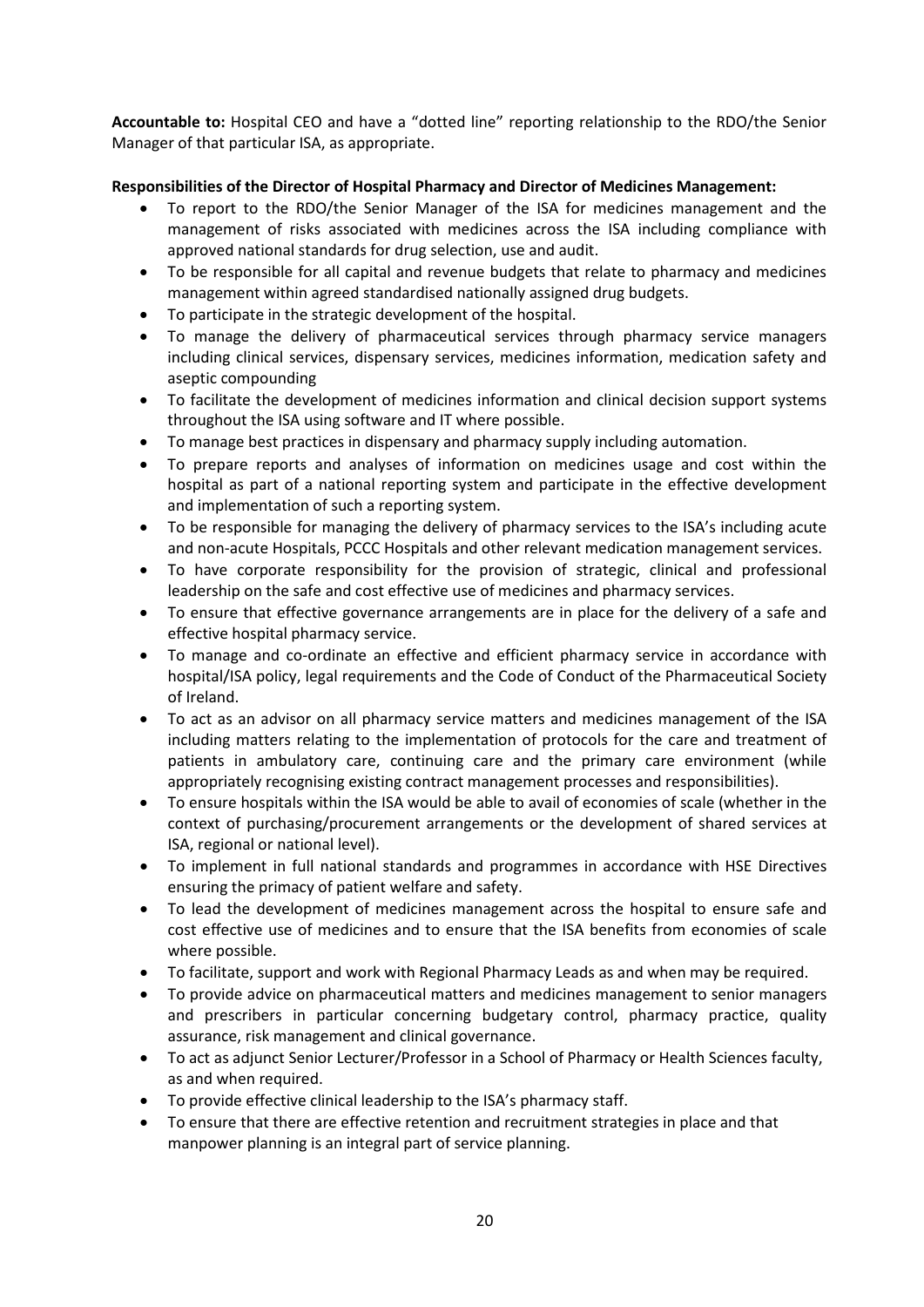- To ensure that each hospital and satellite location delivers high quality, clinical services that meet quality standards.
- To ensure training and development of pharmacy staff and encourage research in accordance with service needs.
- To identify own training needs and keep a portfolio of practice. To maintain and update specialist and general pharmacy knowledge in core areas and be able to manage difficult and challenging problems.
- To undertake continuous professional development and develop professional knowledge and competencies by attendance at in-house/external study days, self-education and practice research.

# **Requirements of the post holder:**

- **Qualifications**: Must be registered with the Pharmaceutical Society of Ireland and hold at least a Masters postgraduate qualification in pharmacy or management.
- **Experience**: A pharmacist with a minimum of seven years hospital pharmacy experience, at least five of these to be at a senior management level within hospital pharmacy or equivalent.
- **Essential**: Competency in planning and the development of hospital services, the maintenance of safe systems of work particularly in special environments are essential.
- **Skills and Knowledge**: Strategic management and business planning, financial management of pharmacy and medicines budgets and managing a team of senior professionals.

# **DEPUTY DIRECTOR OF HOSPITAL PHARMACY AND DIRECTOR OF MEDICINES MANAGEMENT/SUPERINTENDENT PHARMACIST**

Each Director of Hospital Pharmacy and Director of Medicines Management will have a Deputy Director who will be responsible for the day to day operational management of pharmacy services in accordance with the directions of the Director of Hospital Pharmacy and Director of Medicines Management in the ISA. The number of Deputy Directors will be determined following a process of consultation with Regional Pharmacy Leads, Directors of Pharmacy and Medicines Management and health service management.

**Accountable to:** Director of Hospital Pharmacy and Director of Medicines Management

# **Responsibilities of the Deputy Director of Hospital Pharmacy and Director of Medicines Management:**

- To deputise for the Director in their absence.
- To be operations manager for all designated pharmacy services.
- To support the implementation of new integrated care systems for those in the acute hospital system, ambulatory care, continuing care and the primary care environment which includes implementing the necessary protocols as agreed with the HSE.
- To act as liaison officer for pharmacy services in the community, as required.
- To have teaching responsibility in health science faculties as agreed by appointment to relevant faculties.
- To have authority, management and accountability within the ISA i.e. stated/agreed number of staff reporting.
- To provide clinical pharmacy training and act as a point of providing clinical support and knowledge to junior and intern pharmacists.
- To participate in the pharmacy appraisal system.
- To implement HSE policies, procedures and guidelines.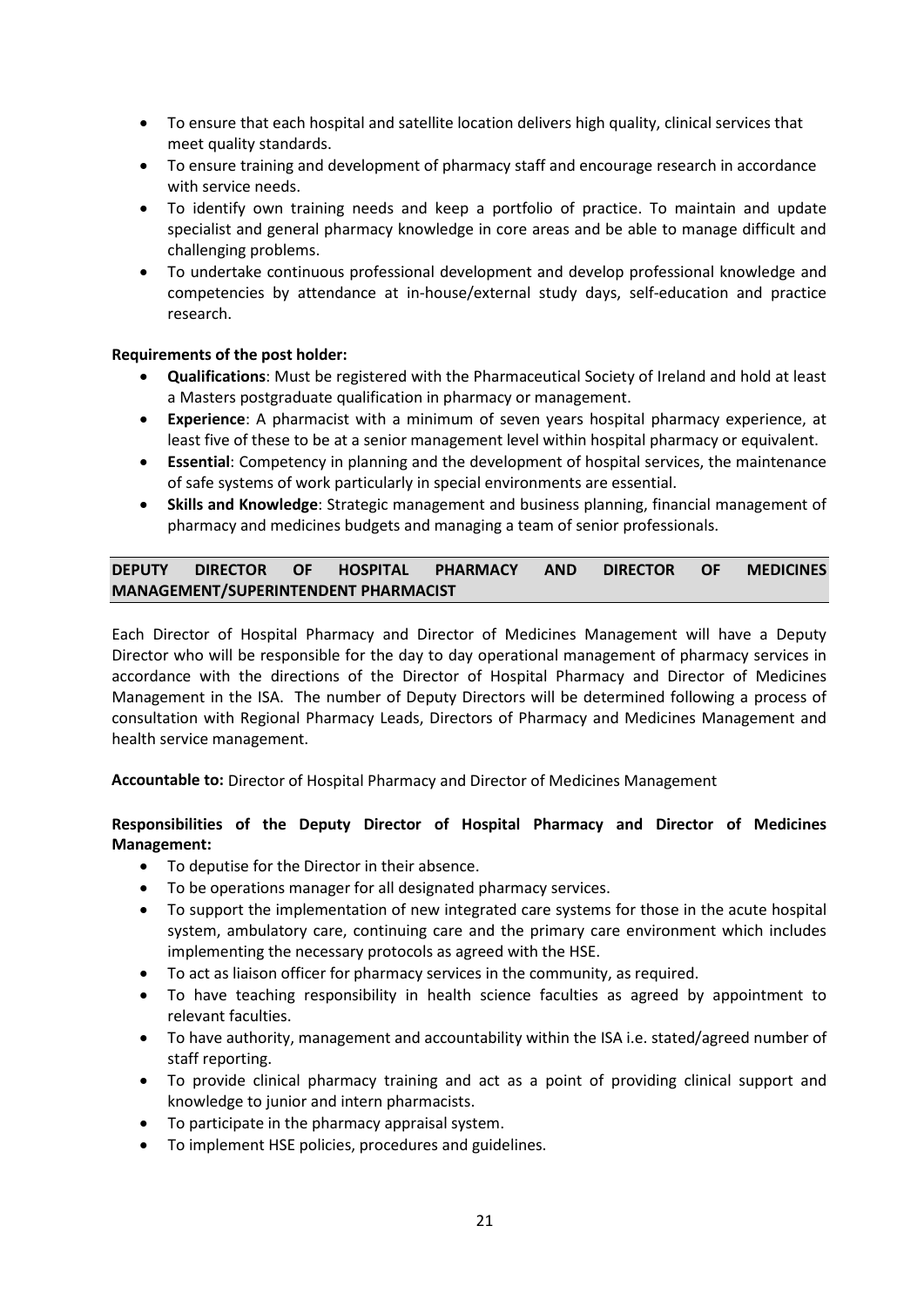- To participate in weekend, evening, on-call and bank holiday rotas as required by the Director of Hospital Pharmacy and Director of Medicines Management.
- To have operational management responsibility for the delivery of pharmaceutical services through pharmacy service managers including clinical services, dispensary services, medicines information, medication safety and aseptic compounding.
- To manage best practices in dispensary and pharmacy supply including automation.
- To investigate critical incidents within the designated areas of responsibility and implement preventative and corrective solutions in order to improve patient care.
- To identify own training needs and keep a portfolio of practice. To maintain and update specialist and general pharmacy knowledge in core areas and be able to manage difficult and challenging problems.
- To undertake continuous professional development and develop professional knowledge and competencies by attendance at in-house/external study days, self-education and practice research.

# **Requirements of the post holder:**

- **Qualifications**: Must be registered with the Pharmaceutical Society of Ireland and hold at least a Masters postgraduate qualification in pharmacy or management.
- **Experience**: At least five years hospital pharmacy experience or equivalent.
- **Essential**: Competency in planning and the development of hospital services, the maintenance of safe systems of work particularly in special environments are essential.
- **Skills and Knowledge**: Strategic management and business planning, financial management of pharmacy and medicines budgets and managing a team of senior professionals.

# **CLINICAL SPECIALIST PHARMACIST**

The Clinical Specialist Pharmacist will provide professional pharmacy input into the new integrated models of care such as antimicrobial resistance, infectious diseases, cardiology, intensive care, transplantation, respiratory disease, care of the elderly in both secondary and primary care, critical care, inpatient and ambulatory care including cancer care, specialist advice on medication management and other areas as may be determined from time to time. The Clinical Specialist Pharmacist grade will deliver the highest level of pharmaceutical care and treatment using evidence based, protocol driven best practice in line with the standards specified for the integrated care pathways defined by the HSE. The number of these posts is to be agreed by the Regional Pharmacy Leads and Directors of Pharmacy and Medicines Management in consultation with HSE management and will be determined based on ISA needs and configurations.

The Clinical Specialist Pharmacist posts may provide direct management responsibility for the service they have been appointed to manage- Dispensary, Clinical, Medicines Information, Medication Safety, Aseptic Compounding. The number of Clinical Specialist Pharmacists will be determined in conjunction with the Regional Pharmacy Leads in consultation with HSE Management and will be determined based on ISA needs and configurations.

**Accountable to:** Director/Deputy Director of Hospital Pharmacy and Director/Deputy Director of Medicines Management

# **Responsibilities of the Clinical Specialist Pharmacist:**

• Clinical Specialist Pharmacists to be responsible for the delivery and development of clinical pharmacy services aligned to quality integrated pathways within their area of practice. Pharmacy Service Managers to be responsible for the management and delivery of the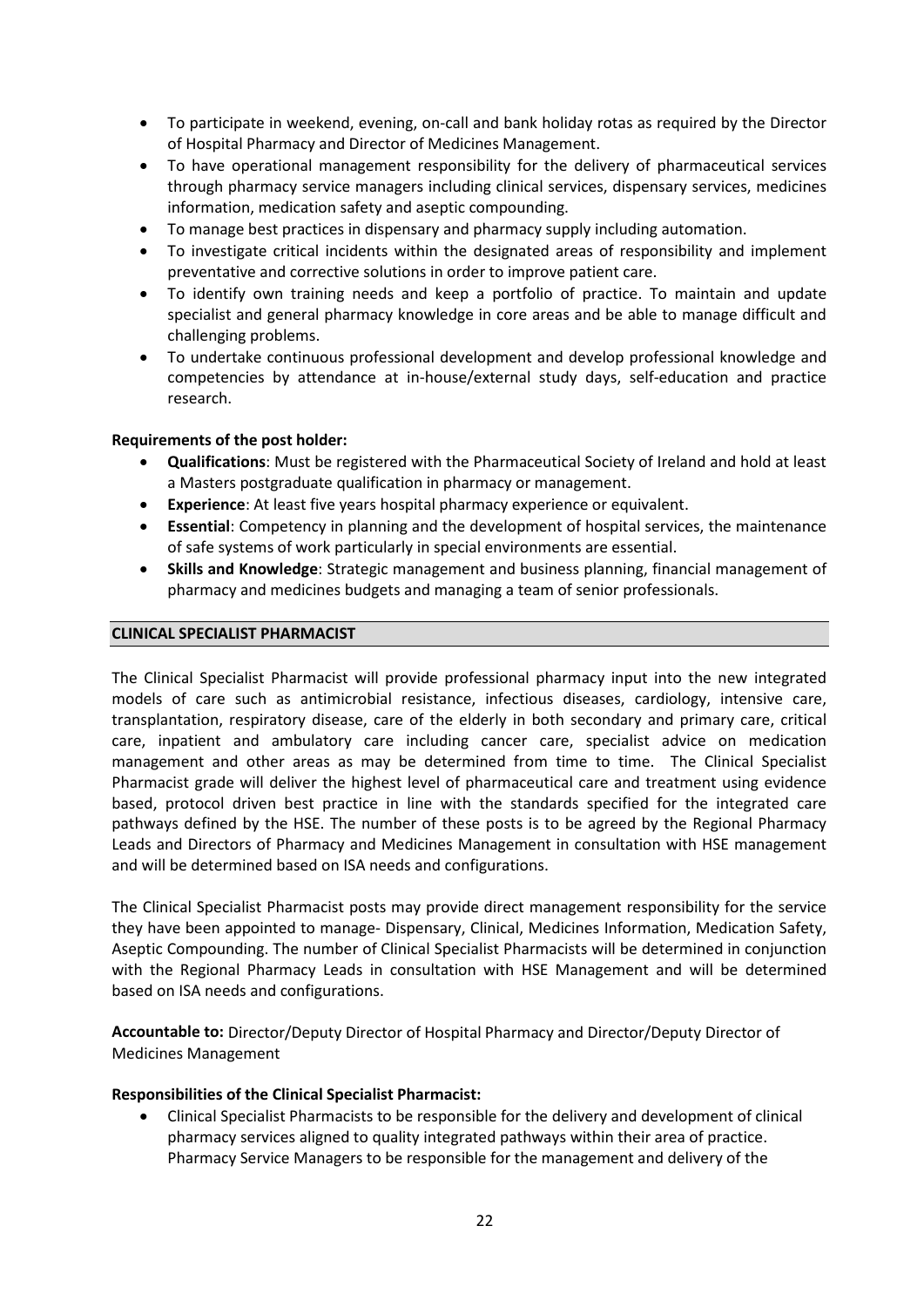managed service- Dispensary, Clinical, Medicines Information, Medication Safety, Aseptic Compounding and Formulary Development.

- To have teaching responsibility in health science faculties, as and when required.
- To manage and ensure best standards in the aseptic manufacturing of cytotoxic and other drugs in the treatment of cancer.
- To manage and ensure best standards in the aseptic manufacturing of drugs used in both acute and non-acute hospital settings.
- To manage and ensure best standards in the drug storage, retrieval, procurement and distribution of all drugs in the hospital.
- To manage and ensure best standards in medication safety practices within the hospital.
- To manage and ensure best standards in the handling of medicines information queries and any and all ancillary activities regarding formulary development and drug usage within the hospital.
- To provide effective clinical leadership, working effectively with other clinical leaders.
- To provide specialist pharmacy support and advice to patients and staff.
- To provide advice on any specialist and general pharmaceutical issues and assist medicine information answer queries from patients and health care professionals.
- Clinical Specialist Pharmacists would have responsibility for defined clinical areas including cancer care, antimicrobial resistance, HIV/AIDS etc.
- To assist other pharmacists with the production/updating of local clinical guidelines relevant to the treatment and management of patients.
- To support and assist in the training of pharmacists in line with HSE requirements. To participate in teaching sessions for nurses and other health professions.
- To identify own training needs and keep a portfolio of practice. To maintain and update specialist and general pharmacy knowledge in core areas and be able manage difficult and ambiguous problems.
- To undertake continuous professional development and develop professional knowledge and competencies by attendance at in-house/external study days, self-education and practice research.

# **Requirements of the post holder:**

- **Qualification**: Degree in Pharmacy and registered with the Pharmaceutical Society of Ireland. A postgraduate pharmacy qualification in pharmacy practice would be desirable.
- **Experience:** At least five years' experience working in a hospital pharmacy.
- **Essential:** Evidence of competencies through a portfolio of relevant experience, research and evaluation.

# **SENIOR PHARMACIST**

**Accountable to:** Director/Deputy Director of Hospital Pharmacy and Director/Deputy Director of Medicines Management

# **Responsibilities of the Senior Pharmacist:**

- To provide specialist pharmacy support and advice to patients and staff within the hospital.
- To ensure safe and cost-effective use of medicines.
- To be accountable and responsible for the operation of the pharmacy, including ensuring effective liaison with community pharmacy services.
- To be responsible for the production, distribution and supply of medicinal preparations and products.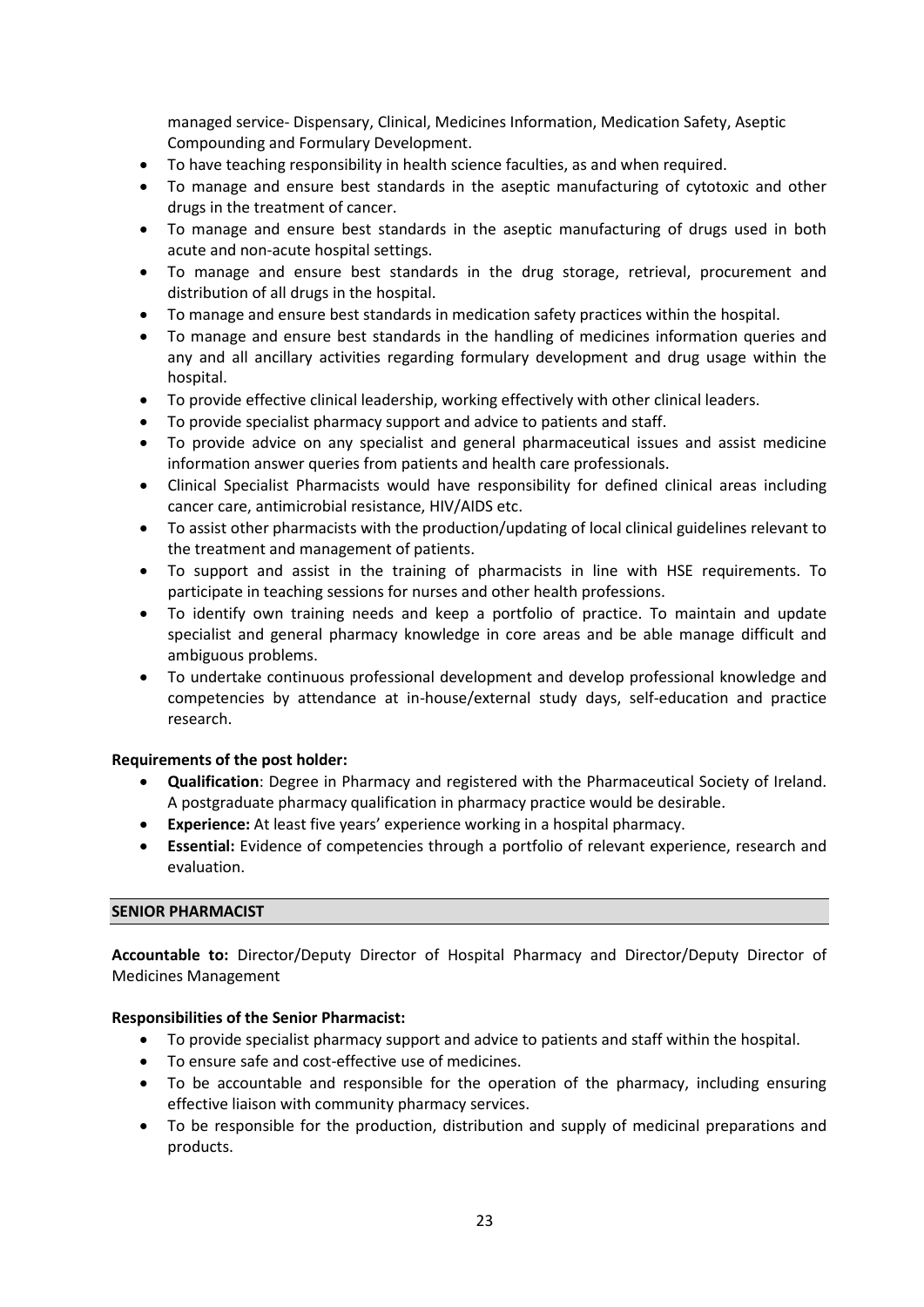- Under the direction of their line manager to support the implementation of new integrated care systems for those in the acute hospital system, ambulatory care, continuing care and the primary care environment which includes implementing the necessary protocols as agreed with the HSE.
- To facilitate the departmental discharge process by liaison with the pharmacy discharge coordinator and team members as appropriate and subject to the appointment of discharge teams.
- To help patients understand treatment aims and deal with any factors that may prevent these.
- To monitor patients for adverse events and ensure effective outcomes.
- To provide advice on any general pharmaceutical issues and assist medicine information answer queries from patients and health care professionals.
- To participate in the pharmacy appraisal system.
- To participate in weekend, evening, on-call and bank holiday rotas as required by the Director of Hospital Pharmacy and Director of Medicines Management.
- Under the direction of their line manager to develop clinical pharmacy service in line with local and national objectives and current knowledge of best practice.
- Under the direction of their line manager to investigate critical incidents within the designated areas of responsibility and implement preventative and corrective solutions in order to improve patient care.
- Under the direction of their line manager to audit and measure adherence to local, regional and national guidelines and provide feedback to medical staff when necessary.
- To identify own training needs and keep a portfolio of practice. To maintain and update specialist and general pharmacy knowledge in core areas and be able to manage difficult and challenging problems.
- To undertake continuous professional development and develop professional knowledge and competencies by attendance at in-house/external study days, self-education and practice research.

# **Requirements of the post holder:**

- **Qualification**: Degree in Pharmacy and registered with the Pharmaceutical Society of Ireland. A postgraduate pharmacy qualification would be desirable.
- **Experience:** At least three years' experience working in a hospital pharmacy.

# **PHARMACIST**

**Accountable to:** Senior Pharmacist, Deputy Director/Director of Hospital Pharmacy and Deputy Director/Director of Medicines Management.

# **Responsibilities of the Pharmacist:**

- To practice at all times in accordance with the Code of Conduct of the Pharmaceutical Society of Ireland.
- These posts would be rotational within regional or ISA structures so that staff would be in a position to gain experience in all areas of pharmacy practice while also supporting service needs across regional or ISA structures.
- To support the implementation of new integrated care systems for those in the acute hospital system, ambulatory care, continuing care and the primary care environment which includes implementing the necessary protocols as agreed with the HSE.
- To participate in consultant clinical ward rounds and multidisciplinary meetings. To make appropriate referrals when necessary to other health care professionals involved in patient care and ensure appropriate co-ordination of the pharmaceutical services.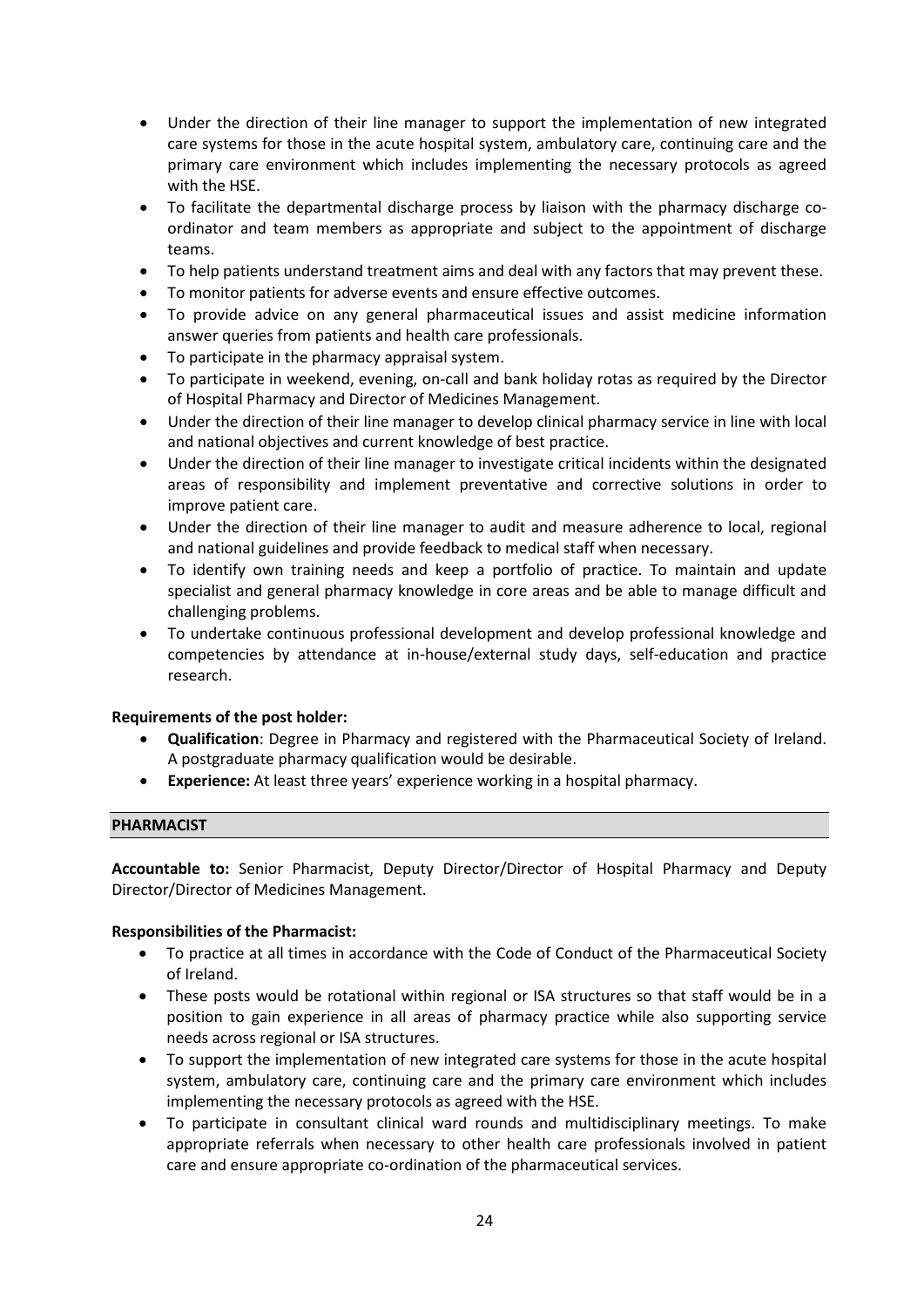- To assist other pharmacists with the production/updating of local clinical guidelines relevant to the treatment and management of patients.
- To audit, and measure adherence to local, regional and national guidelines and provide feedback to medical staff when necessary.
- To participate in the pharmacy appraisal system.
- To identify own training needs and keep a portfolio of practice. To maintain and update specialist and general pharmacy knowledge in core areas and be able to manage difficult and challenging problems.
- To undertake continuous professional development and develop professional knowledge and competencies by attendance at in-house/external study days, self-education and practice research and undertake CPD.

# **Requirements of the post holder:**

- **Qualification**: Degree in Pharmacy and registered with the Pharmaceutical Society of Ireland. A postgraduate pharmacy qualification would be desirable.
- **Experience:** At least one year experience working in a hospital pharmacy

# **GRADUATE ENTRY GRADE**

# **Responsibilities of the graduate entry grade:**

- To assist other pharmacists with the production/updating of local clinical guidelines relevant to the treatment and management of patients.
- To practice at all times in accordance with the Code of Conduct of the Pharmaceutical Society of Ireland.
- To participate in the pharmacy appraisal system.
- To identify own training needs and keep a portfolio of practice. To maintain and update specialist and general pharmacy knowledge in core areas and be able manage difficult and ambiguous problems
- To undertake continuous professional development and develop professional knowledge and competencies by attendance at in-house/external study days, self-education and practice research and undertake CPD.

# **Requirements of the post holder:**

- Graduate pharmacist position.
- Fixed one year contract.

# **INTERN PHARMACIST GRADE**

A pharmacy intern as part of their MPharm qualification can do a 6 or 12 month placement in a hospital pharmacy. During this time the pharmacy intern will remain under the direct supervision of a tutor pharmacist and will in addition be required throughout the placement to complete an academic programme which will be delivered principally on-line. The taught programme is designed to assist the intern improve their performance in the training establishment.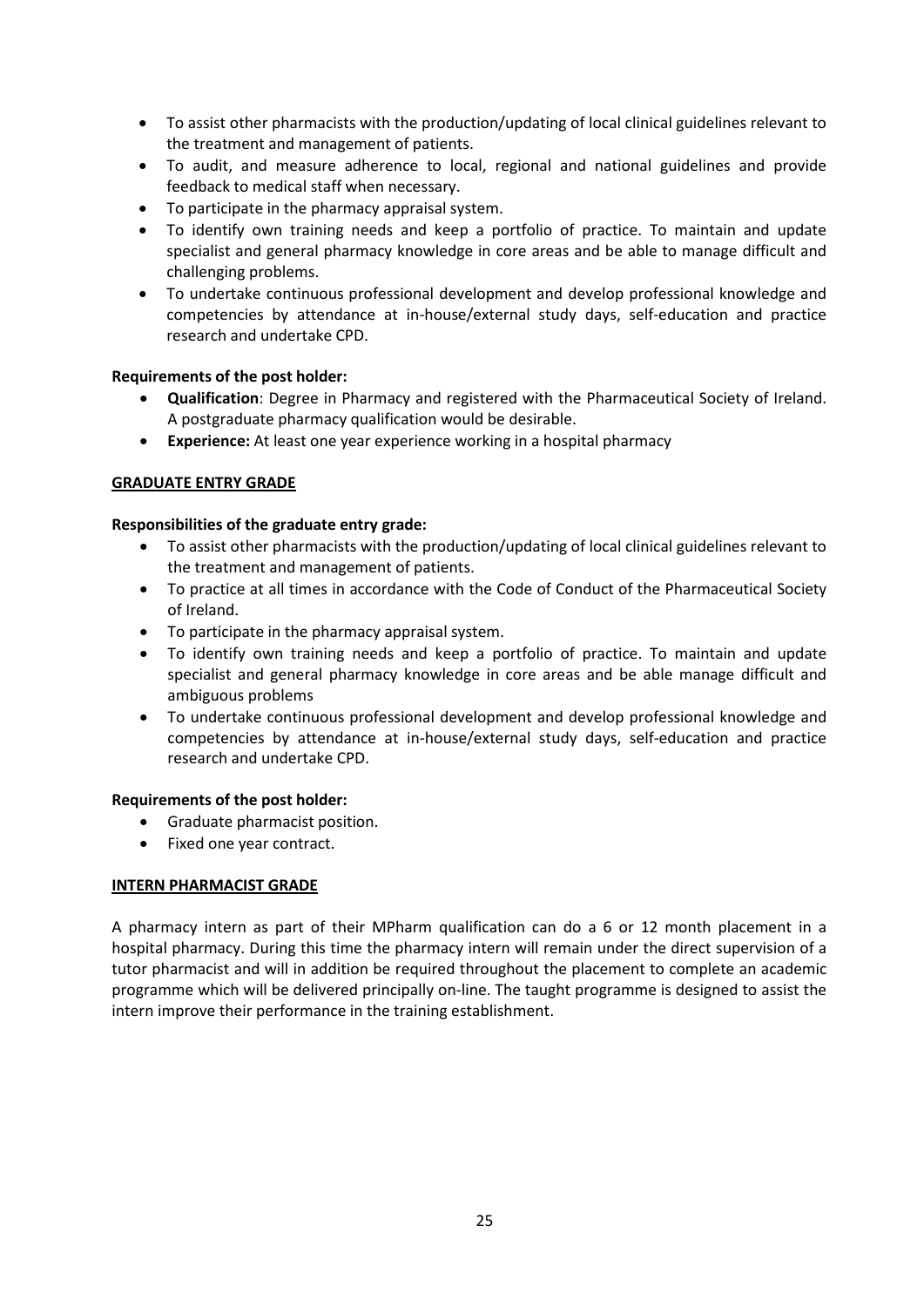The Report on the Review of Hospital Pharmacy was agreed in November 2011. It was acknowledged by both management and staff sides that the appendices on career structure and job descriptions/specifications needed refinement. A bilateral group was established, advised by an occupational psychologist, to complete this exercise which was commenced in April 2012 and finalised in November 2012.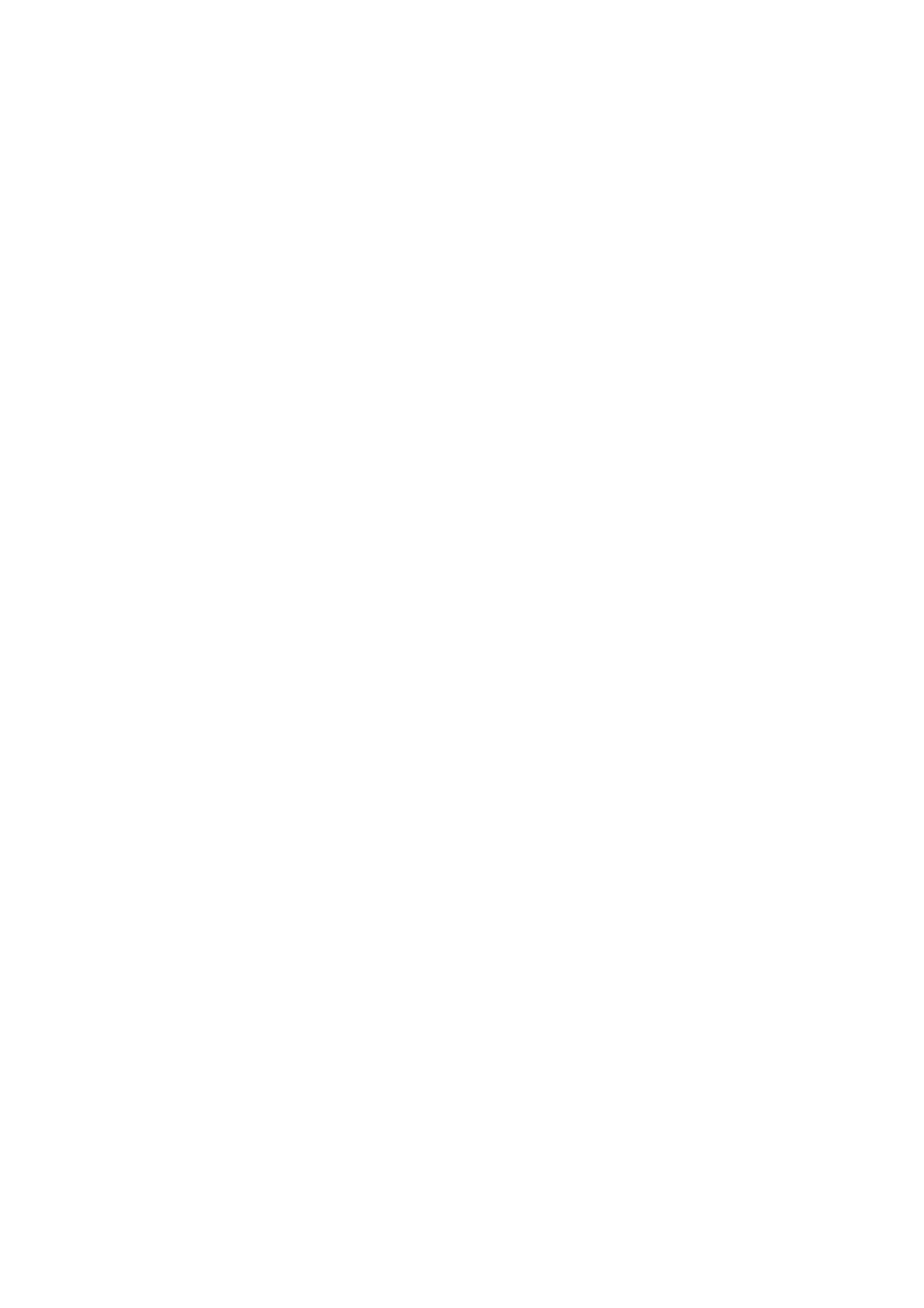# **Regional Pharmacy Lead**

| Job Title, Grade,<br><b>Grade Code</b>     | Regional Pharmacy Lead (Grade Code ????)                                                                                                                                                                                                                                                                                                                                                                                                                                                                                                                                                                                                                                                                                                                                          |
|--------------------------------------------|-----------------------------------------------------------------------------------------------------------------------------------------------------------------------------------------------------------------------------------------------------------------------------------------------------------------------------------------------------------------------------------------------------------------------------------------------------------------------------------------------------------------------------------------------------------------------------------------------------------------------------------------------------------------------------------------------------------------------------------------------------------------------------------|
| <b>Competition</b><br>Reference            | To be completed by NRS                                                                                                                                                                                                                                                                                                                                                                                                                                                                                                                                                                                                                                                                                                                                                            |
| <b>Closing Date</b>                        | To be completed by NRS                                                                                                                                                                                                                                                                                                                                                                                                                                                                                                                                                                                                                                                                                                                                                            |
| Proposed<br>Interview date(s)              | NRS will Insert proposed date of interviews                                                                                                                                                                                                                                                                                                                                                                                                                                                                                                                                                                                                                                                                                                                                       |
| <b>Taking up</b><br><b>Appointment</b>     | The start date will be indicted at job offer stage                                                                                                                                                                                                                                                                                                                                                                                                                                                                                                                                                                                                                                                                                                                                |
| <b>Location of Post</b>                    | The Regional Lead will fulfil the role from the site at which they fulfil their role as Director of<br>Hospital Pharmacy & Director of Medicines Management.                                                                                                                                                                                                                                                                                                                                                                                                                                                                                                                                                                                                                      |
| Organisational<br>Area                     | Which Health Service Executive Area? e.g. HSE South                                                                                                                                                                                                                                                                                                                                                                                                                                                                                                                                                                                                                                                                                                                               |
| <b>Details of Service</b>                  | One Regional Pharmacy Lead to be selected from the Region's Directors of Hospital<br>Pharmacy to each of the four HSE regions, by majority agreement of the Region's Directors<br>of Hospital Pharmacy and with the nominee's agreement.                                                                                                                                                                                                                                                                                                                                                                                                                                                                                                                                          |
|                                            | In order to ensure equity and balance within regions the post holder position should be<br>rotated within a given region every 2-3 years <sup>1</sup> .                                                                                                                                                                                                                                                                                                                                                                                                                                                                                                                                                                                                                           |
|                                            | The post holder will fulfil the duties and responsibilities associated with the role in<br>addition to their role as Director of Hospital Pharmacy and Director of Medicine<br>Management.                                                                                                                                                                                                                                                                                                                                                                                                                                                                                                                                                                                        |
| <b>Reporting</b><br><b>Arrangements</b>    | Regional Director of Operations (RDO) (or their delegate) (in addition to maintaining current<br>reporting relationships as Director of Pharmacy).                                                                                                                                                                                                                                                                                                                                                                                                                                                                                                                                                                                                                                |
| <b>Key Working</b><br><b>Relationships</b> | Director of Pharmacy in each ISA, Regional Director of Operations, Corporate Pharmaceutical<br>Unit, Department of Health.                                                                                                                                                                                                                                                                                                                                                                                                                                                                                                                                                                                                                                                        |
| Purpose of the<br>Post                     | Provide strategic leadership in promoting quality, accessible and economic medicines<br>$\bullet$<br>management systems in line with national developments and promote a consistency of<br>strategy and standards across the State in HSE managed pharmacy services<br>Chair and co-ordinate a Regional Pharmacy working group of Directors of Hospital<br>$\bullet$<br>Pharmacy<br>Attend management regional team meetings as required and be a member of the<br>National Steering Group of Regional Pharmacy Leads in conjunction with representative<br>from the HSE<br>Responsible for liaison with the Corporate Pharmaceutical Unit / Department of Health<br>regarding cost implications for the primary care sector from hospital prescribing and<br>dispensing patterns |

The appointed individuals would be selected from amongst the 17 Directors of Hospital Pharmacy and Directors of Medicine Management. Subsequent to expressions of interest being sought these individuals will be appointed through an interview and selection process as may be agreed by the HSE and IMPACT/HPAI. The HSE and IMPACT/HPAI will also have to agree the needs of the level of clinical and administrative support following discussion and agreement at regional level.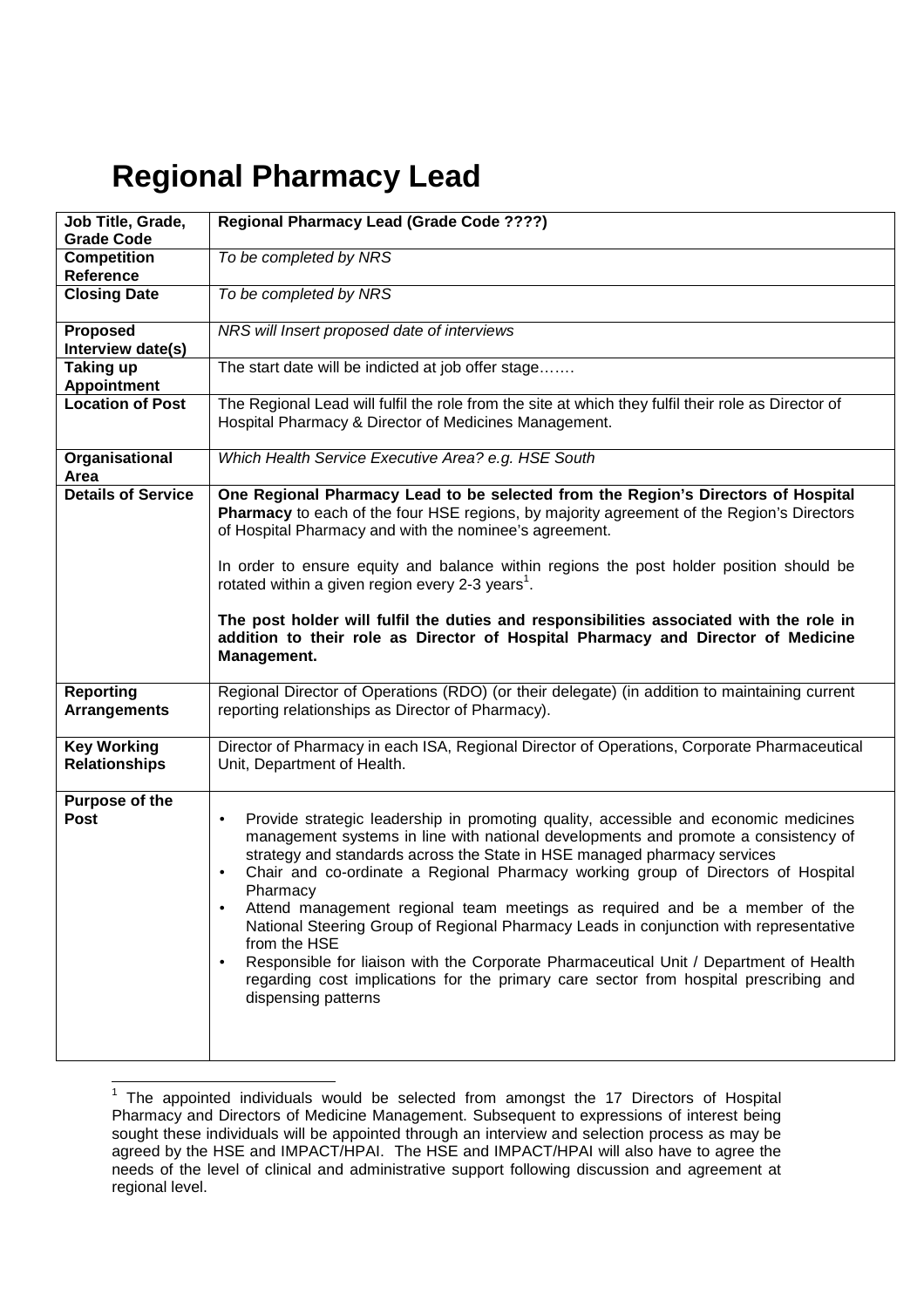| <b>Principal Duties</b><br>and<br><b>Responsibilities</b>                    | <b>Professional / Clinical Responsibilities</b><br>To promote the development of medicine management systems<br>including<br>$\bullet$<br>pharmacoeconomics, rational use, e-prescribing, robotics, etc.<br>To provide strong and effective leadership in the implementation of medicines policy<br>$\bullet$<br>across the region.<br>To act as spokesperson for the Organisation as required<br>$\bullet$<br>Demonstrate pro-active commitment to all communications with internal and external<br>stakeholders                                                                                                                                                                                                                         |
|------------------------------------------------------------------------------|-------------------------------------------------------------------------------------------------------------------------------------------------------------------------------------------------------------------------------------------------------------------------------------------------------------------------------------------------------------------------------------------------------------------------------------------------------------------------------------------------------------------------------------------------------------------------------------------------------------------------------------------------------------------------------------------------------------------------------------------|
|                                                                              | <b>Managerial Responsibilities</b><br>To advise where appropriate on resource allocation, priority setting, service planning<br>and evaluation in respect of national strategic developments.<br>To advise and support the other Directors of Hospital Pharmacy & Medication<br>Management in the Region on the development of business cases for national strategic<br>developments.<br>Monitor and review trends in medication management within the Region.<br>Chair the Regional Pharmacy working group of Directors of Hospital Pharmacy on<br>procurement initiatives.<br>To facilitate consistency in processes and procedures within the Region, through the<br>Regional Pharmacy working group of Directors of Hospital Pharmacy |
|                                                                              | <b>Education and Training</b><br>To advise on training requirements within the Region.<br>To co-ordinate and facilitate the delivery of identified training needs in conjunction with<br>the Directors of Hospital Pharmacy in the Region.<br>To advise on the efficient use of training resources within the Region                                                                                                                                                                                                                                                                                                                                                                                                                      |
|                                                                              | <b>Clinical Governance, Quality Assurance, Risk, Health &amp; Safety</b><br>To facilitate information sharing and co-operation on matters of clinical governance,<br>Health & Safety and risk management with Directors of Hospital Pharmacy across the<br>Region and with other Regional Leads.<br>To facilitate national consistency in relation to standard, procedures and guidelines in<br>relation to clinical governance, quality assurance, risk and Health & Safety.                                                                                                                                                                                                                                                             |
|                                                                              | The above Job Description is not intended to be a comprehensive list of all duties<br>involved and consequently, the post holder may be required to perform other duties as<br>appropriate to the post which may be assigned to him/her from time to time and to<br>contribute to the development of the post while in office.                                                                                                                                                                                                                                                                                                                                                                                                            |
| <b>Eligibility Criteria</b><br><b>Qualifications</b><br>and/or<br>experience | Qualifications and experience will be the same as those for the Director of Hospital Pharmacy &<br>Director of Medicines Management as the Regional Lead post is a rotation position for 2-3 years.<br>The whole time, permanent and pensionable position of the Regional Lead is that of Director of<br>Hospital Pharmacy & Director of Medicines Management.                                                                                                                                                                                                                                                                                                                                                                            |
|                                                                              | <b>Health</b><br>A candidate for and any person holding the office must be fully competent and capable of<br>undertaking the duties attached to the office and be in a state of health such as would indicate a<br>reasonable prospect of ability to render regular and efficient service.                                                                                                                                                                                                                                                                                                                                                                                                                                                |
|                                                                              | <b>Character</b><br>Each candidate for and any person holding the office must be of good character                                                                                                                                                                                                                                                                                                                                                                                                                                                                                                                                                                                                                                        |
|                                                                              | Age<br>Age restrictions shall only apply to a candidate where he/she is not classified as a new entrant<br>(within the meaning of the Public Service Superannuation Act, 2004). A candidate who is not<br>classified as a new entrant must be under 65 years of age.                                                                                                                                                                                                                                                                                                                                                                                                                                                                      |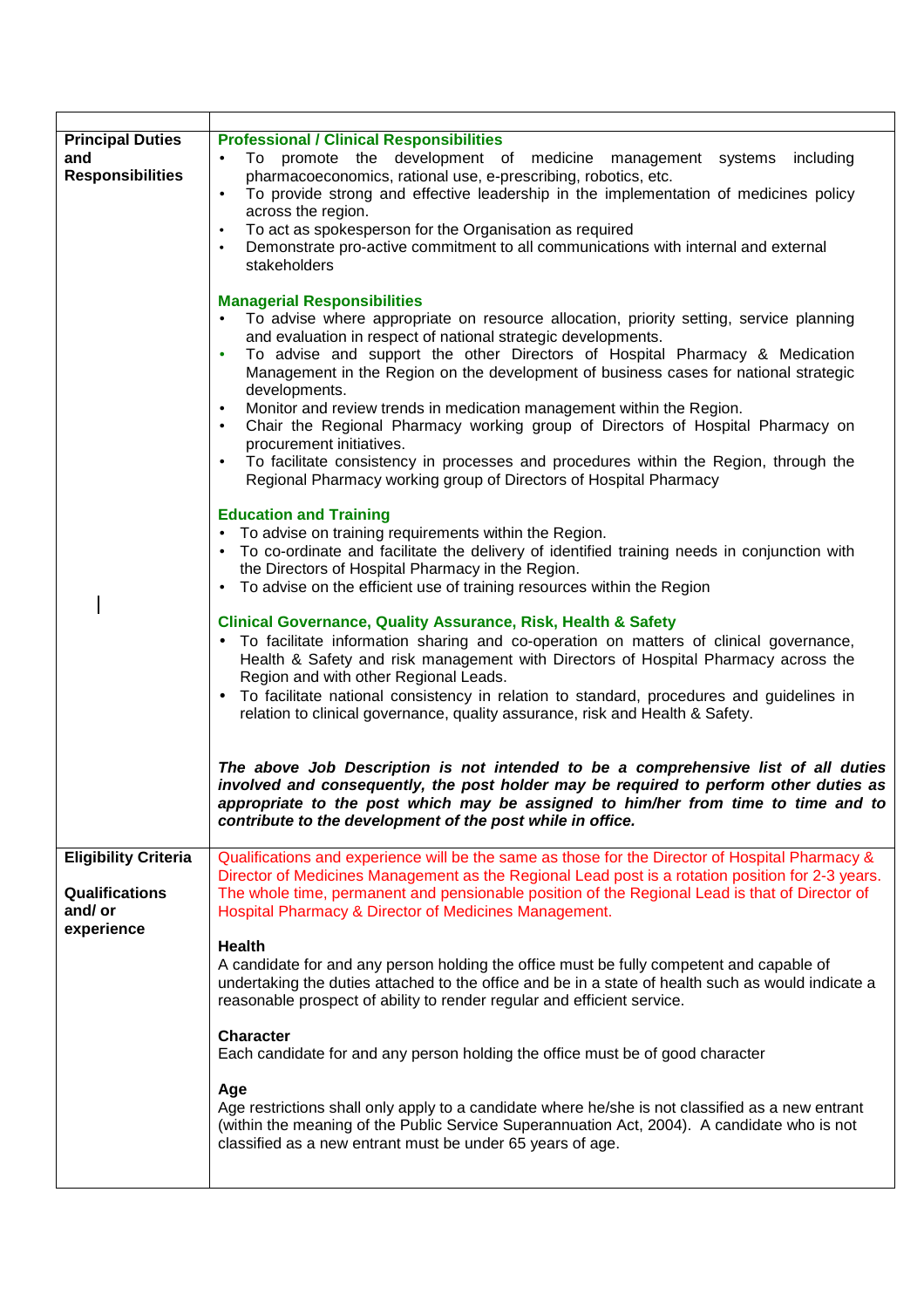| <b>Post Specific</b><br>Requirements,<br>additional<br>qualifications<br>and/or experience<br>required | Qualifications will be the same as those for the Director of Hospital Pharmacy & Director of<br>Medicines Management. See comment above under qualification requirements.                                                                                                                                                                                                                                                                                                                                                                                                                                                                                                                                                                                                                                                                                                                                                                                                                                                                                       |
|--------------------------------------------------------------------------------------------------------|-----------------------------------------------------------------------------------------------------------------------------------------------------------------------------------------------------------------------------------------------------------------------------------------------------------------------------------------------------------------------------------------------------------------------------------------------------------------------------------------------------------------------------------------------------------------------------------------------------------------------------------------------------------------------------------------------------------------------------------------------------------------------------------------------------------------------------------------------------------------------------------------------------------------------------------------------------------------------------------------------------------------------------------------------------------------|
| Skills,<br>competencies<br>and/or knowledge                                                            | Undertake continuing professional development in line with the Pharmacy Act 2007<br>$\bullet$                                                                                                                                                                                                                                                                                                                                                                                                                                                                                                                                                                                                                                                                                                                                                                                                                                                                                                                                                                   |
| <b>Other</b><br>requirements<br>specific to the<br>post                                                | Please outline the specific criteria that are specific to the post, e.g. access to transport as post<br>will involve frequent travel                                                                                                                                                                                                                                                                                                                                                                                                                                                                                                                                                                                                                                                                                                                                                                                                                                                                                                                            |
| <b>Competition</b><br><b>Specific Selection</b><br><b>Process</b>                                      | Insert here essential competition specific requirements e.g. competency based application form,<br>keyboard test, psychometric testing, completion of a presentation at the interview, job simulation<br>exercise etc. These can be discussed and agreed with NRS<br>e.g.                                                                                                                                                                                                                                                                                                                                                                                                                                                                                                                                                                                                                                                                                                                                                                                       |
| <b>Shortlisting /</b><br><b>Interview</b>                                                              | Short listing may be carried out on the basis of information supplied in your application form. The<br>criteria for short listing are based on the requirements of the post as outlined in the eligibility<br>criteria and skills, competencies and/or knowledge section of this job specification. Therefore it is<br>very important that you think about your experience in light of those requirements.<br>Failure to include information regarding these requirements may result in you not being called<br>forward to the next stage of the selection process.<br>Those successful at the shortlisting stage of this process (where applied) will be called forward to<br>interview.                                                                                                                                                                                                                                                                                                                                                                       |
| <b>Code of Practice</b>                                                                                | The Health Service Executive will run this campaign in compliance with the Code of Practice<br>prepared by the Commission for Public Service Appointments (CPSA). The Code of Practice sets<br>out how the core principles of probity, merit, equity and fairness might be applied on a principle<br>basis. The Codes also specifies the responsibilities placed on candidates, feedback facilities for<br>candidates on matters relating to their application, when requested, and outlines procedures in<br>relation to requests for a review of the recruitment and selection process, and review in relation<br>to allegations of a breach of the Code of Practice. Additional information on the HSE's review<br>process is available in the document posted with each vacancy entitled "Code Of Practice,<br>Information For Candidates".<br>Codes of Practice are published by the CPSA and are available on www.hse.ie in the document<br>posted with each vacancy entitled "Code of Practice, Information For Candidates" or on<br>www.cpsa-online.ie. |
|                                                                                                        |                                                                                                                                                                                                                                                                                                                                                                                                                                                                                                                                                                                                                                                                                                                                                                                                                                                                                                                                                                                                                                                                 |

The reform programme outlined for the Health Services may impact on this role and as structures change the job description may be reviewed.

This job description is a guide to the general range of duties assigned to the post holder. It is intended to be neither definitive nor restrictive and is subject to periodic review with the employee concerned.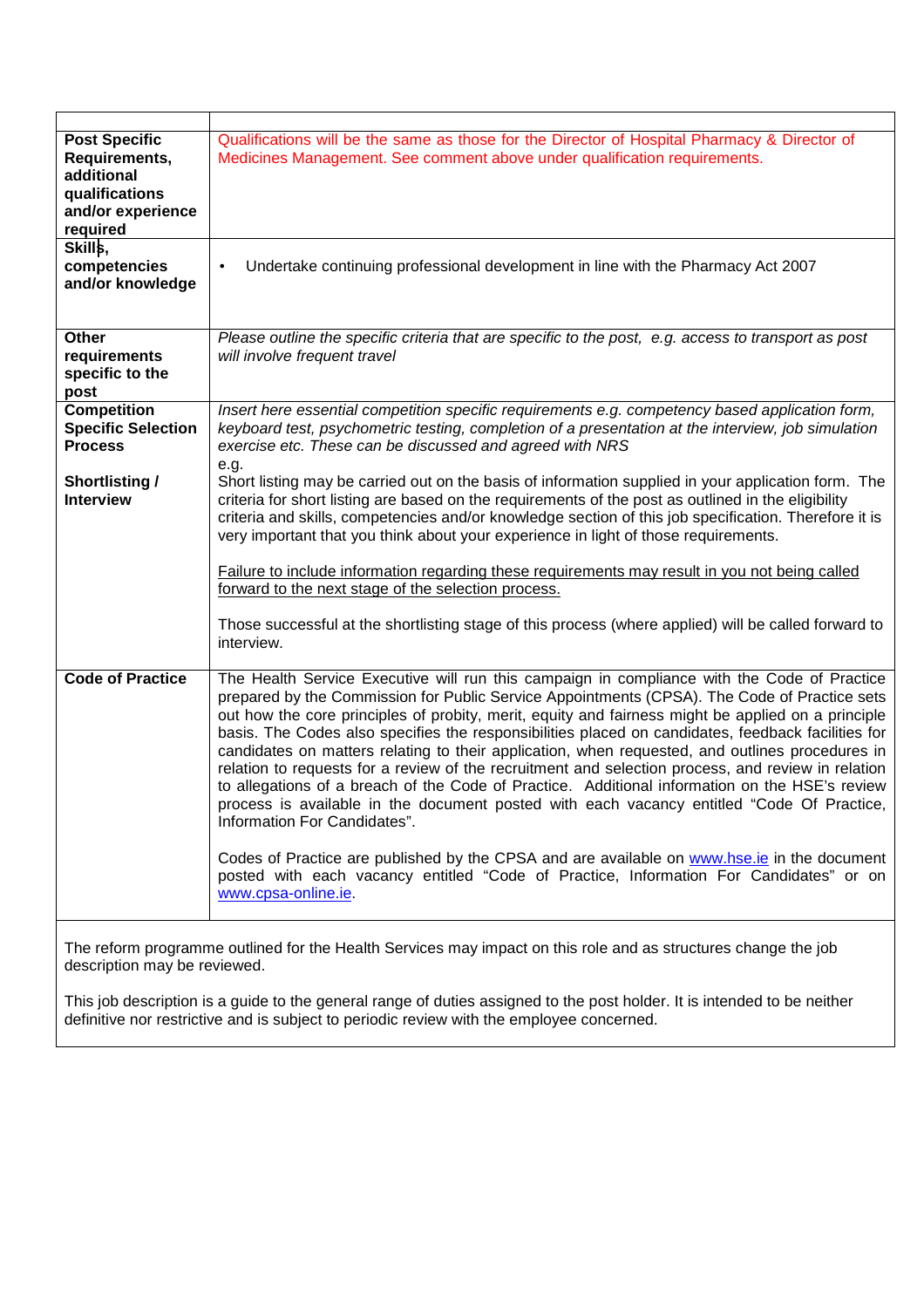

#### **HEALTH SERVICES EXECUTIVE Terms and Conditions of Employment Title of Post INSERT**

| <b>Tenure</b>                                                                             | The post holder will be selected from the Region's Directors of Hospital Pharmacy to<br>each of the four HSE regions, by majority agreement of the Region's Directors of<br>Hospital Pharmacy and with the nominee's agreement.                                                                                                                                                                                                                                                                                                                                                                                                                                                            |  |
|-------------------------------------------------------------------------------------------|--------------------------------------------------------------------------------------------------------------------------------------------------------------------------------------------------------------------------------------------------------------------------------------------------------------------------------------------------------------------------------------------------------------------------------------------------------------------------------------------------------------------------------------------------------------------------------------------------------------------------------------------------------------------------------------------|--|
|                                                                                           | The post holder's position will be for 2-3 years.                                                                                                                                                                                                                                                                                                                                                                                                                                                                                                                                                                                                                                          |  |
|                                                                                           | The post holder's primary position will be as Director of Hospital Pharmacy & Director of<br>Medicines Management and it is this primary position that is whole-time, permanent and<br>pensionable.                                                                                                                                                                                                                                                                                                                                                                                                                                                                                        |  |
|                                                                                           | Appointment as an employee of the Health Service Executive is governed by the Health Act<br>2004 and the Public Service Management (Recruitment and Appointment) Act 2004.                                                                                                                                                                                                                                                                                                                                                                                                                                                                                                                 |  |
| Remuneration                                                                              | The Salary scale for the post is:                                                                                                                                                                                                                                                                                                                                                                                                                                                                                                                                                                                                                                                          |  |
| <b>Working Week</b>                                                                       | The standard working week applying to the post is:                                                                                                                                                                                                                                                                                                                                                                                                                                                                                                                                                                                                                                         |  |
|                                                                                           | HSE Circular 003-2009 "Matching Working Patterns to Service Needs (Extended<br>Working Day / Week Arrangements); Framework for Implementation of Clause 30.4 of<br>Towards 2016" applies. Under the terms of this circular, all new entrants and staff<br>appointed to promotional posts from Dec 16 <sup>th</sup> 2008 will be required to work agreed roster<br>/ on call arrangements as advised by their line manager. Contracted hours of work are<br>liable to change between the hours of 8am-8pm over seven days to meet the<br>requirements for extended day services in accordance with the terms of the Framework<br>Agreement (Implementation of Clause 30.4 of Towards 2016). |  |
| <b>Annual Leave</b>                                                                       | The annual leave associated with the post is:                                                                                                                                                                                                                                                                                                                                                                                                                                                                                                                                                                                                                                              |  |
| Superannuation                                                                            | All pensionable staff become members of the pension scheme.                                                                                                                                                                                                                                                                                                                                                                                                                                                                                                                                                                                                                                |  |
|                                                                                           | Applicants for posts in the Mental Health service are advised that Section 65 of the<br>Mental Treatment Act, 1945, does not apply to new entrants to the Mental Health<br>Services as defined by the Public Service Superannuation(Miscellaneous Provisions)<br>Act, 2004 (Section 12 of that Act) New entrants                                                                                                                                                                                                                                                                                                                                                                           |  |
| Probation                                                                                 |                                                                                                                                                                                                                                                                                                                                                                                                                                                                                                                                                                                                                                                                                            |  |
|                                                                                           | Every appointment of a person who is not already a permanent officer of the Health Service<br>Executive or of a Local Authority shall be subject to a probationary period of 12 months.                                                                                                                                                                                                                                                                                                                                                                                                                                                                                                    |  |
| <b>Protection of</b><br><b>Persons</b><br><b>Reporting Child</b><br><b>Abuse Act 1998</b> | This post is one of those designated in accordance with Section 2 of the Protection of Persons<br>Reporting Child Abuse Act, 1998. You will remain a designated officer for the duration of<br>your appointment in this post or for the duration of your appointment to such other post as                                                                                                                                                                                                                                                                                                                                                                                                 |  |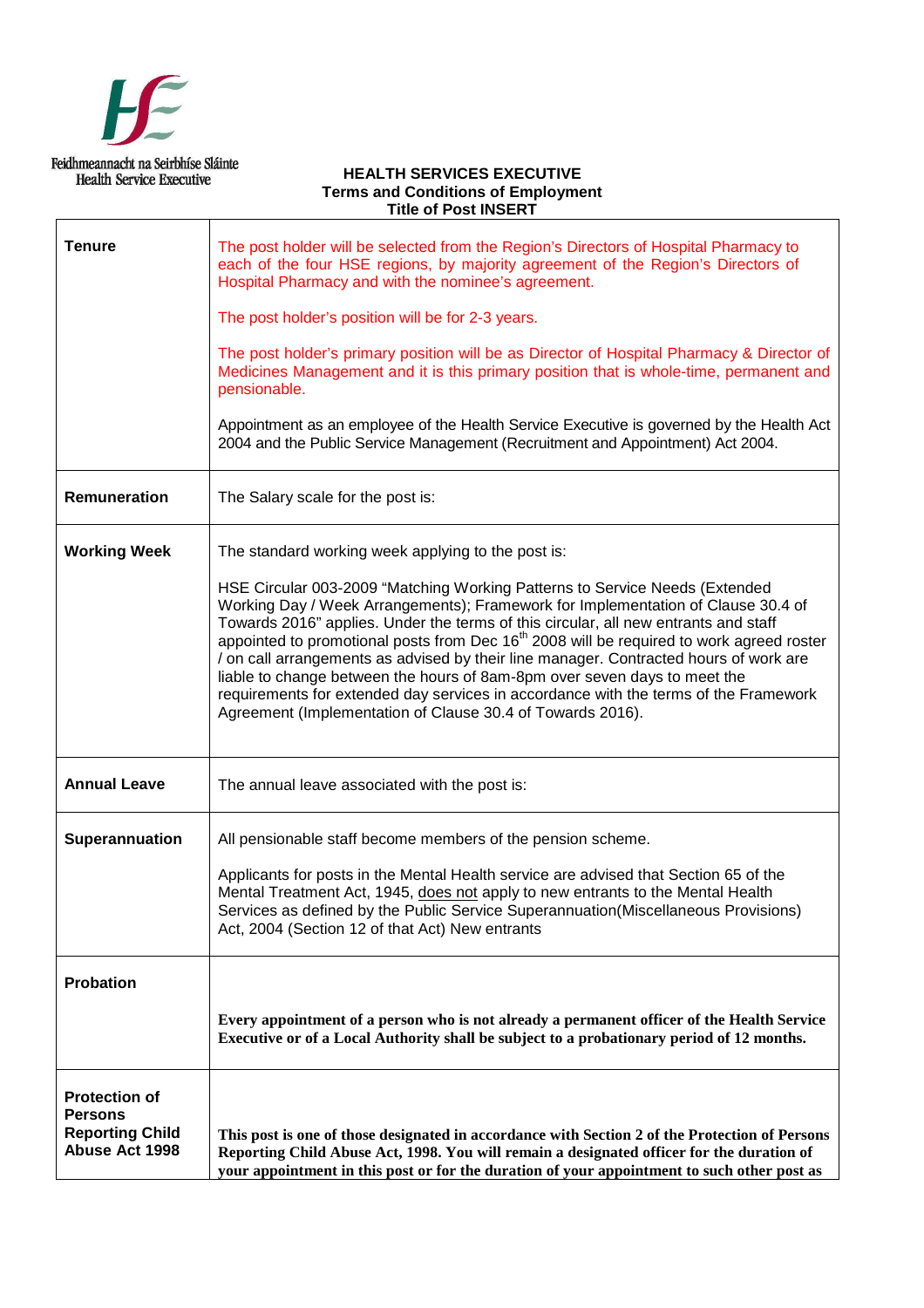|                                                                                                                                                                                               | is included in the categories specified in the Ministerial Direction. Such officers will, on<br>receiving a report of child abuse, formally notify the Senior Social Worker in the<br>community care area in which the child is living.                                                                                                                                                                                                                                                                                                                                                                                                                                                                                                                                                                                                                                                                                                                                                                                                                                                                                                                                                                                                                                                                                                                                                                                                                                                                                                                                                                                                                                                                                                                                                                                                                                                                                                |
|-----------------------------------------------------------------------------------------------------------------------------------------------------------------------------------------------|----------------------------------------------------------------------------------------------------------------------------------------------------------------------------------------------------------------------------------------------------------------------------------------------------------------------------------------------------------------------------------------------------------------------------------------------------------------------------------------------------------------------------------------------------------------------------------------------------------------------------------------------------------------------------------------------------------------------------------------------------------------------------------------------------------------------------------------------------------------------------------------------------------------------------------------------------------------------------------------------------------------------------------------------------------------------------------------------------------------------------------------------------------------------------------------------------------------------------------------------------------------------------------------------------------------------------------------------------------------------------------------------------------------------------------------------------------------------------------------------------------------------------------------------------------------------------------------------------------------------------------------------------------------------------------------------------------------------------------------------------------------------------------------------------------------------------------------------------------------------------------------------------------------------------------------|
| <b>Ethics in Public</b><br>Office 1995 and<br>2001<br><b>Positions</b><br>remunerated at or<br>above the<br>minimum point of<br>the Grade VIII<br>salary scale (€<br>64,812 as at<br>01.01.10 | Positions remunerated at or above the minimum point of the Grade VIII salary scale ( $\in$<br>64,812 as at 01.01.10) are designated positions under Section 18 of the Ethics in Public<br>Office Act 1995. Any person appointed to a designated position must comply with the<br>requirements of the Ethics in Public Office Acts 1995 and 2001 as outlined below;<br>A) In accordance with Section 18 of the Ethics in Public Office Act 1995, a person<br>holding such a post is required to prepare and furnish an annual statement of any<br>interests which could materially influence the performance of the official functions of the<br>post. This annual statement of interest should be submitted to the Chief Executive<br>Officer not later than 31 <sup>st</sup> January in the following year.<br>B) In addition to the annual statement, a person holding such a post is required,<br>whenever they are performing a function as an employee of the HSE and have actual<br>knowledge, or a connected person, has a material interest in a matter to which the<br>function relates, provide at the time a statement of the facts of that interest. A person<br>holding such a post should provide such statement to the Chief Executive Officer. The<br>function in question cannot be performed unless there are compelling reasons to do so<br>and, if this is the case, those compelling reasons must be stated in writing and must be<br>provided to the Chief Executive Officer.<br>C) A person holding such a post is required under the Ethics in Public Office Acts 1995<br>and 2001 to act in accordance with any guidelines or advice published or given by the<br>Standards in Public Office Commission. Guidelines for public servants on compliance<br>with the provisions of the Ethics in Public Office Acts 1995 and 2001 are available on the<br>Standards Commission's website http://www.sipo.gov.ie/ |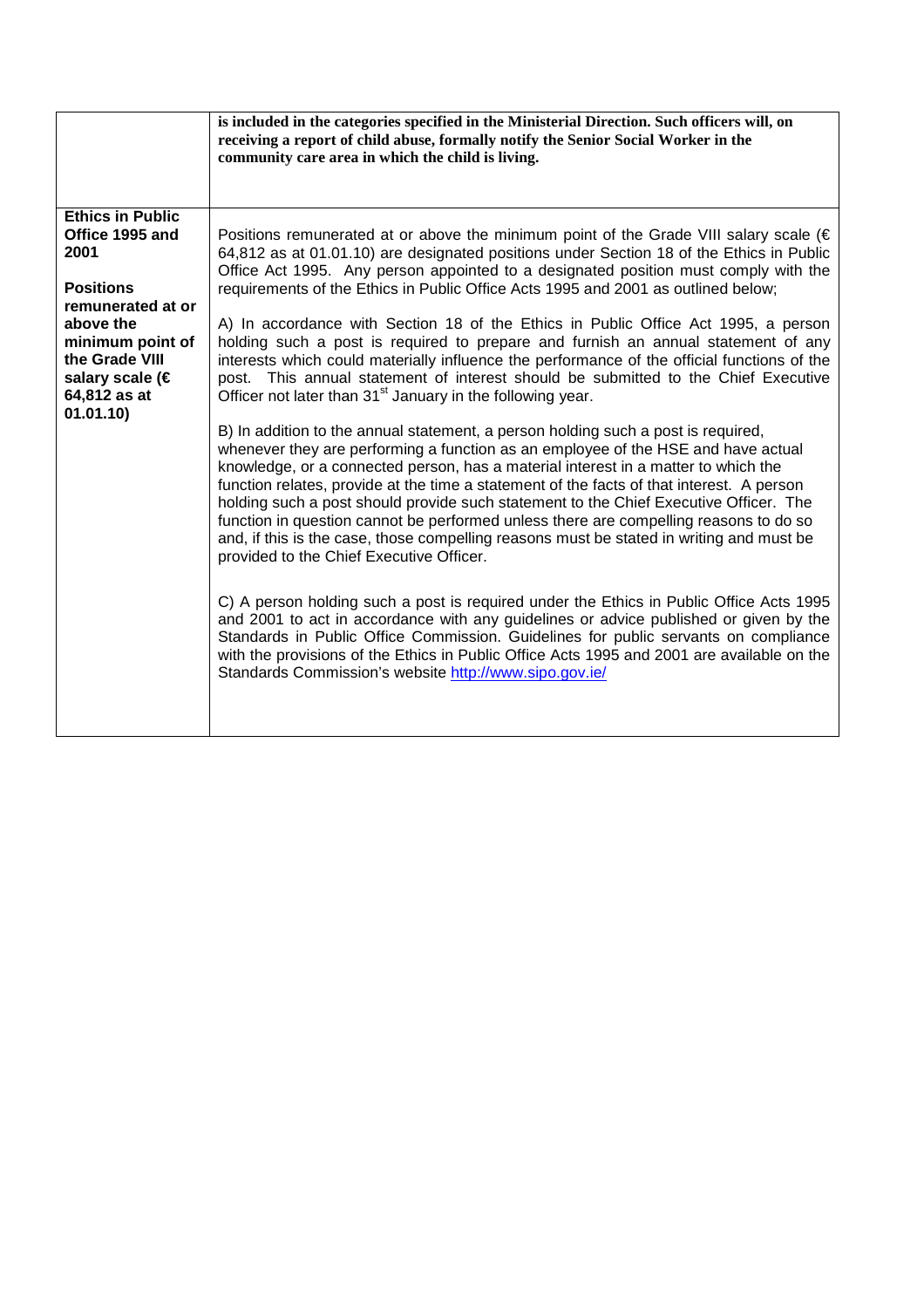# **Director of Hospital Pharmacy and Medicines Management**

| <b>Details of Service</b>                  | There will be one Director of Hospital Pharmacy and Medicines Management for<br>each of the 17 ISA's.                                                                                                                                                                                                                                                                                     |  |
|--------------------------------------------|-------------------------------------------------------------------------------------------------------------------------------------------------------------------------------------------------------------------------------------------------------------------------------------------------------------------------------------------------------------------------------------------|--|
|                                            | The Director will have key responsibilities in delivering the medicines management<br>component of clinical governance within the ISA, working with senior colleagues in<br>other disciplines.                                                                                                                                                                                            |  |
|                                            | The Director will be located in the ISA's main hospital and will retain overall<br>responsibility for the management of pharmacy services to that hospital.                                                                                                                                                                                                                               |  |
| <b>Reporting</b><br><b>Arrangements</b>    | Reporting to the ISA Manager                                                                                                                                                                                                                                                                                                                                                              |  |
| <b>Key Working</b><br><b>Relationships</b> | ISA based, Senior Hospital Management, senior colleagues including the Regional<br>Pharmacy Lead, Clinical Directors and senior Allied Health Professionals and Nursing.                                                                                                                                                                                                                  |  |
| Purpose of the<br><b>Post</b>              | The Director of Hospital Pharmacy and Medicines Management will lead and<br>٠<br>have overall governance responsibility for the pharmacy services in the ISA,<br>relating goals and actions to the strategic aims of the ISA                                                                                                                                                              |  |
|                                            | The Director of Hospital Pharmacy and Medicines Management will actively<br>participate in the Regional Pharmacy Forum and will be available for<br>nomination as Chair of the Forum, as Regional Pharmacy Lead on a rotational<br>basis                                                                                                                                                  |  |
|                                            | The Director of Hospital Pharmacy and Medicines Management, using the<br>HSE governance framework, will construct and be responsible for agreeing a<br>medicines management policy for the ISA with its key managers. The Director<br>will ensure consistency of this policy with national policy.                                                                                        |  |
|                                            | The Director will help shape and contribute to the Clinical Governance agenda<br>at the ISA level                                                                                                                                                                                                                                                                                         |  |
|                                            | The Director of Hospital Pharmacy and Medicines Management, in liaison with<br>Clinical Directors, senior pharmacy, nursing, medical and financial colleagues,<br>will contribute to the work of ISA Drugs and Therapeutics committees,<br>ensuring governance of the introduction and safe and economic use of new<br>medicines, within local and nationally assigned medicines budgets. |  |
|                                            | This will include audit and monitoring of new medicines and related<br>technologies and monitoring of prescribing against evidence based and<br>licensed indications.                                                                                                                                                                                                                     |  |
|                                            | The Director will be recognised as a key leader within ISA clinical<br>management positions in bringing hospital pharmacy services in each ISA<br>hospital to a high standard as evaluated against best international practice,                                                                                                                                                           |  |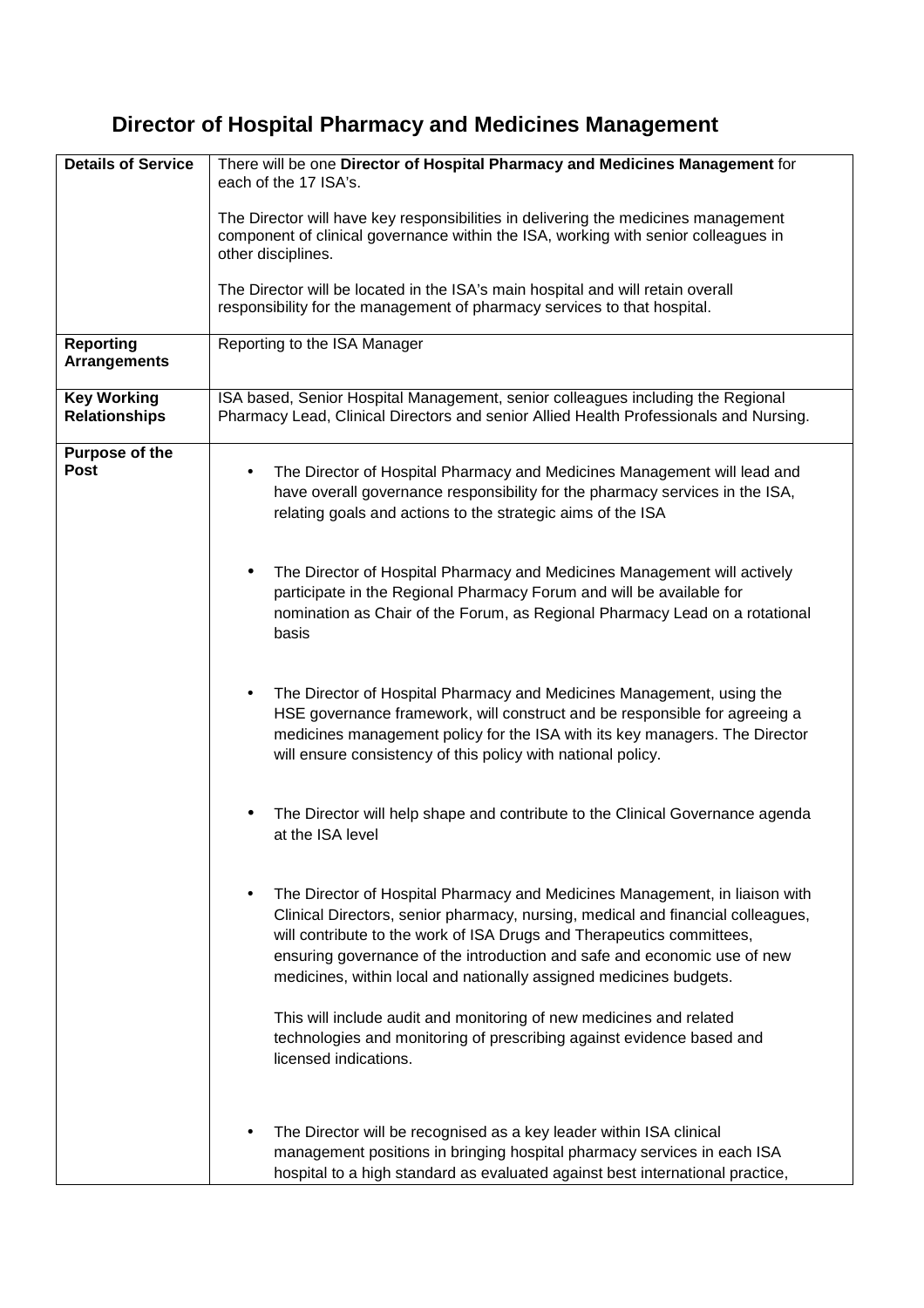| ensuring innovation produces demonstrable improvements in service delivery                                                                                                                                                 |
|----------------------------------------------------------------------------------------------------------------------------------------------------------------------------------------------------------------------------|
| The Director will be required to strengthen professional leadership through<br>٠<br>effective communication, motivation and by challenging barriers to change,<br>convincing others in sharing vision at the highest level |

#### **Professional / Clinical Responsibilities**

Director of Hospital Pharmacy and Medicines Management will:

- have primacy in the governance of medicines management in each ISA
- lead the development of medicines management across the ISA to ensure safe and cost effective use of medicines and to seek benefits of economies of scale
- lead on the provision and development of clinical (near patient), technical, medicines information and clinical decision support systems and supply services to the ISA's hospitals, acute and PCCC.
- promote across the ISA a Clinical Pharmacy value stream from admission to discharge, including the extension of hospital pharmacist expertise in the provision of home care and non acute hospital care, to minimise the burden on acute hospital beds.
- lead on the implementation of ISA and national medicines management policies
- provide expert advice on all pharmacy service matters and medicines management of the ISA, including implementation Clinical Care Programmes, and protocols for the care and treatment of patients in ambulatory care, continuing care and the primary care environment
- participate on the ISA's Drugs and Therapeutics Committees and related committees
- develop and lead on an ISA strategy for the use of technology in medicines management and clinical decision support, to include electronic prescribing, applications ('aps') for patient care portable devices, pharmacy inventory and financial management software and the use of robotics.

#### **Managerial Responsibilities**

Director of Hospital Pharmacy and Medicines Management will:

- continually seek opportunities to strengthen leadership at the highest level
- actively participate in creating and influencing the strategic development of the ISA
- manage an effective, efficient and economic ISA pharmacy service in accordance with local ISA needs, pharmacy and medicines legislation Medicinal Products, Prescription and Control of Supply and Misuse of Drugs Regulations and other legal requirements and the Code of Conduct of the Pharmaceutical Society of Ireland
- lead on pharmacy service planning and monitoring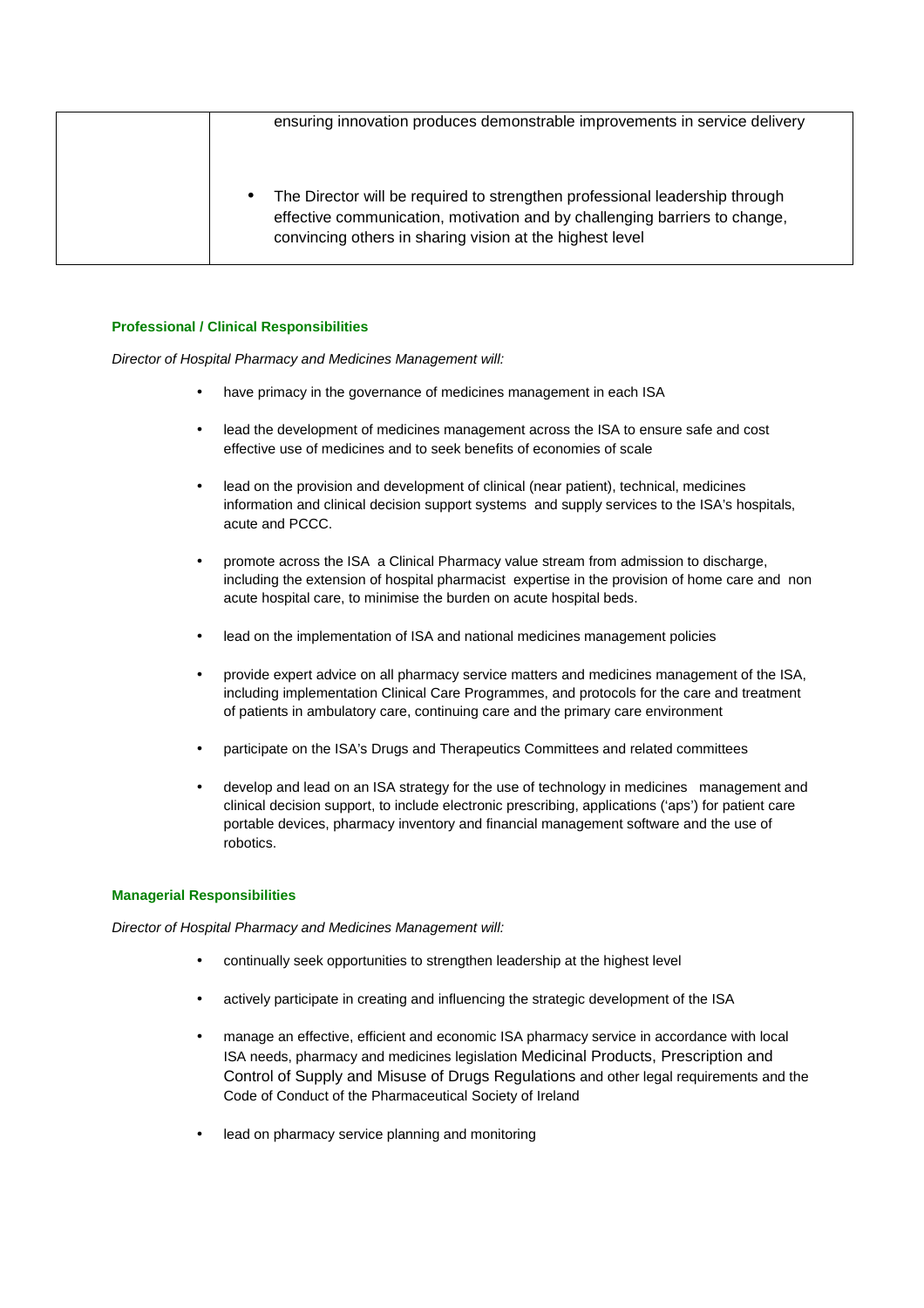- drive change where required as identified
- ensure that all capital and revenue budgets that relate to pharmacy and medicines management are managed within agreed assigned medicines budgets
- provide analysis of medicines usage data and cost within the ISA as part of a national reporting system
- participate in the effective development and implementation of medicines usage national reporting system
- facilitate, support and work with Regional Pharmacy Leads as and when required
- ensure that there are effective retention and recruitment strategies in place and that manpower planning is an integral part of service planning
- carry out and participate in the pharmacy appraisal system and individual performance review
- act as spokesperson on pharmacy and medicines management for the organisation as required

#### **Education and Training**

Director of Hospital Pharmacy and Medicines Management will:

- establish the training and development needs of ISA pharmacy staff
- ascertain and organise resources for identified training
- encourage research in accordance with service needs
- encourage the publication of research in appropriate formats/media
- ensure the participation of staff in mandatory training programmes
- act as adjunct Senior Lecturer / Professor in a School of Pharmacy or Health Sciences faculty, as agreed by appointment to relevant faculties
- identify own training needs and keep a portfolio of practice maintain and update specialist and general pharmacy knowledge in core areas

#### **Clinical Governance, Quality Assurance, Risk, Health & Safety**

Director of Hospital Pharmacy and & Medicines Management will:

- contribute to the strategic clinical governance agenda, with special emphasis on medicines management , ensuring that there is an assured system for the synthesis of relevant medicines policies within the ISA, their implementation, monitoring and on-going audit and governance arrangements for the delivery of a safe and effective hospital pharmacy service
- report to the ISA Manager on medicines management issues and the management of risks associated with medicines across the ISA, including compliance with approved national standards for medicines selection, use and audit
- be cognisant of HIQA Standards as they apply to the role, for example, Standards for Healthcare, National Standards for the Prevention and Control of Healthcare Associated Infections, Hygiene Standards etc. and comply with associated HSE protocols for implementing and maintaining these standards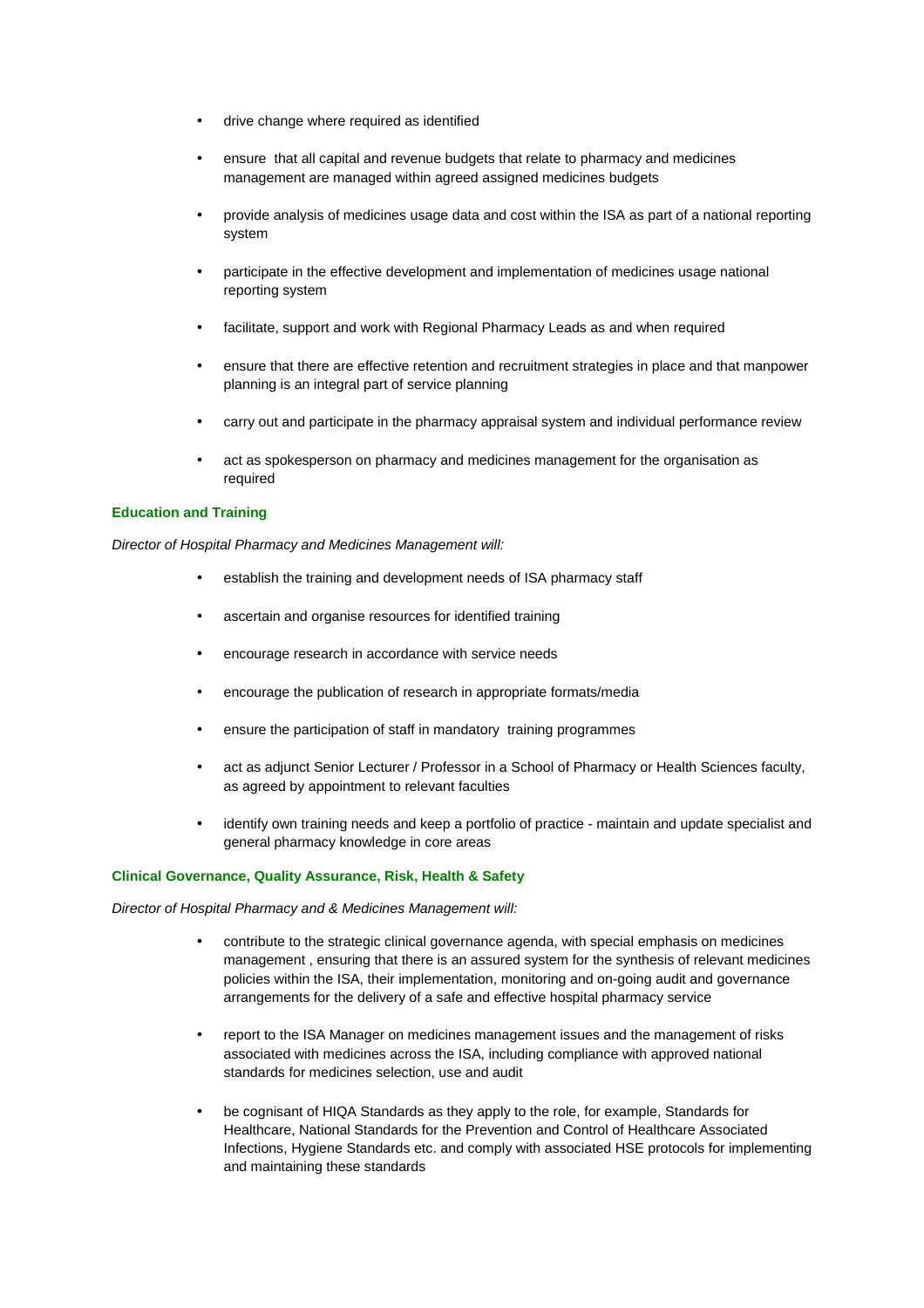- promote a safe working environment in accordance with Health and Safety legislation
- be aware of and implement agreed policies, procedures and safe professional practice by adhering to relevant legislation, regulations and standards
- ensure the safe use of medicines by evaluating and managing risks associated with the use of medicines and by participating in the hospital's Medicines Safety reporting process
- actively participate in other risk management issues, identify risks, taking or advising on appropriate corrective action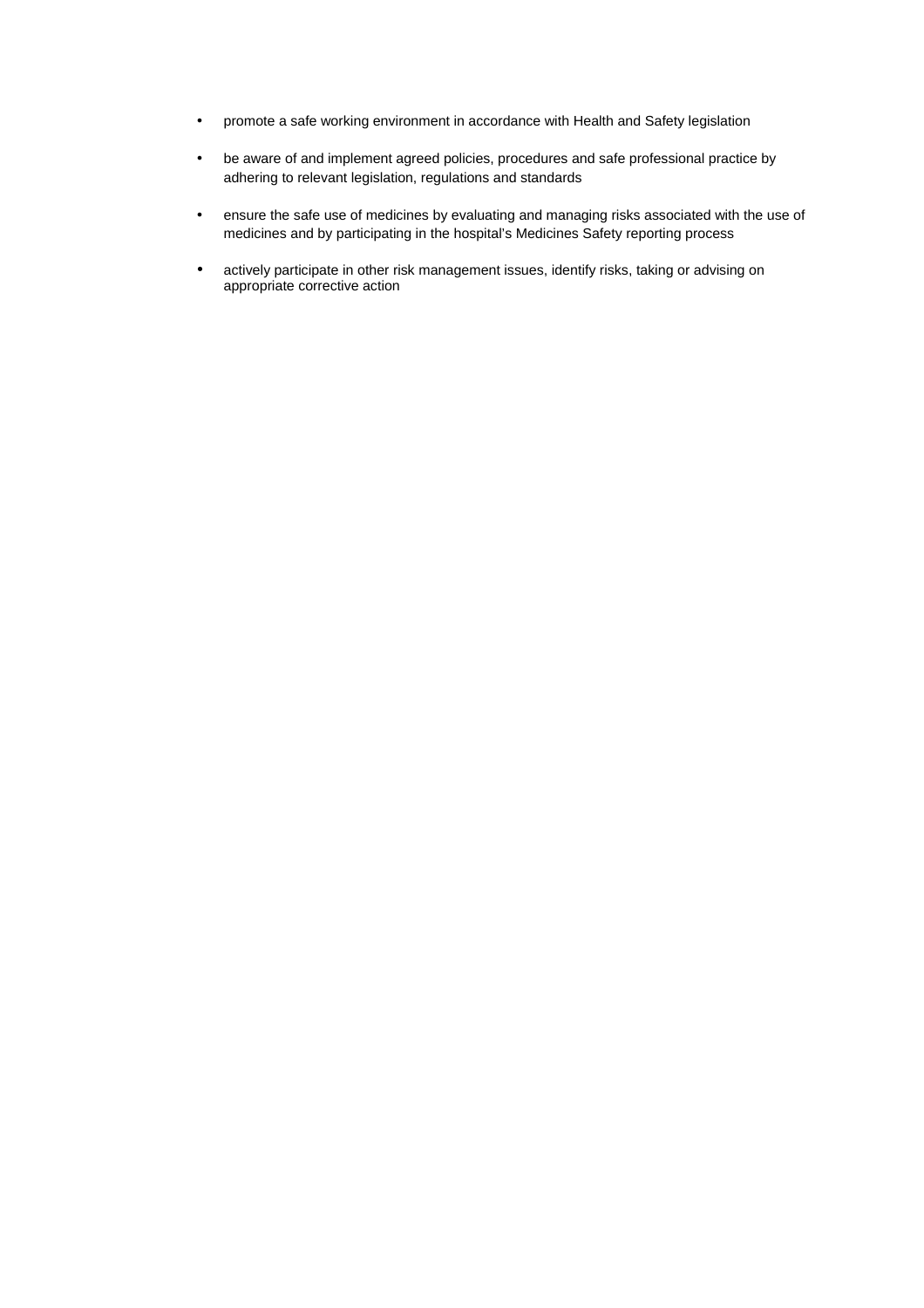# **SKILLS & ABILITIES QUESTIONNAIRE**

#### **ROLE / GRADE LEVEL: Director of Hospital Pharmacy & Medicines Management**

IMPORTANT: Please specify above which role / grade level the information you provide refers (i.e. Director, Deputy Director, Regional Lead, Clinical Specialist Pharmacist, Pharmacy Services Manager, Senior Pharmacist, Pharmacist, Graduate Entry Grade, Intern Pharmacist). Please complete a separate questionnaire for each role / grade level.

# NAME(S) AND GRADE TITLE(S):

Please complete your name and grade title / the names and grade titles of those contributing to the completion of this questionnaire.

#### **Objectives & Key Activities**

Please take a few minutes to think about the role as defined in the Review Report / draft job spec. List below any additional objectives most important overall objectives of the role as you see them. Also list the most important tasks or activities of the role, now and over the next 3-5 years.

| Please complete the box below.                                                                                                                                                |                                                                                                                                                                                     |
|-------------------------------------------------------------------------------------------------------------------------------------------------------------------------------|-------------------------------------------------------------------------------------------------------------------------------------------------------------------------------------|
| List the five most important overall objectives<br>of the role (i.e. what the role is aiming to achieve)                                                                      | List the five most important tasks or activities<br>of the job (i.e. what a person in the role actually<br>does / will need to do)                                                  |
| 1. The Director of Pharmacy is a key leadership<br>and clinical manager position in each ISA and is<br>responsible for delivering high quality hospital<br>pharmacy services. | 1. To manage the ISA pharmacy service within a<br>legal, professional and financial framework.                                                                                      |
| 2. To influence, lead and implement change at a<br>strategic ISA level.                                                                                                       | 2. To communicate and negotiate with other key<br>leaders of the ISA to attain strategic goals.                                                                                     |
| 3. To direct and lead on all capital and<br>operational budgetary controls that relate to<br>pharmacy and medicines management in the<br>ISA.                                 | 3. To critically analyse data on medicine usage<br>and costs within the ISA, to ensure cost saving<br>opportunities are realised in procurement and<br>drug utilisation strategies. |
| 4. To lead on the governance of medicines<br>management across the ISA to ensure safe and<br>cost effective use of medicines.                                                 | 4. Drive the development and implementation of<br>medicine management policies in the ISA.                                                                                          |
| 5. To ensure training and development of<br>pharmacy staff while encouraging and supporting<br>education and research in accordance with<br>service needs.                    | 5. To contribute to the development<br>and<br>implementation<br>of<br>national<br>pharmacy<br>&<br>medication management<br>agendas<br>the<br>via<br>Regional Pharmacy Forum.       |
|                                                                                                                                                                               |                                                                                                                                                                                     |

#### **KEY SKILLS**

The main objective of this questionnaire is to explore the skills/qualities that you consider make a difference between effective and less effective performance in the role. In the box below, jot down some of the skills, qualities or characteristics that you consider important for effective performance in the role. In thinking about the key skills involved you may find it useful to refer to the objectives and activities listed earlier.

**Please list at least six and no more than eight of the most important skills, qualities or characteristics required for the role.** 

**1. Leadership 5. Research and evaluation supporting professional development**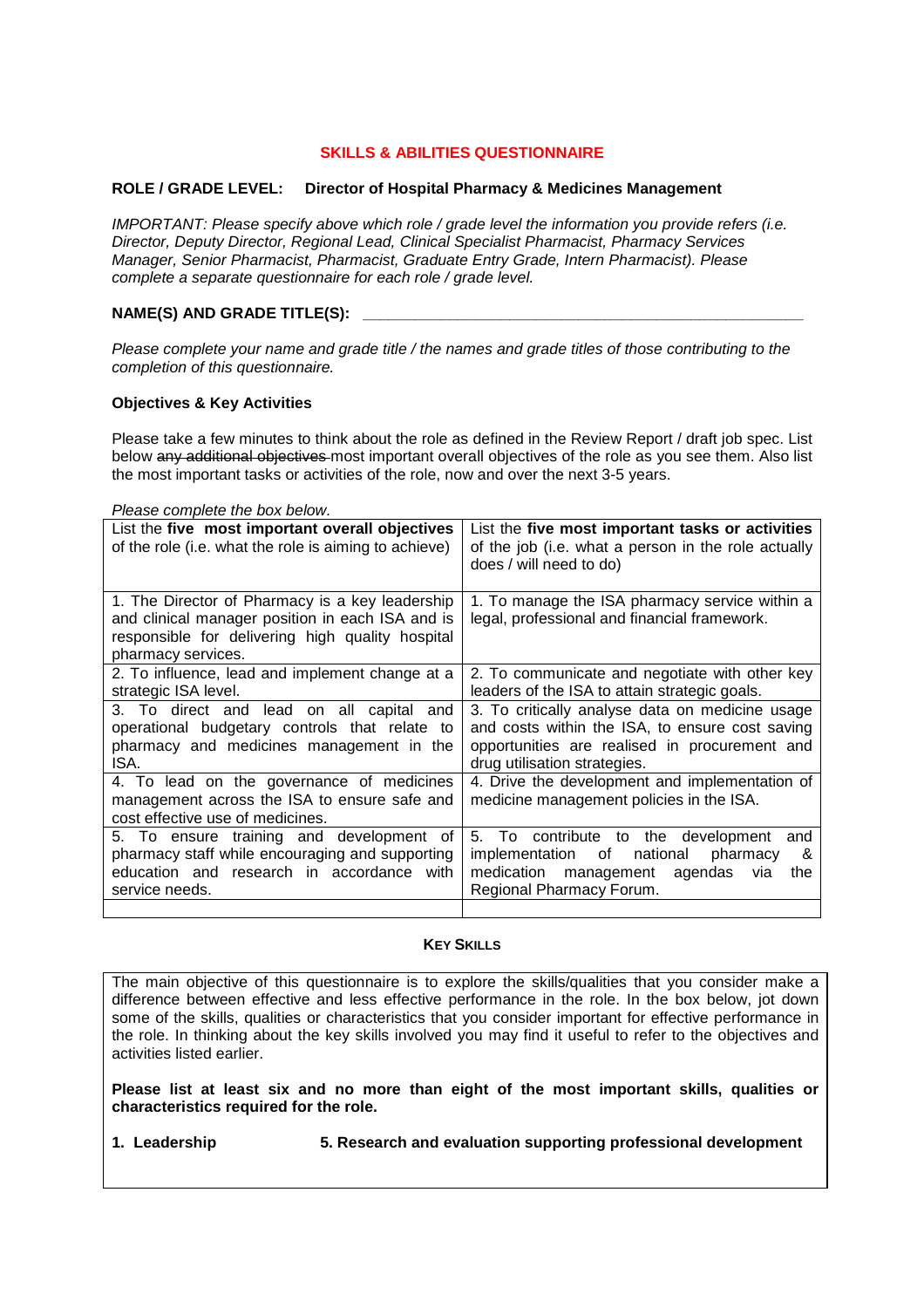|    | 2. Management                               | 6. Team building & Working Relationships |
|----|---------------------------------------------|------------------------------------------|
| 3. | <b>Communication &amp; Negotiation</b>      | 7. Change Management                     |
| 4. | Expert in the practice of hospital pharmacy | 8. Analysis of External Factors          |
|    |                                             |                                          |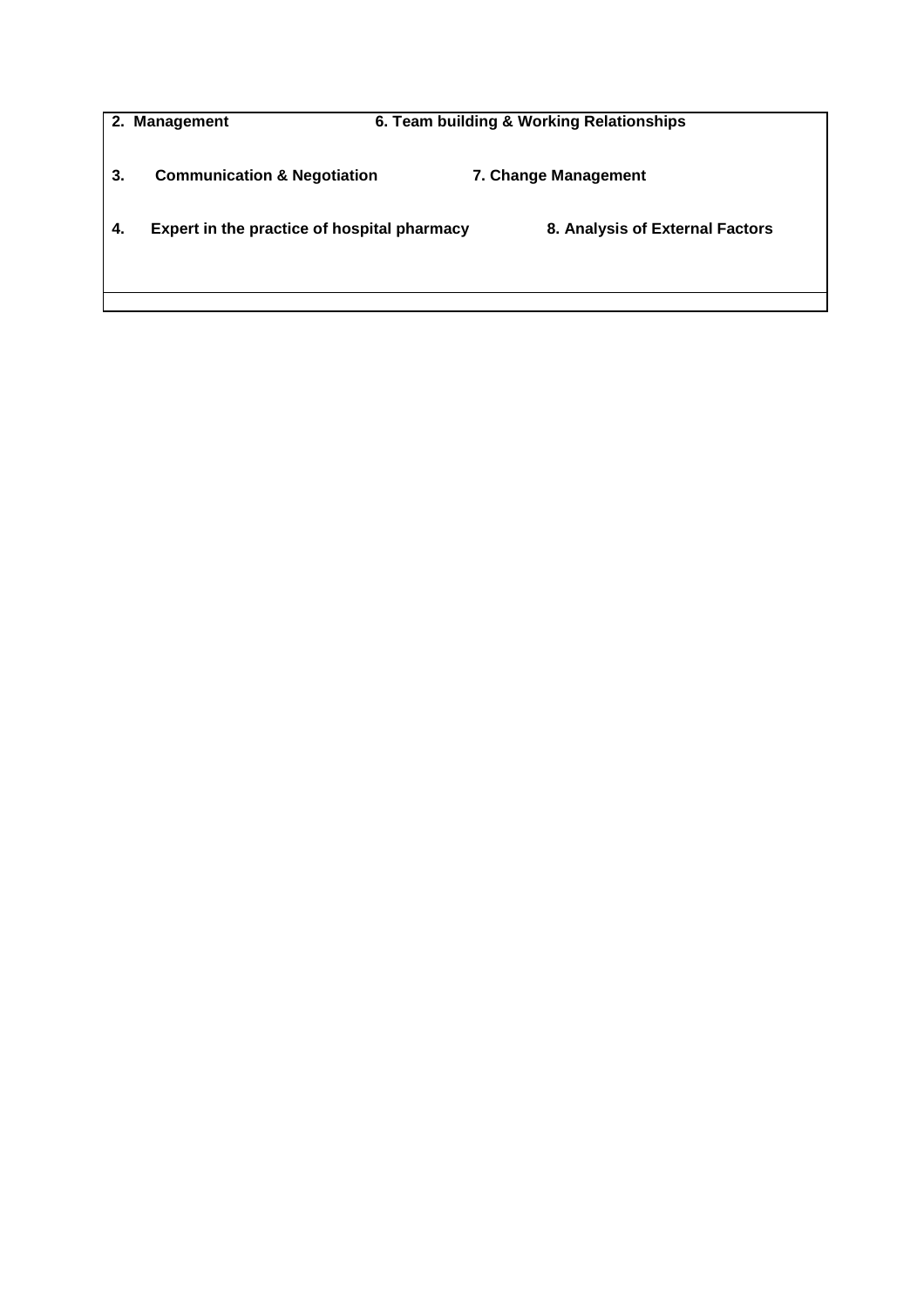# **Deputy Director of Hospital Pharmacy and Medicines Management**

| <b>Details of Service</b>                  | There will be at least one Deputy Director of Hospital Pharmacy and Medicines<br>Management for each of the ISA's                                                                                                                                                                                                                                                                                                                      |  |
|--------------------------------------------|----------------------------------------------------------------------------------------------------------------------------------------------------------------------------------------------------------------------------------------------------------------------------------------------------------------------------------------------------------------------------------------------------------------------------------------|--|
|                                            | The Deputy Director(s) will have key responsibilities in supporting the Director in<br>delivering the medicines management component of clinical governance within the<br>ISA.                                                                                                                                                                                                                                                         |  |
|                                            | The Deputy Director(s) will be required to be the portfolio manager(s) for a clearly<br>defined portfolio of the ISA pharmacy service such as Operations or Clinical as<br>determined by the Director. Operations are Pharmacy based services such as Main<br>Pharmacy (Dispensary) and Aseptic Compounding Unit. Clinical in this context<br>includes 'near patient' ward based Clinical Pharmacy and its specialisations.            |  |
|                                            | The Deputy Director(s) may be located at the ISA's main hospital (as portfolio<br>manager for part or whole of the pharmacy service to that hospital) and or other<br>hospital's within the ISA (e.g. as portfolio manager for the whole of the pharmacy<br>service to that hospital), according to need as determined by the Director.                                                                                                |  |
|                                            |                                                                                                                                                                                                                                                                                                                                                                                                                                        |  |
| <b>Reporting</b><br><b>Arrangements</b>    | Director of Hospital Pharmacy and Medicines Management                                                                                                                                                                                                                                                                                                                                                                                 |  |
| <b>Key Working</b><br><b>Relationships</b> | ISA based, Senior Hospital Management, senior colleagues including the Regional<br>Pharmacy Lead, Clinical Directors and senior Allied Health Professionals and Nursing.                                                                                                                                                                                                                                                               |  |
| Purpose of the<br><b>Post</b>              | To support the Director of Hospital Pharmacy and Medicines Management in<br>the governance of medicines management within an ISA<br>To contribute to the Clinical Governance agenda within their base or<br>designated hospitals<br>To be the operations manager for designated ISA pharmacy services, near<br>patient' ward based clinical pharmacy and its specialisations or operational, or<br>both, as determined by the Director |  |
|                                            | The Deputy Director will be required to strengthen professional leadership<br>through effective communication, motivation and by challenging barriers to<br>change, convincing others in sharing vision                                                                                                                                                                                                                                |  |
|                                            | To deputise for the Director in their short term absence                                                                                                                                                                                                                                                                                                                                                                               |  |

# **Professional / Clinical Responsibilities**

The Deputy Director of Hospital Pharmacy & Medicines Management will:

• under the direction of the Director of Hospital Pharmacy and Medicines Management, work in collaboration with appropriate stakeholders including Clinical Specialist Pharmacists and Pharmacy Service Managers, towards the development, implementation and monitoring of medicines management policies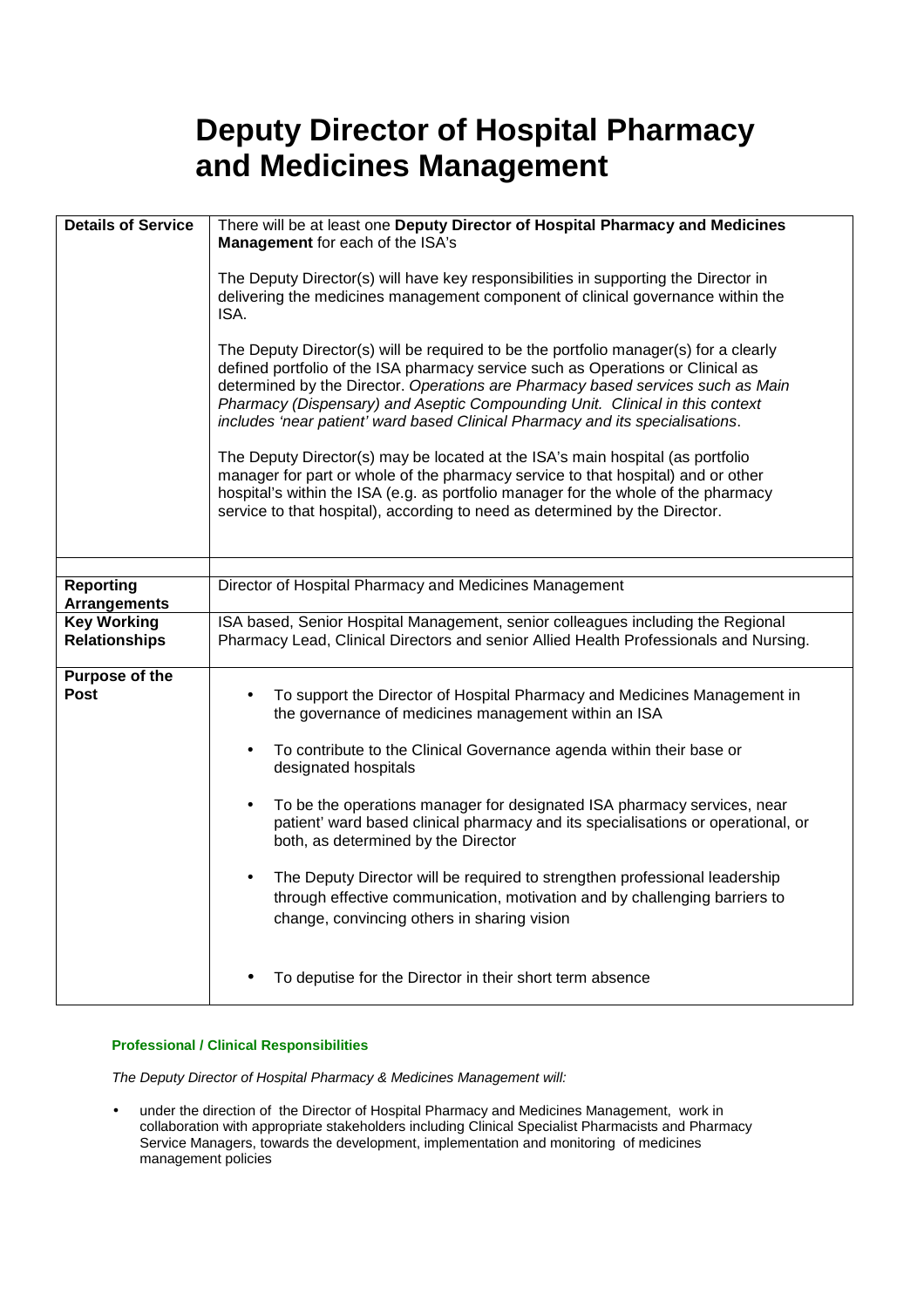- work with clinical, scientific and nursing staff on the maintenance and development of new methods of evidence based pharmacotherapy treatment
- support the Clinical Care Programmes as appropriate
- manage the audit, monitoring, analysis and reporting on all aspects of medicine usage within the service, including the provision of feedback to prescribers and managers and involvement in the coordination of changes in practice required as a result of the risk management process
- provide advice and direction, as required, on the proper and economic use of medicines including participation in schemes for the dissemination of information in relation to medicines and their usage
- participate on the hospital's Drugs and Therapeutics Committee, Infection Control Committee and other relevant committees as required by the Director of Hospital Pharmacy and Medicines Management
- ensure the safe use of medicines by evaluating and managing risks associated with the use of medicines and by participating in the hospital's Medicines Safety reporting process

#### **Managerial Responsibilities**

The Deputy Director of Hospital Pharmacy & Medicines Management will:

- deputise for the Director in their temporary absence
- actively support the professional leadership role of the Director of Hospital Pharmacy and Medicines Management at the highest level
- manage wholly or partly a designated pharmacy service(s) including clinical services, main pharmacy or aseptic services dependant upon local needs as determined by the Director of Hospital Pharmacy and Medicines Management and through designated service managers
- manage resources effectively and efficiently with due cognisance of local budgetary requirements
- ensure that the purchase, storage and supply of all items is operated on the most economical lines, oversee that the maintenance of records for purchasing, quality control, compounding and dispensing are to the standards required
- support the implementation of new integrated care systems for those in the acute hospital system, ambulatory care, continuing care and the primary care environment within their designated areas of responsibility
- act as a spokesperson for the organisation as required
- act as liaison officer for pharmacy services in the community, as required
- participate in the pharmacy appraisal system and in individual performance review

#### **Education and Training**

The Deputy Director of Hospital Pharmacy Medicines Management will:

- have teaching responsibility in health science faculties as agreed by appointment to relevant faculties
- provide training and act as a point of providing support and knowledge to pharmacy staff, based on their designated managed services, including clinical, main pharmacy and aseptic services
- participate in teaching and training, including in-service training of other staff as agreed e.g. medical, nursing
- identify own training needs and keep a portfolio of practice maintain and update specialist and general pharmacy knowledge in core areas
- undertake personal continuous professional development and develop professional knowledge and competencies by attendance at in-house / external study days, self-education and practice research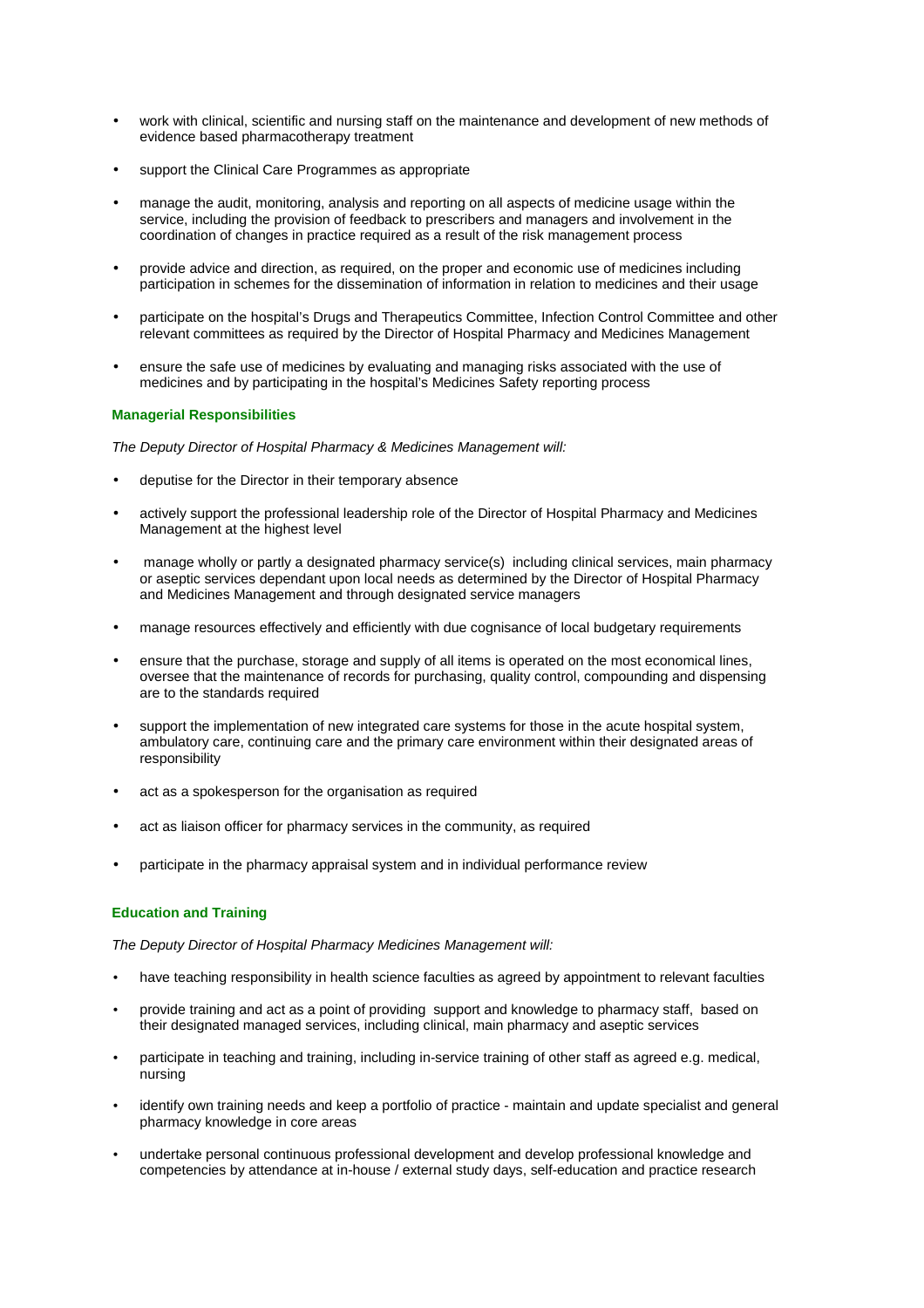• participate in mandatory training programmes

#### **Clinical Governance, Quality Assurance, Risk, Health & Safety**

The Deputy Director of Hospital Pharmacy & Deputy Director of Medicines Management will:

- contribute to the local clinical governance agenda, with special emphasis on medicines management , contributing to an assured system for the synthesis of relevant medicines policies, their implementation, monitoring and on-going audit and governance arrangements for the delivery of a safe and effective hospital pharmacy service
- investigate critical incidents within the designated areas of responsibility and implement preventative and corrective solutions in order to improve patient care
- ensure that correct procedures are adhered to in relation to accidents and investigations and that proper reporting arrangements are in place
- promote a safe working environment in accordance with Health and Safety legislation
- be aware of and implement agreed policies, procedures and safe professional practice by adhering to relevant legislation, regulations and standards
- be cognisant of HIQA Standards as they apply to the role, for example, Standards for Healthcare, National Standards for the Prevention and Control of Healthcare Associated Infections, Hygiene Standards etc. and comply with associated HSE protocols for implementing and maintaining these standards.
- actively participate in risk management issues, identify risks and take or advise on for appropriate corrective action
- report any adverse incidents in accordance with organisational guidelines

### **SKILLS & ABILITIES QUESTIONNAIRE**

#### **ROLE / GRADE LEVEL: Deputy Director of Hospital Pharmacy and Medicines Management**

IMPORTANT: Please specify above which role / grade level the information you provide refers (i.e. Director, Deputy Director, Regional Lead, Clinical Specialist Pharmacist, Pharmacy Services Manager, Senior Pharmacist, Pharmacist, Graduate Entry Grade, Intern Pharmacist). Please complete a separate questionnaire for each role / grade level.

#### NAME(S) AND GRADE TITLE(S):

Please complete your name and grade title / the names and grade titles of those contributing to the completion of this questionnaire.

#### **Objectives & Key Activities**

Please take a few minutes to think about the role as defined in the Review Report / draft job spec. List below any additional most important objectives of the role as you see them. Also list the most important tasks or activities of the role, now and over the next 3-5 years.

List the **five most important overall objectives**  of the role (i.e. what the role is aiming to achieve) List the **five most important tasks or activities** of the job (i.e. what a person in the role actually does / will need to do) 1. The Deputy Director will deputise for the Director of Pharmacy in their short term absence. 1. To manage the assigned ISA pharmacy service within a legal, professional and financial framework.

Please complete the box below.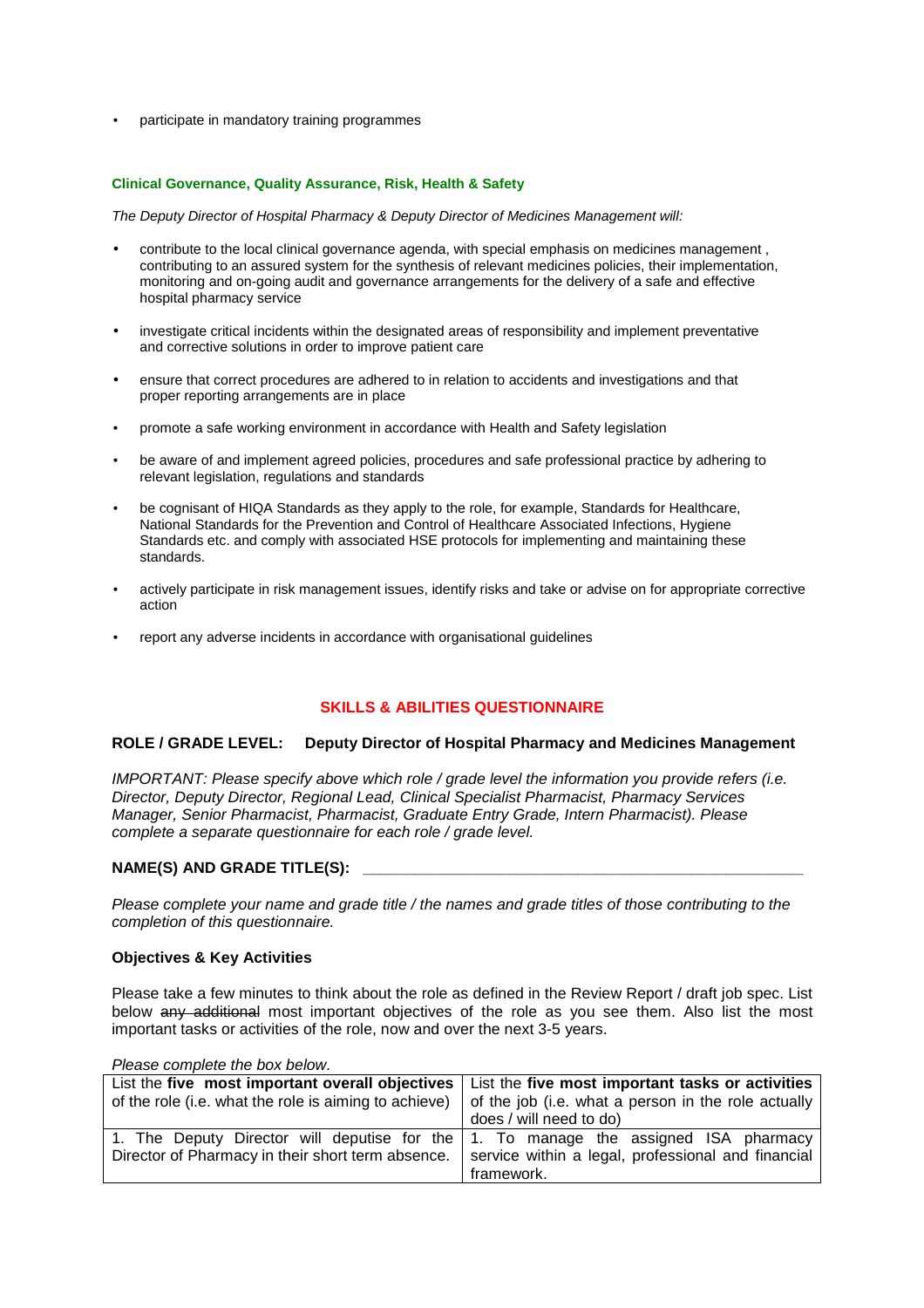| 2 <sub>1</sub><br>To<br>have operational management<br>responsibility for the delivery of pharmaceutical<br>services through pharmacy service managers<br>designated to them by the ISA Director of<br>Pharmacy                                                                       | 2. To communicate and negotiate with other key<br>leaders of the assigned ISA services to attain<br>strategic goals determined by the Director of<br>Pharmacy. |
|---------------------------------------------------------------------------------------------------------------------------------------------------------------------------------------------------------------------------------------------------------------------------------------|----------------------------------------------------------------------------------------------------------------------------------------------------------------|
| 3. To take responsibility for co-ordinating<br>medicines management in designated service<br>portfolios of the ISA e.g. pharmacy services to<br>mental health or off site care of the elderly<br>facilities or pharmacy aseptic compounding and<br>clinical services to oncology etc. | 3. To critically analyse data on medicine usage<br>and costs within their assigned ISA service area,<br>to ensure cost saving opportunities are realised.      |
| 4. To oversee the economic use of resources in<br>their assigned pharmacy service portfolios.                                                                                                                                                                                         | 4. Drive the development and implementation of<br>medicine management policies in their assigned<br>ISA.                                                       |
| 5. To support the Director in the quality<br>assurance, risk management and health & safety<br>of pharmacy services in the ISA.                                                                                                                                                       | 5. To co-ordinate the maintenance, development<br>and implementation of pharmacy IT systems                                                                    |
| 6. To take responsibility in designated projects as<br>assigned by the Director e.g. capital investment<br>in automation, electronic prescribing.                                                                                                                                     | 6. Act as a point of providing clinical support and<br>knowledge to Pharmacy staff.                                                                            |

# **KEY SKILLS**

The main objective of this questionnaire is to explore the skills/qualities that you consider make a difference between effective and less effective performance in the role. In the box below, jot down some of the skills, qualities or characteristics that you consider important for effective performance in the role. In thinking about the key skills involved you may find it useful to refer to the objectives and activities listed earlier. **Please list at least six and no more than eight of the most important skills, qualities or characteristics required for the role.** 

- **5. Leadership 5. Research and evaluation**
- **6. Management 6. Team building & working relationships**
- **7. Communication & Negotiation 7. Change management**
- **4. Expert in the practice of hospital pharmacy 8. Supporting professional development**
-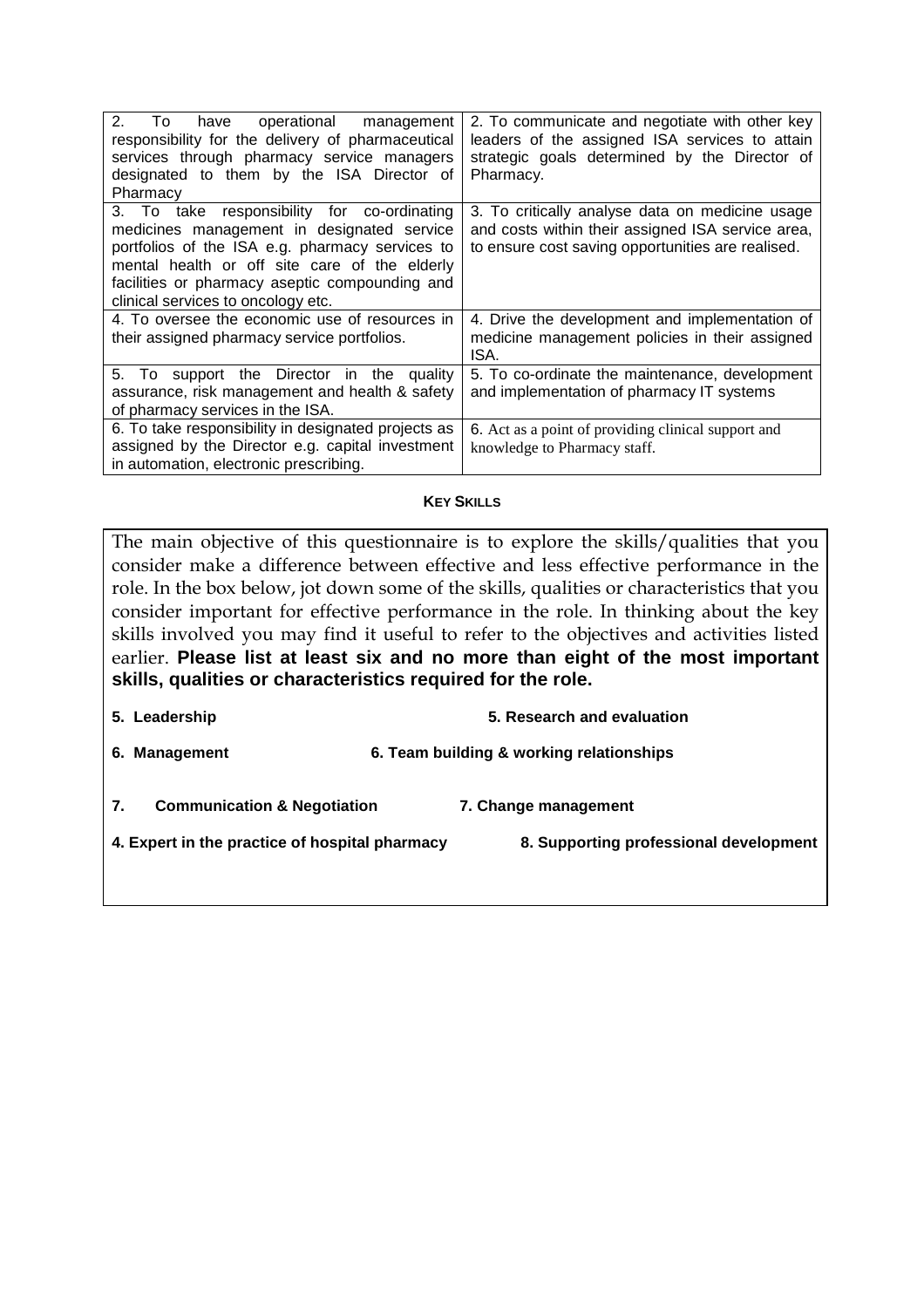# **Pharmacy Services Manager**

| <b>Details of Service</b>                  | The Pharmacy Services Manager(s) will have key responsibilities in supporting<br>the Deputy Director(s) by managing the day to day operational elements of a<br>clearly defined portfolio of hospital based pharmacy services, such as the main<br>pharmacy (dispensary), 'near patient' ward based clinical pharmacy and its<br>specialisations, medication safety and aseptic compounding.<br>The Pharmacy Services Manager(s) will be located at the ISA's hospitals                                                                                                                                                                                                                                                                                                           |  |
|--------------------------------------------|-----------------------------------------------------------------------------------------------------------------------------------------------------------------------------------------------------------------------------------------------------------------------------------------------------------------------------------------------------------------------------------------------------------------------------------------------------------------------------------------------------------------------------------------------------------------------------------------------------------------------------------------------------------------------------------------------------------------------------------------------------------------------------------|--|
|                                            | according to need as determined by the Director.                                                                                                                                                                                                                                                                                                                                                                                                                                                                                                                                                                                                                                                                                                                                  |  |
| <b>Reporting</b><br><b>Arrangements</b>    | Deputy Director of Hospital Pharmacy and Medicines Management.                                                                                                                                                                                                                                                                                                                                                                                                                                                                                                                                                                                                                                                                                                                    |  |
| <b>Key Working</b><br><b>Relationships</b> | Other ISA pharmacy staff and hospital based management, medical, nursing, Allied Health<br>Care and support services staff                                                                                                                                                                                                                                                                                                                                                                                                                                                                                                                                                                                                                                                        |  |
| Purpose of the<br><b>Post</b>              | To support the Deputy Director(s) of Hospital Pharmacy and Medicines<br>$\bullet$<br>Management in the governance of medicines management within an ISA<br>To be the manager for a designated hospital based pharmacy service,<br>clinical or operational, delivering a high quality and safe service within a<br>framework of QA, audit and risk management<br>To optimise the potential of pharmacy resources skills and knowledge<br>through research, evaluation and service development (in their designated<br>service area)<br>To demonstrate professional leadership within their designated service<br>area through effective communication with service stakeholders,<br>motivation of staff and challenging barriers to change, convincing others in<br>sharing vision |  |

# **Professional / Clinical Responsibilities**

The Pharmacy Services Manager will:

- supervise other staff, including pharmacists and technical staff, ensuring regulations (Medicinal Products, Prescription and Control of Supply) and (Misuse of Drugs Regulations), are met when supplying or dispensing medicines as applicable within their scope of portfolio responsibility
- contribute to the development of evidence based clinical guidelines relevant to the treatment and management of patients with pharmacotherapy within their scope of portfolio responsibility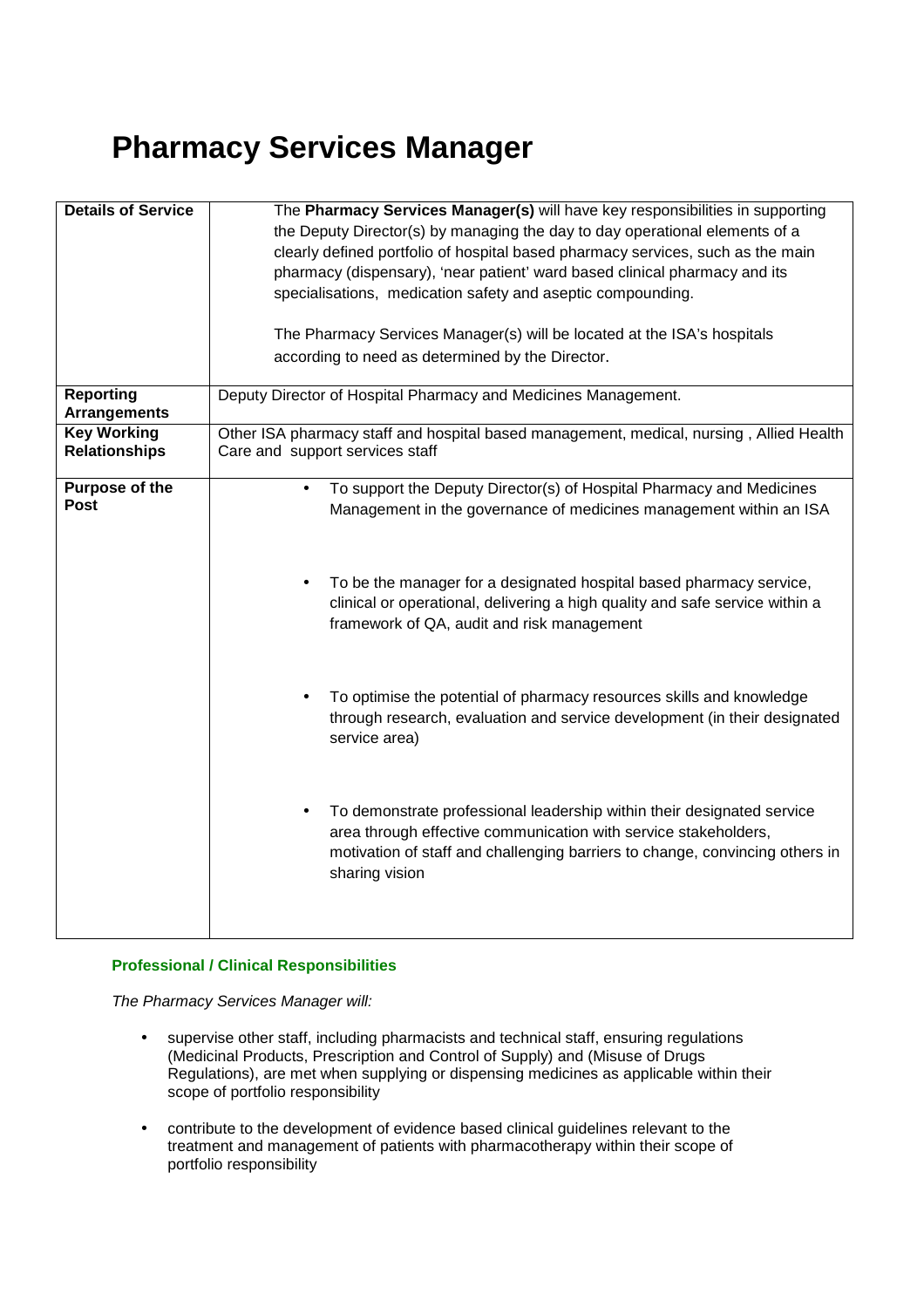- act as a professional resource within their area of specialisation for advising other ISA pharmacists and clinicians
- undertake audit and practice research within their scope of portfolio responsibility
- support the Clinical Care Programmes as appropriate
- ensure the safe use of medicines by evaluating and managing risks associated with the use of medicines and by participating in the hospital's Medicines Safety reporting process

# **Managerial Responsibilities**

The Pharmacy Services Manager will:

- provide effective leadership to staff assigned to their portfolio of practice, and to the organisation by working with other healthcare managers
- manage other staff assigned to that service area, as applicable, including clinical specialist pharmacists, senior pharmacists and pharmacists, and senior pharmacy technicians.
- manage non-staff resources, within their scope of portfolio responsibility ensuring efficiency and value for money
- optimise the potential of pharmacy resources, skills and knowledge through research, evaluation and service development within their scope of portfolio responsibility such as aseptic services, main pharmacy (dispensary) or near patient (clinical pharmacy)
- manage and ensure best practice standards within their scope of portfolio responsibility
- manage the development, implementation and monitoring of SOPs, guidelines and protocols for the operational aspects within their scope of portfolio responsibility
- provide financial and medicines usage data to as required by the Director of Hospital Pharmacy and Management
- contribute to the service planning process
- implement and manage identified changes
- maintain records meeting local and statutory requirements
- participate in the pharmacy appraisal system and individual performance review

#### **Education and Training**

The Pharmacy Services Manager will:

- participate in mandatory training programmes
- undertake continuous professional development and develop professional knowledge and competencies by attendance at in-house/external study days, self-education and practice research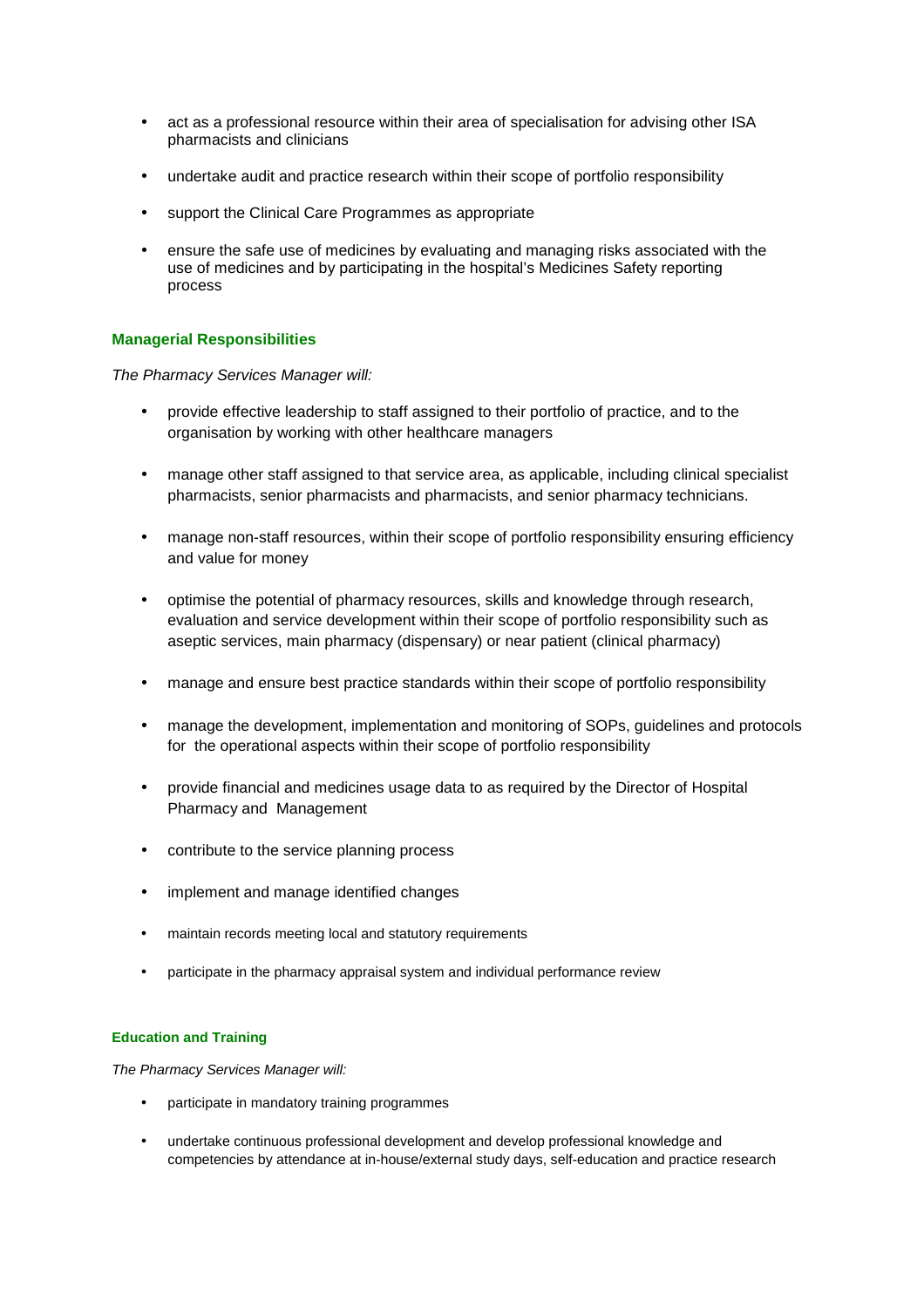- support and assist in the training of pharmacists
- participate in teaching sessions for other health professions as required by the Director of Hospital Pharmacy and Management
- identify own training needs and keep a portfolio of practice maintain and update specialist and general pharmacy knowledge in core areas
- have teaching responsibility in health science faculties, as required by the Director of Hospital Pharmacy and Medicines Management,

#### **Clinical Governance, Quality Assurance, Risk, Health & Safety**

The Pharmacy Services Manager will:

- contribute to the local clinical governance agenda, with special emphasis on medicines management , contributing to an assured system for the synthesis of relevant medicines policies, their implementation, monitoring and on-going audit and governance arrangements for the delivery of a safe and effective hospital pharmacy service
- investigate critical incidents within the designated areas of responsibility and implement preventative and corrective solutions in order to improve patient care
- ensure that correct procedures are adhered to in relation to accidents and investigations and that proper reporting arrangements are in place
- promote a safe working environment in accordance with Health and Safety legislation
- be aware of and implement agreed policies, procedures and safe professional practice by adhering to relevant legislation, regulations and standards
- be cognisant of HIQA Standards as they apply to the role, for example, Standards for Healthcare, National Standards for the Prevention and Control of Healthcare Associated Infections, Hygiene Standards etc. and comply with associated HSE protocols for implementing and maintaining these standards.
- actively participate in risk management issues, identify risks and take or advise on for appropriate corrective action
- report any adverse incidents in accordance with organisational guidelines

#### **SKILLS & ABILITIES QUESTIONNAIRE**

#### **ROLE / GRADE LEVEL: Service Manager (Clinical Pharmacy)\_\_\_\_**

IMPORTANT: Please specify above which role / grade level the information you provide refers (i.e. Director, Deputy Director, Regional Lead, Clinical Specialist Pharmacist, Pharmacy Services Manager, Senior Pharmacist, Pharmacist, Graduate Entry Grade, Intern Pharmacist). Please complete a separate questionnaire for each role / grade level.

#### NAME(S) AND GRADE TITLE(S):

Please complete your name and grade title / the names and grade titles of those contributing to the completion of this questionnaire.

#### **Objectives & Key Activities**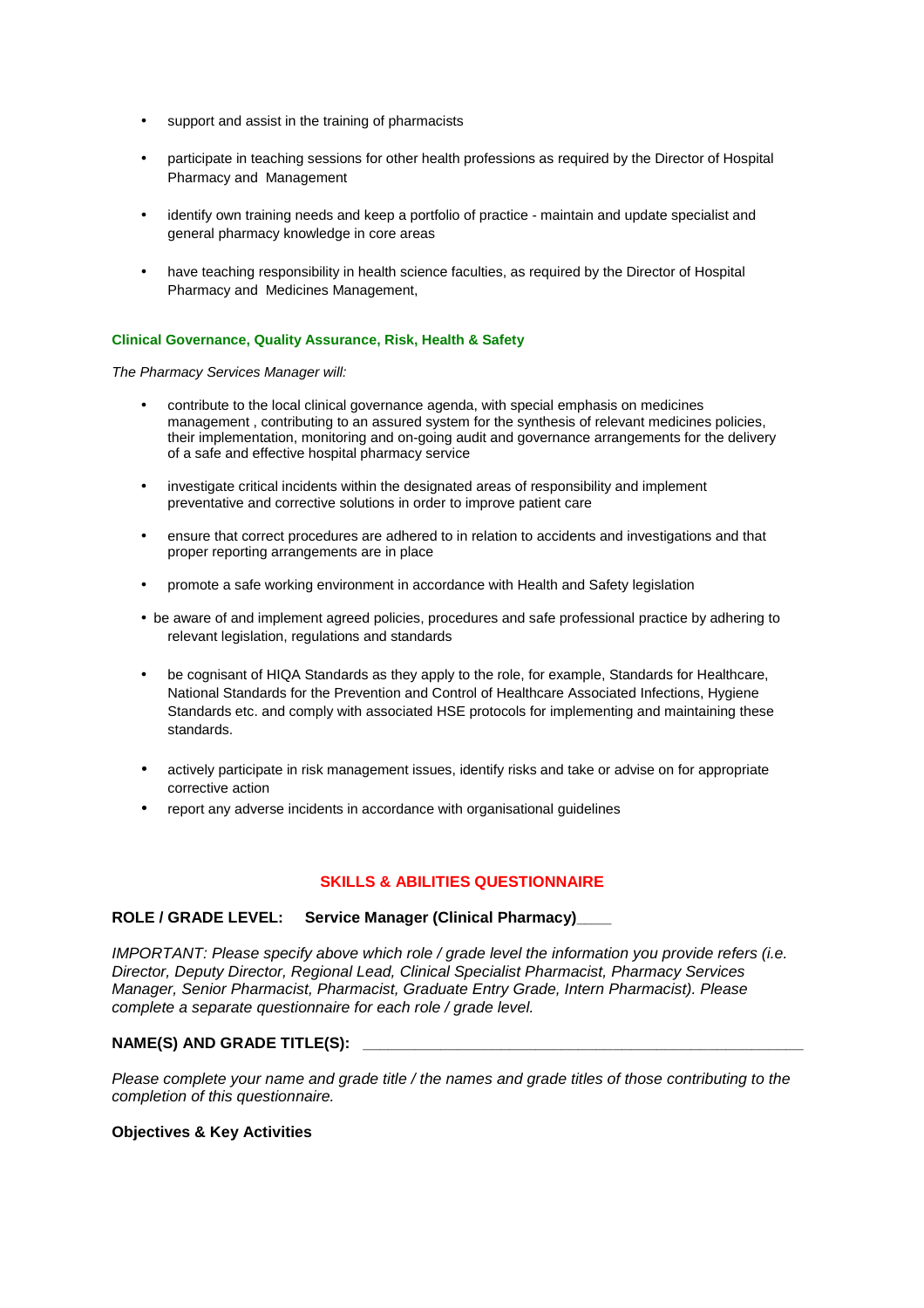Please take a few minutes to think about the role as defined in the Review Report / draft job spec. List below any additional most important objectives of the role as you see them. Also list the most important tasks or activities of the role, now and over the next 3-5 years.

| Please complete the box below.                                                                                                                 |                                                                                                                                        |  |
|------------------------------------------------------------------------------------------------------------------------------------------------|----------------------------------------------------------------------------------------------------------------------------------------|--|
| List the five most important overall objectives<br>of the role (i.e. what the role is aiming to achieve)                                       | List the five most important tasks or activities<br>of the job (i.e. what a person in the role actually<br>does / will need to do)     |  |
| 1. Economic use of resources - staff and time                                                                                                  | 1. Workforce planning of clinical pharmacists                                                                                          |  |
| 2. Management of the service as expert for the<br>ISA                                                                                          | 2. Ensuring mandatory training and perform skill<br>gap analysis.                                                                      |  |
| 3. Service development - implements new<br>projects and service developments in the ISA in<br>conjunction with the Deputy Director / Director. | 3. Ensuring clinical pharmacy services<br>are<br>delivered in line with polices procedures and<br>guidelines governed by the Director. |  |
| Responsible for the training, validation,<br>4.<br>competency assessment and development of<br>staff within their specialist area in the ISA.  | 4. Ensuring medicine management policies of the<br>ISA are followed.                                                                   |  |
| 5. Promote quality assurance, audit and risk<br>management of their service area.                                                              | 5.<br>technologies<br>Advancing<br>safe<br>for<br>new<br>prescribing                                                                   |  |
| 6. Brings identifiable/ measurable patient benefit                                                                                             | 6. Synthesis and maintenance of policies,<br>procedures and guidelines of relevance to the<br>service.                                 |  |

# **KEY SKILLS**

The main objective of this questionnaire is to explore the skills/qualities that you consider make a difference between effective and less effective performance in the role. In the box below, jot down some of the skills, qualities or characteristics that you consider important for effective performance in the role. In thinking about the key skills involved you may find it useful to refer to the objectives and activities listed earlier.

**Please list at least six and no more than eight of the most important skills, qualities or characteristics required for the role.** 

| 8.  | Leadership                                   | 5. Research and Evaluation         |
|-----|----------------------------------------------|------------------------------------|
| 9.  | Management (budget & staff)                  | 6. Team building                   |
| 10. | <b>Communication / Working Relationships</b> | 7. Change management               |
| 11. | <b>Expert professional practice</b>          | 8. Supporting personal development |
|     |                                              |                                    |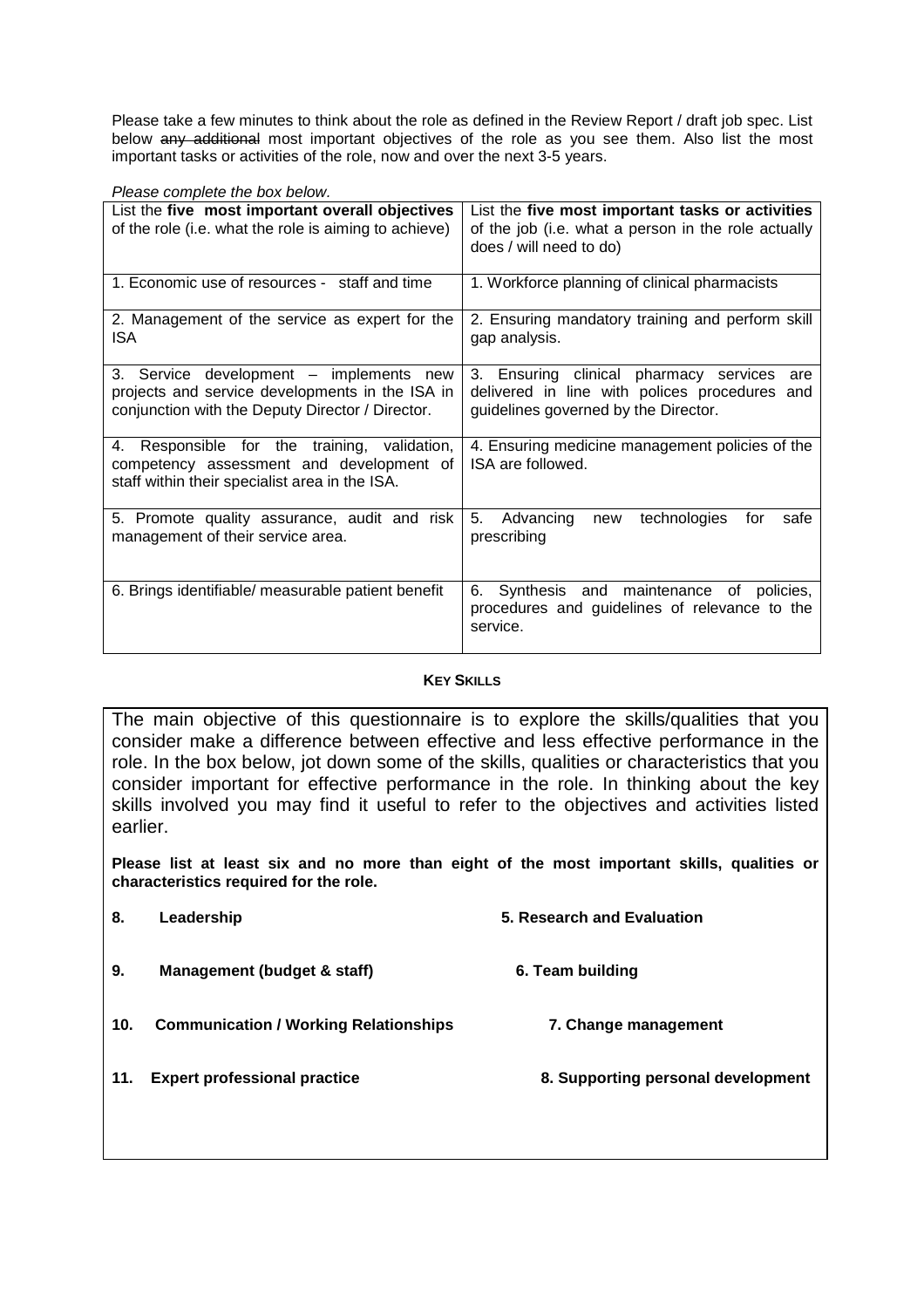# **SKILLS & ABILITIES QUESTIONNAIRE**

#### **ROLE / GRADE LEVEL: Service Manager (Aseptic Compounding)**

IMPORTANT: Please specify above which role / grade level the information you provide refers (i.e. Director, Deputy Director, Regional Lead, Clinical Specialist Pharmacist, Pharmacy Services Manager, Senior Pharmacist, Pharmacist, Graduate Entry Grade, Intern Pharmacist). Please complete a separate questionnaire for each role / grade level.

#### **NAME(S) AND GRADE TITLE(S):**

Please complete your name and grade title / the names and grade titles of those contributing to the completion of this questionnaire.

#### **Objectives & Key Activities**

Please take a few minutes to think about the role as defined in the Review Report / draft job spec. List below any additional most important objectives of the role as you see them. Also list the most important tasks or activities of the role, now and over the next 3-5 years.

| Please complete the box below.                                                                                                                 |                                                                                                                                    |  |
|------------------------------------------------------------------------------------------------------------------------------------------------|------------------------------------------------------------------------------------------------------------------------------------|--|
| List the five most important overall objectives<br>of the role (i.e. what the role is aiming to achieve)                                       | List the five most important tasks or activities<br>of the job (i.e. what a person in the role actually<br>does / will need to do) |  |
| 1. Economic use of resources -<br>staff, time and<br>inventory                                                                                 | 1. Workforce planning (capacity planning)<br>0f<br>pharmacists and pharmaceutical technicians.                                     |  |
| 2. Management of the service as expert for the<br>ISA                                                                                          | 2. Ensuring mandatory training and perform skill<br>gap analysis.                                                                  |  |
| 3. Service development - implements new<br>projects and service developments in the ISA in<br>conjunction with the Deputy Director / Director. | 3. Ensuring monitoring and maintenance of<br>equipment<br>and<br>environment<br>specified<br>to<br>standards.                      |  |
| 4. Responsible for the training, validation,<br>competency assessment and development of<br>staff within their specialist area in the ISA.     | 4. Ensuring aseptic processing is compliant with<br>appropriate standards for good manufacturing<br>practice e.g. PIC/S, GMP       |  |
| 5. Promote quality assurance, audit and risk<br>management of their service area.                                                              | 5.<br>Maintenance<br>0f<br>drug<br>and<br>oncology/haematology<br>treatment protocols on<br>relevant IT systems.                   |  |
| 6. Brings identifiable/ measurable patient benefit                                                                                             | 6. Synthesis and maintenance of policies,<br>procedures and guidelines of relevance to the<br>service.                             |  |

#### **KEY SKILLS**

The main objective of this questionnaire is to explore the skills/qualities that you consider make a difference between effective and less effective performance in the role. In the box below, jot down some of the skills, qualities or characteristics that you consider important for effective performance in the role. In thinking about the key skills involved you may find it useful to refer to the objectives and activities listed earlier.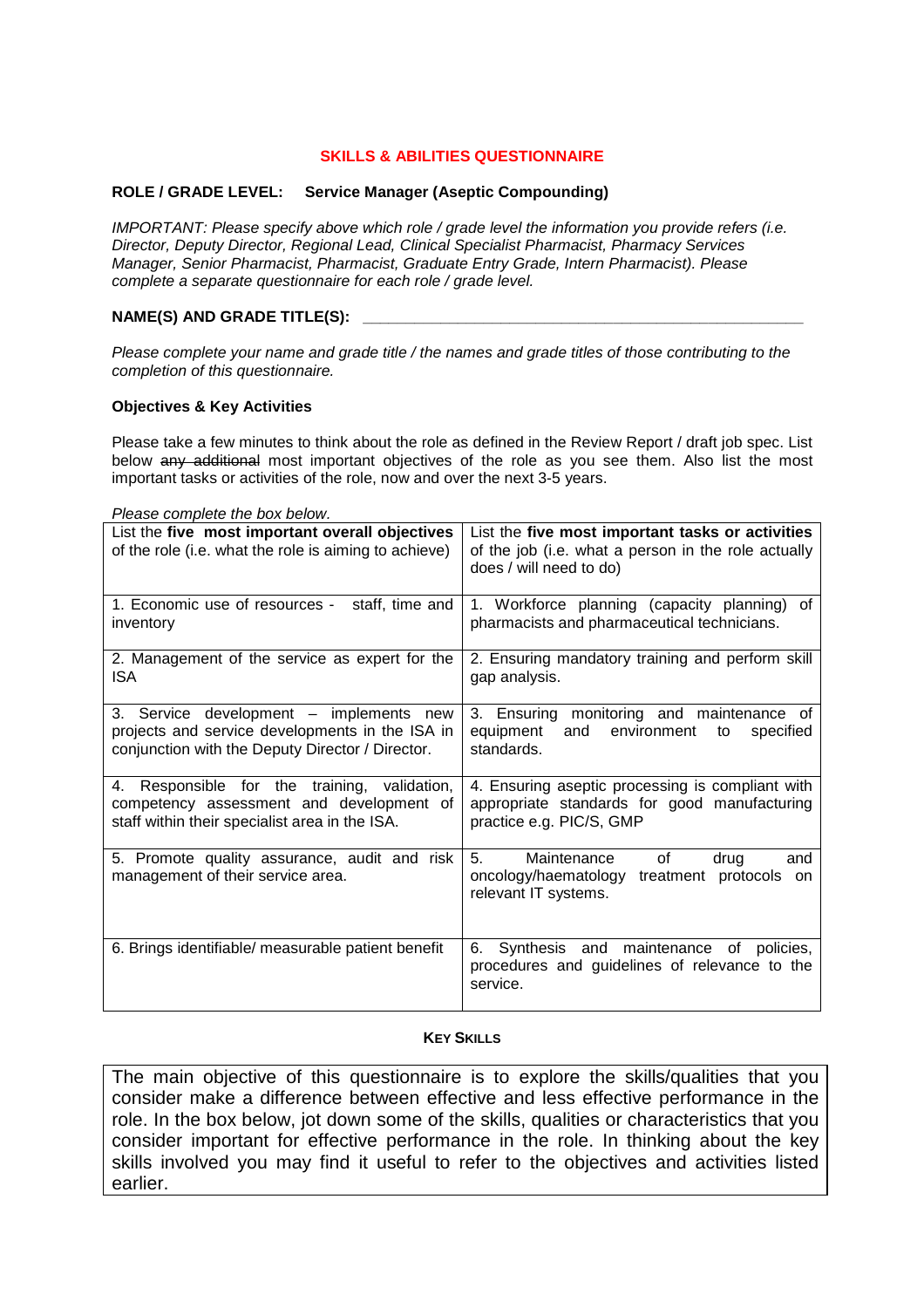**Please list at least six and no more than eight of the most important skills, qualities or characteristics required for the role. 12. Leadership 5. Research and Evaluation 13. Management (budget & staff) 6. Team building 14. Communication / Working Relationships 7. Change management 15. Expert professional practice 8. Supporting personal development** 

# **SKILLS & ABILITIES QUESTIONNAIRE**

# **ROLE / GRADE LEVEL: Service Manager (Dispensary)**

IMPORTANT: Please specify above which role / grade level the information you provide refers (i.e. Director, Deputy Director, Regional Lead, Clinical Specialist Pharmacist, Pharmacy Services Manager, Senior Pharmacist, Pharmacist, Graduate Entry Grade, Intern Pharmacist). Please complete a separate questionnaire for each role / grade level.

# **NAME(S) AND GRADE TITLE(S): \_\_\_\_\_\_\_\_\_\_\_\_\_\_\_\_\_\_\_\_\_\_\_\_\_\_\_\_\_\_\_\_\_\_\_\_\_\_\_\_\_\_\_\_\_\_\_\_\_\_\_**

Please complete your name and grade title / the names and grade titles of those contributing to the completion of this questionnaire.

# **Objectives & Key Activities**

Please take a few minutes to think about the role as defined in the Review Report / draft job spec. List below any additional most important objectives of the role as you see them. Also list the most important tasks or activities of the role, now and over the next 3-5 years.

| List the five most important overall objectives<br>of the role (i.e. what the role is aiming to achieve)                                       | List the five most important tasks or activities<br>of the job (i.e. what a person in the role actually                        |
|------------------------------------------------------------------------------------------------------------------------------------------------|--------------------------------------------------------------------------------------------------------------------------------|
|                                                                                                                                                | does / will need to do)                                                                                                        |
| 1. Economic use of resources - staff, time and<br>inventory                                                                                    | 1. Workforce planning of pharmacists<br>and<br>pharmaceutical technicians.                                                     |
| 2. Management of the service as expert for the<br>ISA                                                                                          | 2. Ensuring mandatory training and perform skill<br>gap analysis.                                                              |
| 3. Service development – implements new<br>projects and service developments in the ISA in<br>conjunction with the Deputy Director / Director. | 3. Ensuring ordering processes are in line with<br>procurement polices, procedures and guidelines<br>governed by the Director. |
| 4. Responsible for the training, validation,<br>competency assessment and development of<br>staff within their specialist area in the ISA.     | 4. Ensuring medicine supply<br>processes<br>are<br>compliant with appropriate<br>standards<br>and<br>legislation.              |
| 5. Promote quality assurance, audit and risk                                                                                                   | 5. Maintenance and updating of drug database                                                                                   |

Please complete the box below.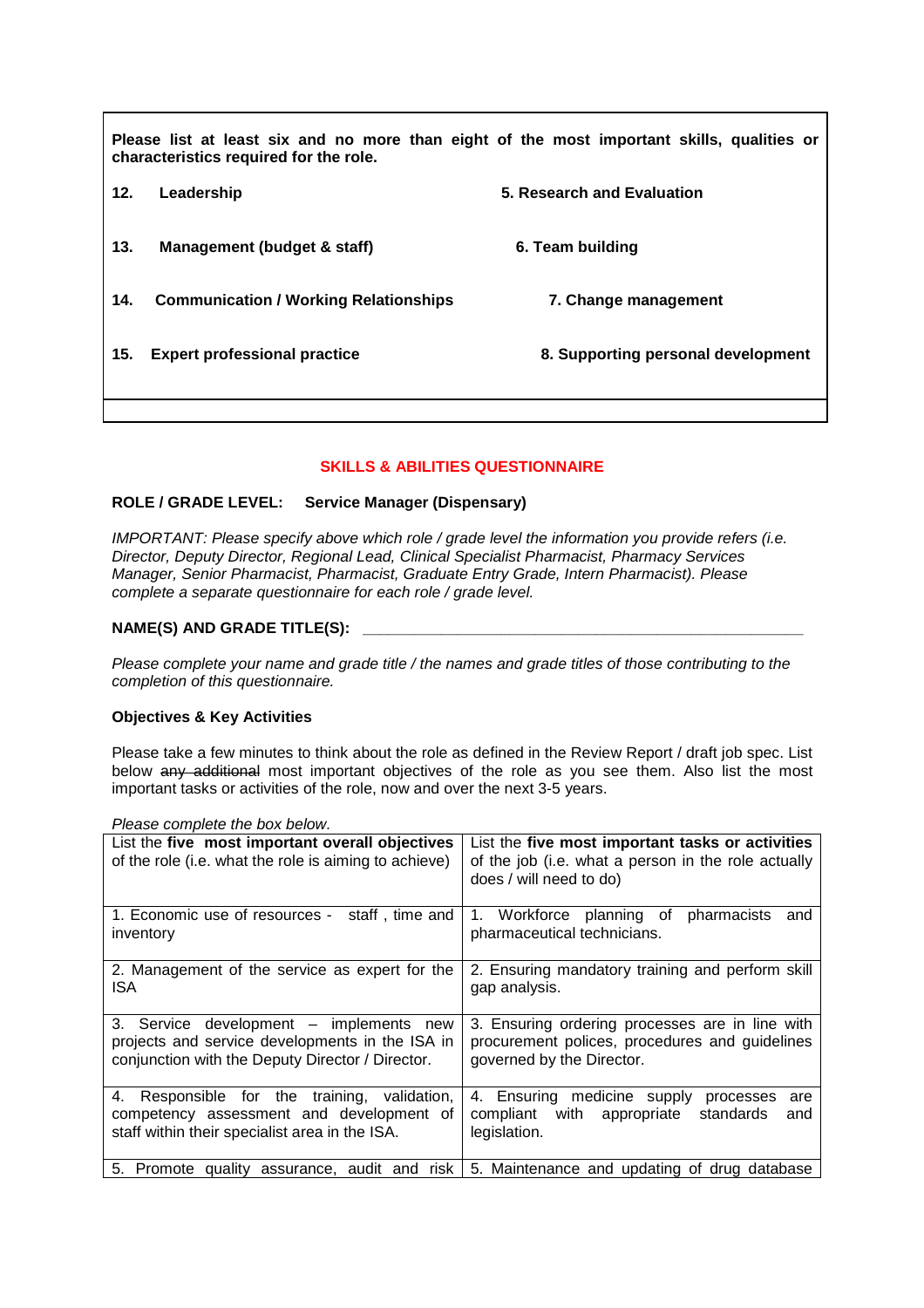| management of their service area.                  | on relevant IT systems.                                                                                |
|----------------------------------------------------|--------------------------------------------------------------------------------------------------------|
| 6. Brings identifiable/ measurable patient benefit | 6. Synthesis and maintenance of policies,<br>procedures and guidelines of relevance to the<br>service. |

#### **KEY SKILLS**

The main objective of this questionnaire is to explore the skills/qualities that you consider make a difference between effective and less effective performance in the role. In the box below, jot down some of the skills, qualities or characteristics that you consider important for effective performance in the role. In thinking about the key skills involved you may find it useful to refer to the objectives and activities listed earlier.

**Please list at least six and no more than eight of the most important skills, qualities or characteristics required for the role.** 

| 16. | Leadership                                   | 5. Research and Evaluation         |
|-----|----------------------------------------------|------------------------------------|
| 17. | Management (budget & staff)                  | 6. Team building                   |
| 18. | <b>Communication / Working Relationships</b> | 7. Change management               |
| 19. | <b>Expert professional practice</b>          | 8. Supporting personal development |

# **SKILLS & ABILITIES QUESTIONNAIRE**

#### **ROLE / GRADE LEVEL: Service Manager (Medication Safety – Reporting directly to the Director)**

IMPORTANT: Please specify above which role / grade level the information you provide refers (i.e. Director, Deputy Director, Regional Lead, Clinical Specialist Pharmacist, Pharmacy Services Manager, Senior Pharmacist, Pharmacist, Graduate Entry Grade, Intern Pharmacist). Please complete a separate questionnaire for each role / grade level.

# **NAME(S) AND GRADE TITLE(S):**

Please complete your name and grade title / the names and grade titles of those contributing to the completion of this questionnaire.

#### **Objectives & Key Activities**

Please take a few minutes to think about the role as defined in the Review Report / draft job spec. List below any additional most important objectives of the role as you see them. Also list the most important tasks or activities of the role, now and over the next 3-5 years.

Please complete the box below.

| List the five most important overall objectives<br>of the role (i.e. what the role is aiming to achieve) | List the five most important tasks or activities<br>of the job (i.e. what a person in the role actually<br>does / will need to do) |
|----------------------------------------------------------------------------------------------------------|------------------------------------------------------------------------------------------------------------------------------------|
| 1. Reduce medication errors within the ISA                                                               | 1. To receive reports and investigation/follow up<br>of medication incidents                                                       |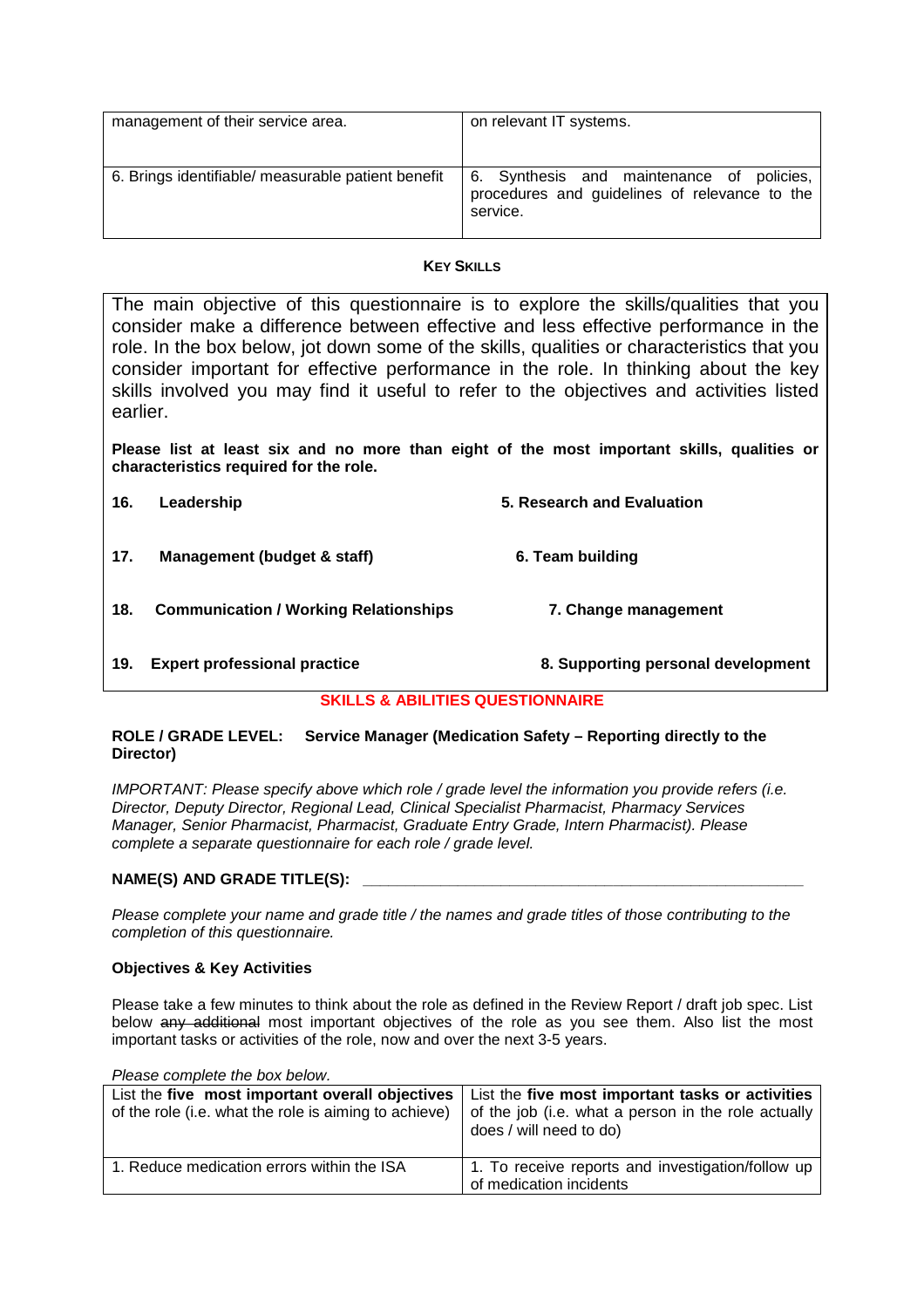| 2. Management of the service as expert for the<br>ISA                                                                                                                  | 2. Recommendation for change to minimise re-<br>occurrence and reduce risk.                                                     |
|------------------------------------------------------------------------------------------------------------------------------------------------------------------------|---------------------------------------------------------------------------------------------------------------------------------|
| 3. Service development - implements new<br>projects and service developments on medication<br>safety in the ISA in conjunction with the Deputy<br>Director / Director. | 3.<br>Incorporation of medication<br>safety<br>recommendations from national and international<br>safety agencies into the ISA. |
| 4. Implement, monitor and improve training<br>strategies in medication safety for the ISA.                                                                             | 4. Monitoring / auditing medicine safety policies<br>within the ISA and addressing identified gaps in<br>practice.              |
| 5. Promote quality assurance, audit and risk<br>management of their service area.                                                                                      | 5. Advancing new technologies for improving<br>medication safety and safe prescribing                                           |
| 6. Brings identifiable/ measurable patient benefit                                                                                                                     | 6. Synthesis and maintenance of policies,<br>procedures and guidelines of relevance to<br>medication safety.                    |

# **KEY SKILLS**

The main objective of this questionnaire is to explore the skills/qualities that you consider make a difference between effective and less effective performance in the role. In the box below, jot down some of the skills, qualities or characteristics that you consider important for effective performance in the role. In thinking about the key skills involved you may find it useful to refer to the objectives and activities listed earlier.

**Please list at least six and no more than eight of the most important skills, qualities or characteristics required for the role.** 

| 1.  | Leadership                                   | 5. Research and Evaluation         |
|-----|----------------------------------------------|------------------------------------|
| 20. | <b>Management</b>                            | 6. Team building                   |
| 21. | <b>Communication / Working Relationships</b> | 7. Change management               |
| 22. | <b>Expert professional practice</b>          | 8. Supporting personal development |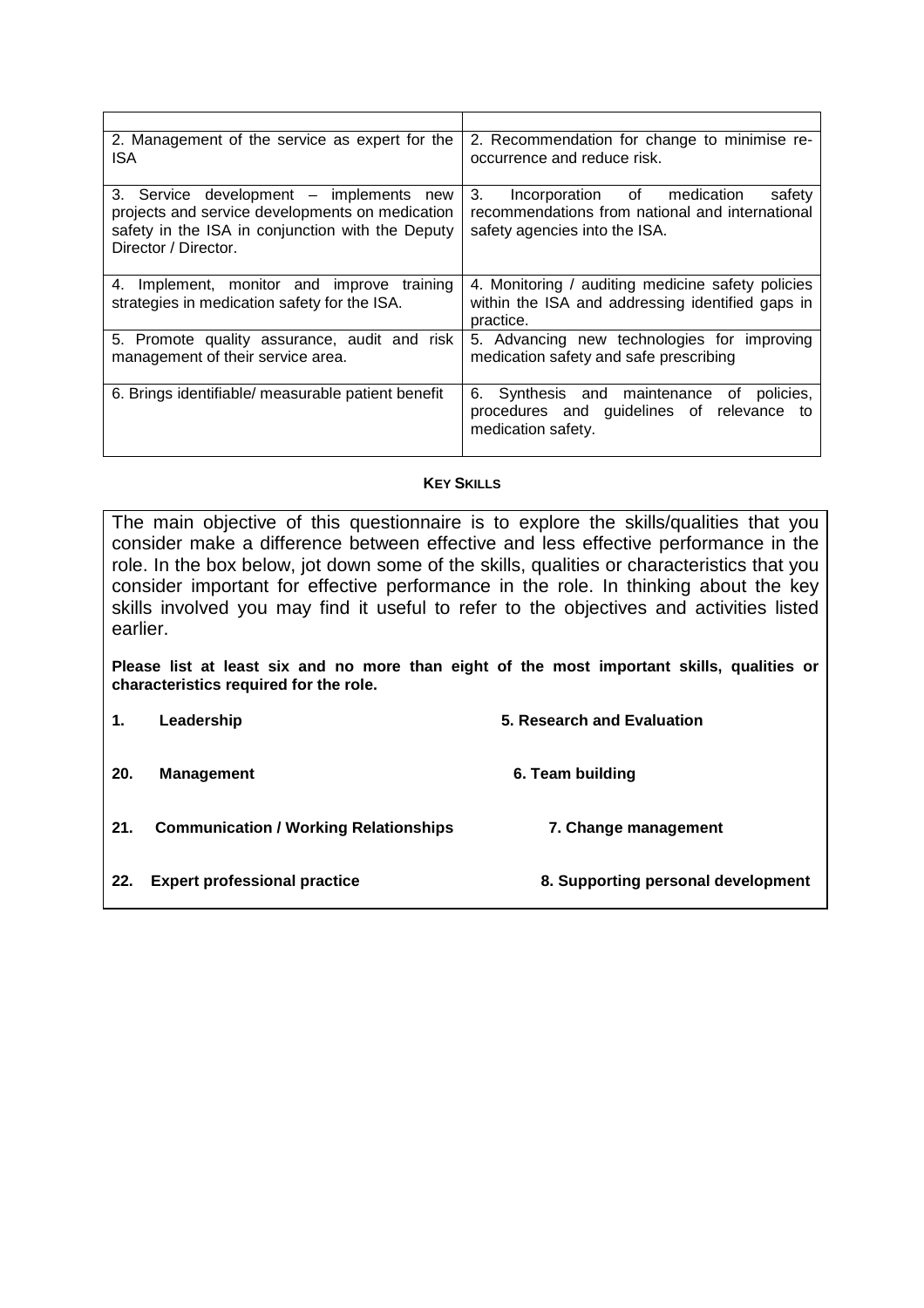# **Clinical Specialist Pharmacists**

| <b>Details of Service</b>                                                                                                                                                                                                                                                                                                                                                                                    | Clinical Specialist Pharmacists will be based in each of the ISA's acute<br>hospitals.                                                                                                                                                                                                                                                                                              |  |
|--------------------------------------------------------------------------------------------------------------------------------------------------------------------------------------------------------------------------------------------------------------------------------------------------------------------------------------------------------------------------------------------------------------|-------------------------------------------------------------------------------------------------------------------------------------------------------------------------------------------------------------------------------------------------------------------------------------------------------------------------------------------------------------------------------------|--|
|                                                                                                                                                                                                                                                                                                                                                                                                              | There work will reflect the contribution of pharmacy to quality integrated pathways<br>(Ref Report on the Review of Hospital Pharmacy, Nov 2011).                                                                                                                                                                                                                                   |  |
|                                                                                                                                                                                                                                                                                                                                                                                                              | The Clinical Specialist Pharmacist appointments will depend on specialisation<br>within individual ISA's and medicines information and education needs within the<br><b>ISA</b>                                                                                                                                                                                                     |  |
|                                                                                                                                                                                                                                                                                                                                                                                                              | The Clinical Specialist Pharmacist grade will deliver the highest level of<br>pharmaceutical care and practice, using evidence based protocols in line with best<br>international standards and those specified for the integrated care pathways<br>programme.                                                                                                                      |  |
| <b>Reporting</b><br><b>Arrangements</b>                                                                                                                                                                                                                                                                                                                                                                      | Pharmacy Service Manager for clinical services                                                                                                                                                                                                                                                                                                                                      |  |
| <b>Key Working</b><br><b>Relationships</b>                                                                                                                                                                                                                                                                                                                                                                   | Pharmacy staff, Medical and Nursing staff, Allied Health Care professionals, hospital<br>management, support services staff.                                                                                                                                                                                                                                                        |  |
| Purpose of the<br><b>Post</b><br>Responsibility for 'near patient' ward based clinical pharmacy and its<br>specialisations to defined clinical areas, e.g. cancer care, antibiotic stewardship,<br>HIV/AIDS, children, mental health, medicine and surgery and for designated<br>medicines information and education and training posts, providing a high level of<br>expertise, competence and performance. |                                                                                                                                                                                                                                                                                                                                                                                     |  |
|                                                                                                                                                                                                                                                                                                                                                                                                              | Provision of pharmacy expertise into the new integrated models of care such as<br>antibiotic stewardship, infectious diseases, cardiology, intensive care,<br>transplantation, respiratory disease, care of the elderly in both secondary and<br>primary care, critical care, inpatient and ambulatory care including cancer care and<br>specialist advice on medication management |  |
|                                                                                                                                                                                                                                                                                                                                                                                                              | To act as a professional resource in advising other pharmacists and health care<br>professionals in their area of expertise                                                                                                                                                                                                                                                         |  |
|                                                                                                                                                                                                                                                                                                                                                                                                              | To demonstrate professional leadership within their designated clinical area<br>through effective communication with other clinical practitioners, motivation of<br>staff and challenging barriers to change                                                                                                                                                                        |  |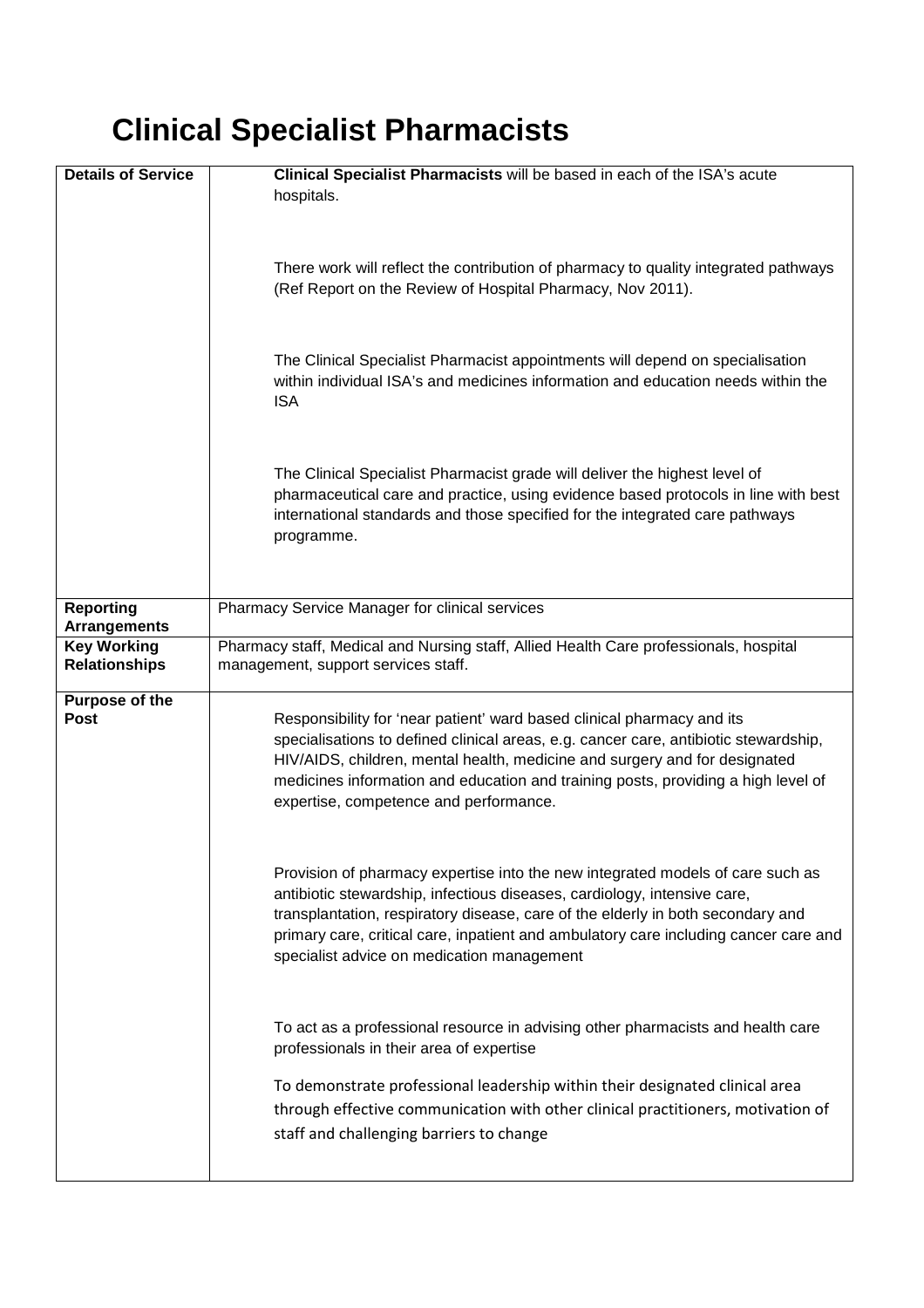# **Professional / Clinical Responsibilities**

#### The Clinical Specialist Pharmacist will:

- be cognisant of and advise appropriately of regulations (Medicinal Products, Prescription and Control of Supply) and (Misuse of Drugs Regulations), as applicable to their area of specialisation
- deliver the highest level of 'near patient' ward based clinical pharmacy services through expert practice and professional advice and to ensure the optimisation of patient safety initiatives
- act as a professional resource within their area of specialisation for advising other ISA pharmacists and clinicians
- promote and lead in the development and delivery of best practice standards
- conduct practice research and audit
- contribute to formulary development and medicines guidelines
- contribute to and actively promote the development of evidence based clinical guidelines relevant to the treatment and management of patients involving pharmacotherapeutics
- provide specialist medicines information and advice to patients and staff
- facilitate the patient discharge process as appropriate
- support the Clinical Care Programmes as appropriate
- ensure the safe use of medicines by evaluating and managing risks associated with the use of medicines and by participating in the hospital's Medicines Safety reporting process

#### **Managerial Responsibilities**

The Clinical Specialist Pharmacist will:

- provide effective clinical leadership to pharmacists assigned to their specialisation and by working with other clinical leaders
- optimise the potential of clinical pharmacy resources, skills and knowledge through monitoring and evaluation, underpinned by literature review and professional development within their area of specialisation
- be responsible for the delivery and development of 'near patient' ward based clinical pharmacy services aligned to quality integrated pathways within their area of specialisation
- contribute to the service planning process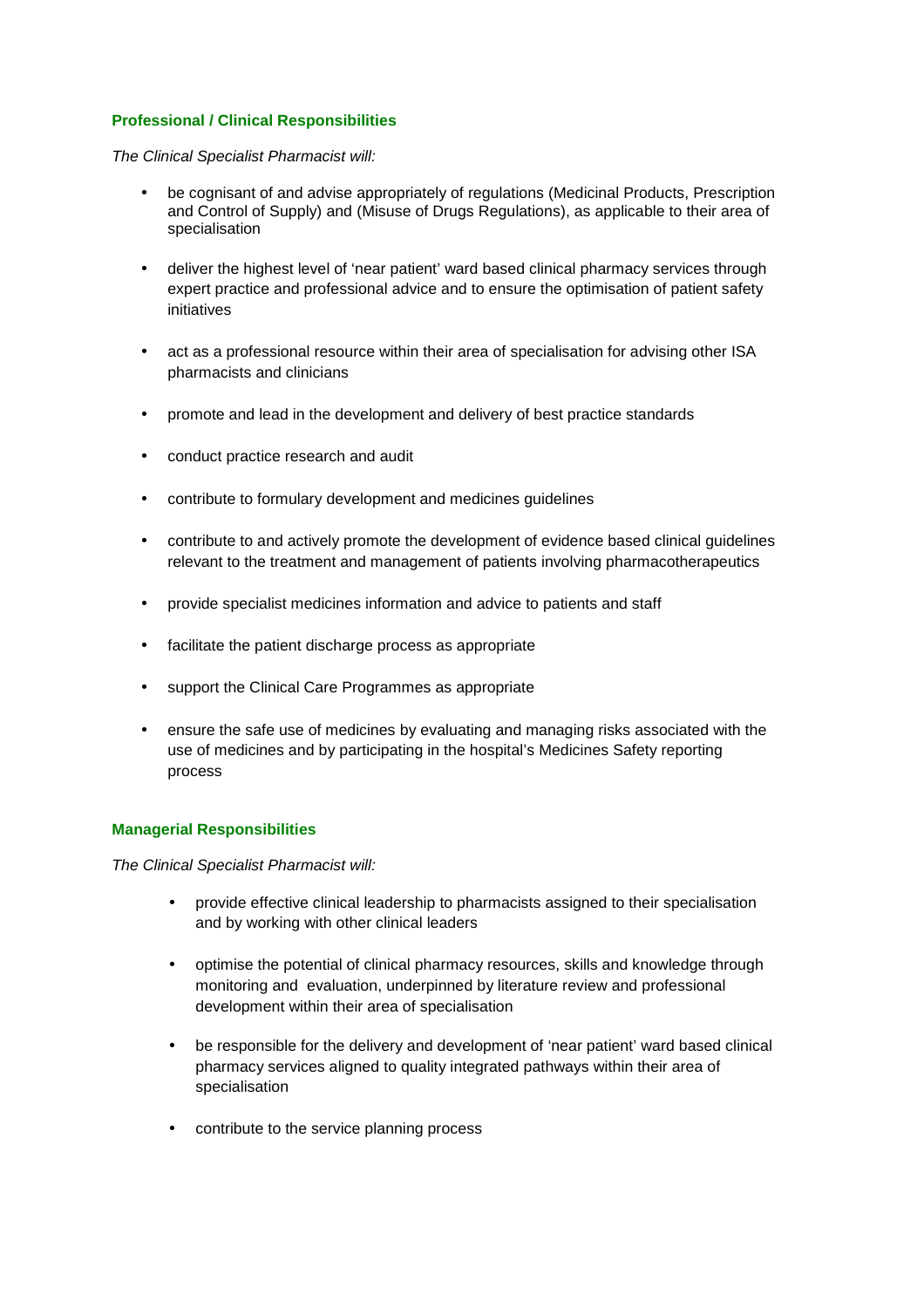- continually monitor the service to ensure it reflects current needs
- implement and manage identified changes
- manage and professionally supervise other pharmacy staff assigned to that specialisation
- contribute to the development and implementation of SOPs, guidelines, protocols etc relevant to their area of expertise including the development of protocols and guidelines to support integrated care pathways
- maintain records according to local and statutory requirements
- participate in individual performance review

#### **Education and Training**

The Clinical Specialist Pharmacist will:

- participate in mandatory training programmes
- undertake continuous professional development and develop professional knowledge and competencies
- support and assist in the training of pharmacists in clinical pharmacy practice
- participate in teaching sessions for nurses and other health professions
- identify own training needs and keep a portfolio of practice maintain and update specialist and general pharmacy knowledge
- have teaching responsibility in health science faculties, as required by the Director of Hospital Pharmacy and Medicines Management.

#### **Clinical Governance, Quality Assurance, Risk, Health & Safety**

The Clinical Specialist Pharmacist will:

- under the direction of their line manager, investigate critical incidents within the designated areas of responsibility and implement preventative and corrective solutions in order to improve patient care
- be aware of and implement agreed policies, procedures and safe professional practice by adhering to relevant legislation, regulations and standards
- actively participate in risk management issues, identify risks and take responsibility for appropriate action
- report any adverse incidents in accordance with organisational guidelines
- have cognisance of HIQA Standards as they apply to the role, for example, Standards for Healthcare, National Standards for the Prevention and Control of Healthcare Associated Infections, Hygiene Standards etc. and comply with associated HSE protocols for implementing and maintaining these standards.
- promote a safe working environment in accordance with Health and Safety legislation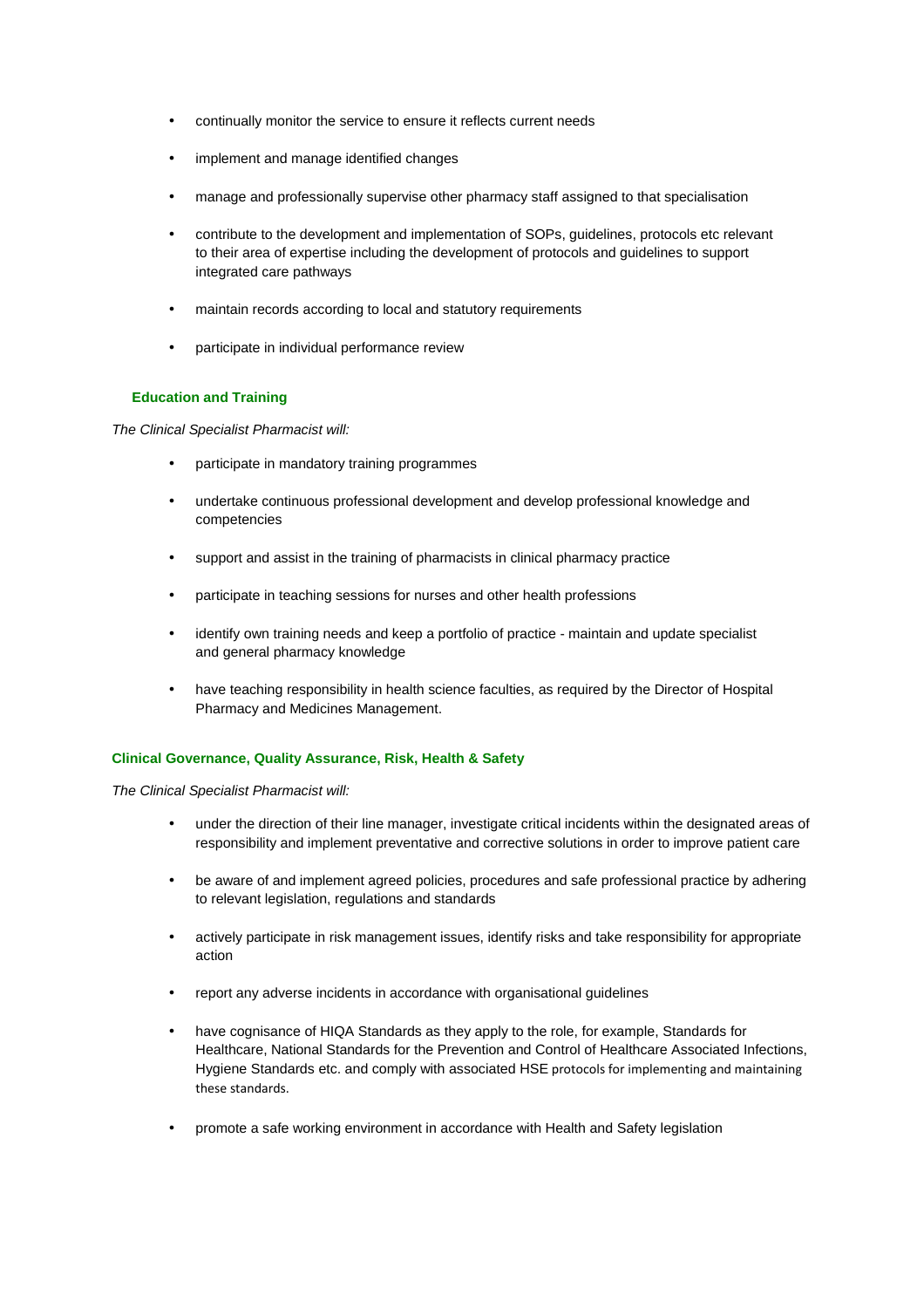#### **Skills and Ability QUESTIONNAIRE**

#### **ROLE / GRADE LEVEL: Clinical Specialist Pharmacist**

IMPORTANT: Please specify above which role / grade level the information you provide refers (i.e. Director, Deputy Director, Regional Lead, Clinical Specialist Pharmacist, Pharmacy Services Manager, Senior Pharmacist, Pharmacist, Graduate Entry Grade, Intern Pharmacist). Please complete a separate questionnaire for each role / grade level.

# NAME(S) AND GRADE TITLE(S):

Please complete your name and grade title / the names and grade titles of those contributing to the completion of this questionnaire.

#### **Objectives & Key Activities**

Please take a few minutes to think about the role as defined in the Review Report / draft job spec. List below the most important objectives of the role as you see them. Also list the most important tasks or activities of the role, now and over the next 3-5 years.

#### Please complete the box below.

| List the five most important overall objectives of<br>the role (i.e. what the role is aiming to achieve)                                                                                                    | List the five most important tasks or activities of the<br>job (i.e. what a person in the role actually does / will<br>need to do)                        |
|-------------------------------------------------------------------------------------------------------------------------------------------------------------------------------------------------------------|-----------------------------------------------------------------------------------------------------------------------------------------------------------|
| 1. Leading clinical pharmacy expert for the ISA in their<br>respective specialisation(s), reflecting local needs<br>and/or national strategies/pathways                                                     | 1. By applying their specialist knowledge they act as<br>patient advocates in matters regarding medicine<br>management within the multi-disciplinary team |
| 2. Service development - implements new projects<br>and service developments in their specialist area in<br>the ISA in conjunction with the Clinical Pharmacy<br>Service Manager/Deputy Director / Director | medicine<br>2. Synthesis<br>and<br>maintenance<br>of<br>management policies, procedures and guidelines for<br>their specialist area.                      |
| 3. Responsible for the training, tutoring competency<br>assessment and development of staff within their<br>specialist area in the ISA.                                                                     | 3. Acts as an educational lead for safe, economic and<br>appropriate prescribing within their specialist area in<br>the ISA                               |
| clinical<br>risk<br>audit.<br>and<br>4.<br>Quality<br>assurance,<br>management.                                                                                                                             | 4. Delivers the highest level of clinical pharmacy<br>service in their day to day practice.                                                               |
| 5. Brings identifiable/ measurable patient benefit<br>through their specialist knowledge input and through<br>being at the forefront of research in their specialist<br>area.                               | 5. Lead and undertake practice research and clinical<br>audit in their specialist area in the ISA                                                         |
| 6. Prescribing Pharmacist of the future.                                                                                                                                                                    | 6.                                                                                                                                                        |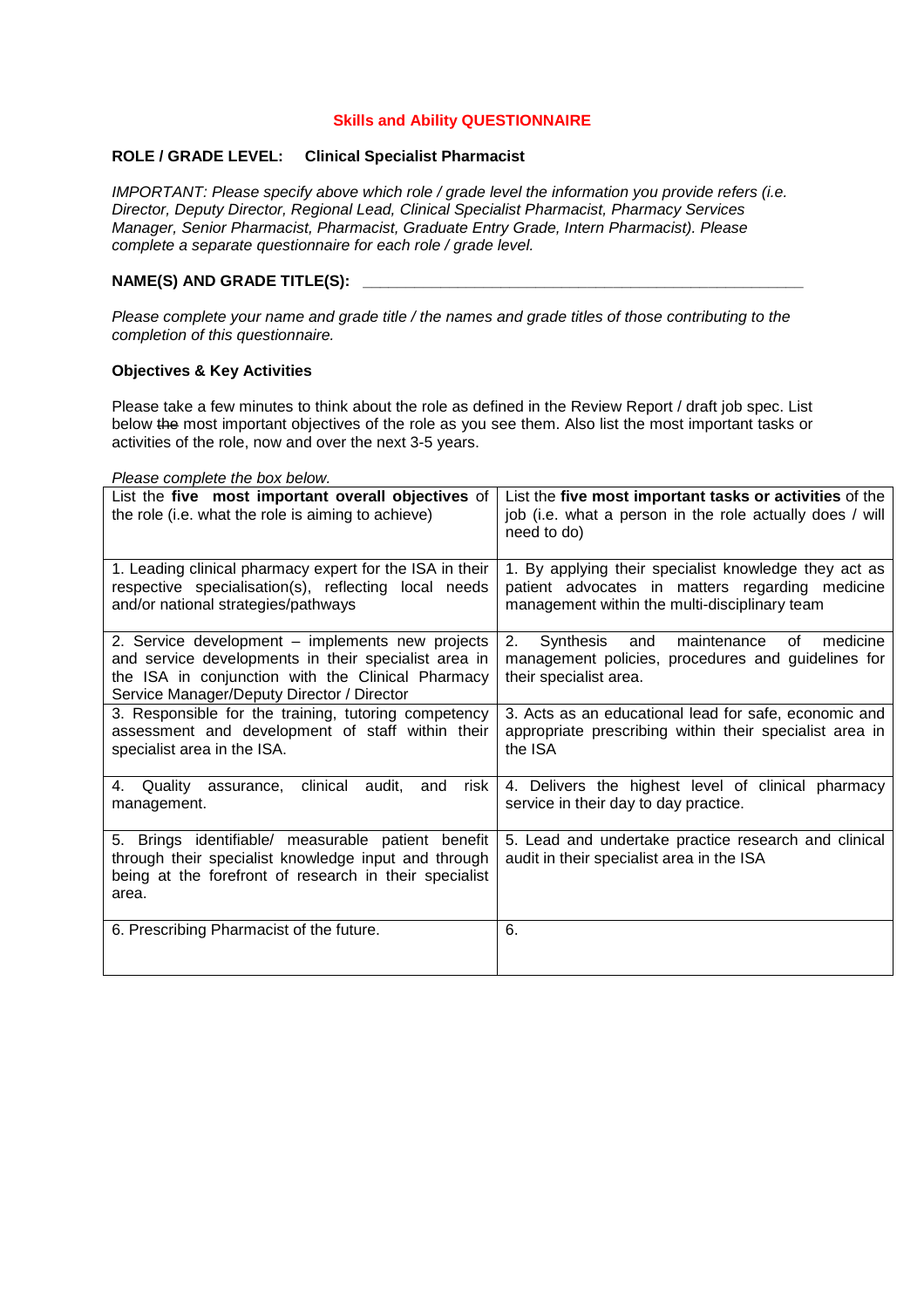# **Senior Pharmacists**

| <b>Details of Service</b>                  | Senior Pharmacists will be based in each of the ISA's acute hospitals.                                                                                                                                                                                                                                                                                                                                                                                                                                                                                                                                                                                                                |  |
|--------------------------------------------|---------------------------------------------------------------------------------------------------------------------------------------------------------------------------------------------------------------------------------------------------------------------------------------------------------------------------------------------------------------------------------------------------------------------------------------------------------------------------------------------------------------------------------------------------------------------------------------------------------------------------------------------------------------------------------------|--|
|                                            |                                                                                                                                                                                                                                                                                                                                                                                                                                                                                                                                                                                                                                                                                       |  |
|                                            | The Senior Pharmacist appointments will depend on the operational and clinical<br>needs of individual hospitals within as ISA                                                                                                                                                                                                                                                                                                                                                                                                                                                                                                                                                         |  |
| Reporting<br><b>Arrangements</b>           | Pharmacy Services Manager / Clinical Specialist Pharmacist as appropriate.                                                                                                                                                                                                                                                                                                                                                                                                                                                                                                                                                                                                            |  |
| <b>Key Working</b><br><b>Relationships</b> | Pharmacy management and staff, Medical and Nursing staff, Allied Health Care<br>professionals, support services staff.                                                                                                                                                                                                                                                                                                                                                                                                                                                                                                                                                                |  |
| Purpose of the<br><b>Post</b>              | The Senior Pharmacist will support the Pharmacy Services Manager(s) in<br>delivering the day to day operational elements of a clearly defined portfolio of<br>hospital based pharmacy services, such as the main pharmacy (dispensary), 'near<br>patient' ward based clinical pharmacy and its specialisations, medication safety<br>and aseptic compounding.<br>To deputise for their line manager for short term absence<br>To support the professional leadership of pharmacy managers within their<br>designated service area, through effective communication, self motivation and by<br>active participation in challenging barriers to and bringing about meaningful<br>change |  |

# **Professional / Clinical Responsibilities**

The Senior Pharmacist will:

- supervise other staff, including pharmacists and technical staff, ensuring regulations (Medicinal Products, Prescription and Control of Supply) and (Misuse of Drugs Regulations), are met when supplying or dispensing medicines as applicable to their assigned duties
- support the provision of 'near patient' ward based clinical pharmacy services, including monitoring patients for adverse events, prescription monitoring, medicines reconciliation, patient counselling and discharge facilitation, as assigned to clinical services
- support the procurement, purchasing, distribution, dispensing (including extemporaneous) of medicines and other pharmaceutical items as assigned to main pharmacy (dispensary) services
- support the aseptic preparation of intravenous medicines as assigned to aseptic services
- support the provision of medicines information within their assigned area of duty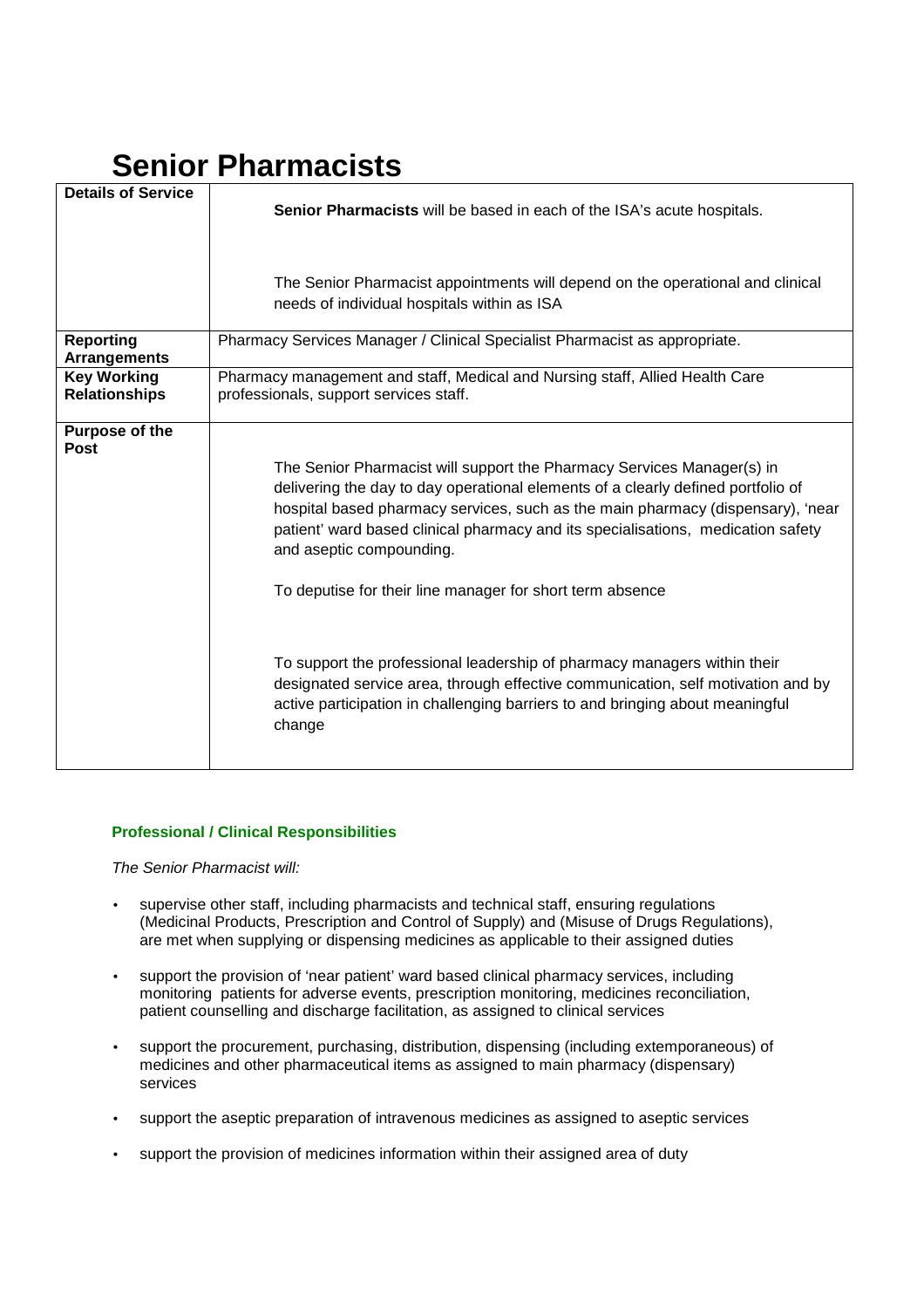- support the provision of effective liaison with community pharmacy services
- support the implementation of new integrated care systems for those in the acute hospital system, ambulatory care, continuing care and the primary care environment
- contribute to the ISA medicines management strategy by assisting in medicines management projects as assigned
- contribute to the development of clinical guidelines relevant to the treatment and management of patients involving pharmacotherapy as assigned
- audit and measure adherence to local, regional and national guidelines and provide feedback to their line managers as assigned
- conduct research and audit relating to the use of medicines and medicines management as assigned
- ensure the safe use of medicines by evaluating and managing risks associated with the use of medicines and by participating in the hospital's Medicines Safety reporting process

# **Managerial Responsibilities**

The Senior Pharmacist will:

- demonstrate leadership at a local level to more junior staff
- ensure that the purchase, storage and supply of all items is operated on the most economical lines, consistent with and cognisant of legal, safety, security and cold chain (as applicable), requirements
- supervise and manage pharmacy staff assigned to their area of practice
- maintain records, supply information and reports as required
- deputise for his / her line manager as appropriate

# **Education and Training**

The Senior Pharmacist will:

- participate in mandatory training programmes
- undertake continuous professional development and develop professional knowledge and competencies
- support and assist in the training of pharmacists in clinical pharmacy practice
- support teaching sessions for nurses and other health professions as assigned
- identify own training needs and keep a portfolio of practice maintain and update specialist and general pharmacy knowledge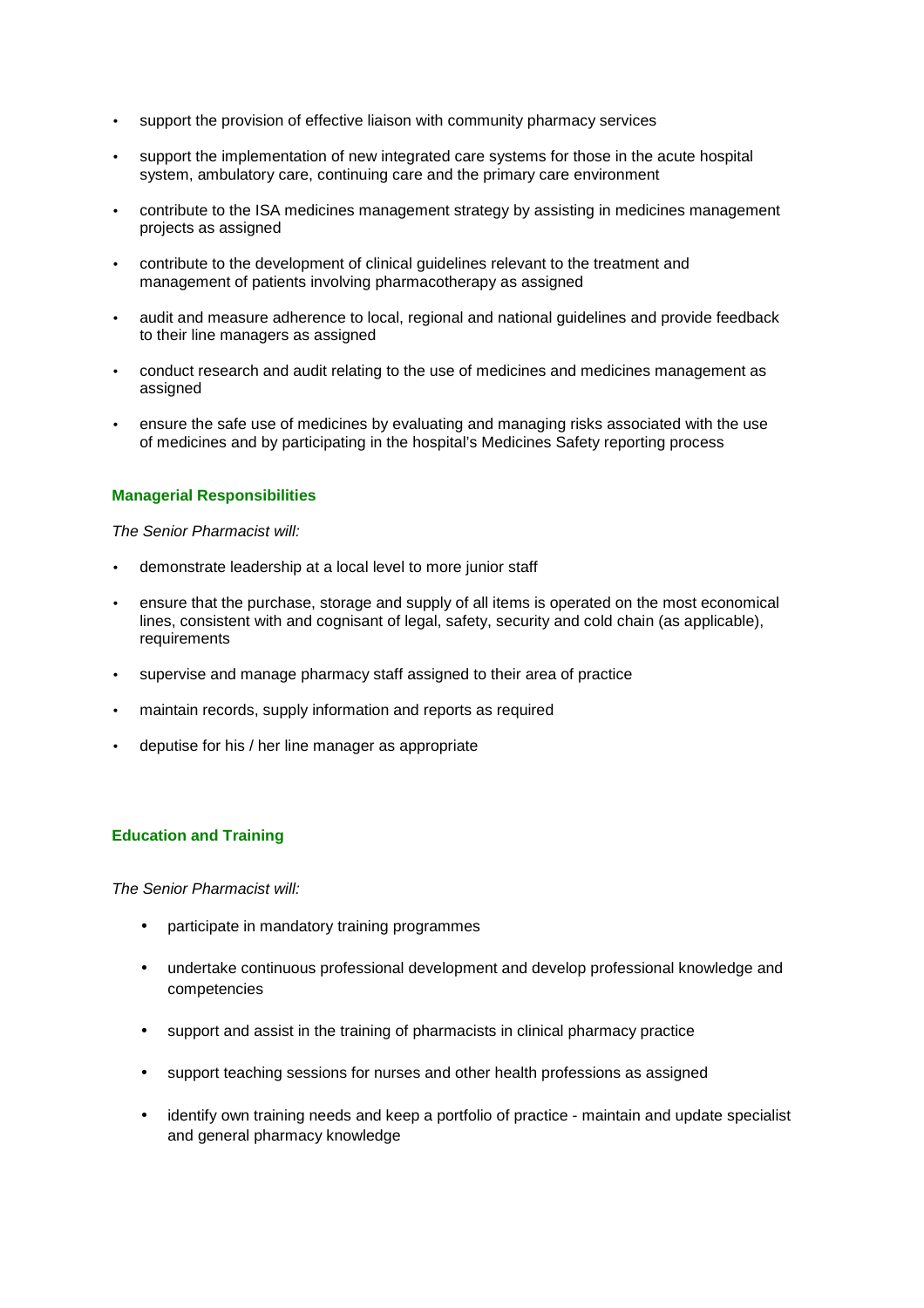# **Clinical Governance, Quality Assurance, Risk, Health & Safety**

The Senior Pharmacist will:

- under the direction of their line manager, investigate critical incidents within the designated areas of responsibility and implement preventative and corrective solutions in order to improve patient care
- be aware of and implement agreed policies, procedures and safe professional practice by adhering to relevant legislation, regulations and standards
- actively participate in risk management issues, identify risks and take responsibility for appropriate action
- report any adverse incidents in accordance with organisational guidelines
- have cognisance of HIQA Standards as they apply to the role, for example, Standards for Healthcare, National Standards for the Prevention and Control of Healthcare Associated Infections, Hygiene Standards etc. and comply with associated HSE protocols for implementing and maintaining these standards.
- promote a safe working environment in accordance with Health and Safety legislation

#### **SKILLS & ABILITIES QUESTIONNAIRE**

#### **ROLE / GRADE LEVEL: Senior Pharmacist**

IMPORTANT: Please specify above which role / grade level the information you provide refers (i.e. Director, Deputy Director, Regional Lead, Clinical Specialist Pharmacist, Pharmacy Services Manager, Senior Pharmacist, Pharmacist, Graduate Entry Grade, Intern Pharmacist). Please complete a separate questionnaire for each role / grade level.

#### **NAME(S) AND GRADE TITLE(S):**

Please complete your name and grade title / the names and grade titles of those contributing to the completion of this questionnaire.

#### **Objectives & Key Activities**

Please take a few minutes to think about the role as defined in the Review Report / draft job spec. List below any additional most important objectives of the role as you see them. Also list the most important tasks or activities of the role, now and over the next 3-5 years.

| Please complete the box below.                        |                                                                                |  |  |
|-------------------------------------------------------|--------------------------------------------------------------------------------|--|--|
| List the five most important overall objectives       | List the five most important tasks or activities                               |  |  |
| of the role (i.e. what the role is aiming to achieve) | of the job (i.e. what a person in the role actually<br>does / will need to do) |  |  |
| 1. To provide experienced pharmacist support in       | 1. Act as patient advocate in matters regarding                                |  |  |
| the service areas.                                    | medicine management within<br>the<br>multi-                                    |  |  |
|                                                       | disciplinary team                                                              |  |  |
| 2. To support the implementation and delivery of      | 2. Support service manager in the maintenance                                  |  |  |
| integrated care systems                               | and updating of medicine management policies,                                  |  |  |
|                                                       | procedures and guidelines for the service they                                 |  |  |
|                                                       | are assigned to.                                                               |  |  |
| 3. To deputise for the service manager in their       | 3. Support the service manager in promoting the                                |  |  |

Please complete the box below.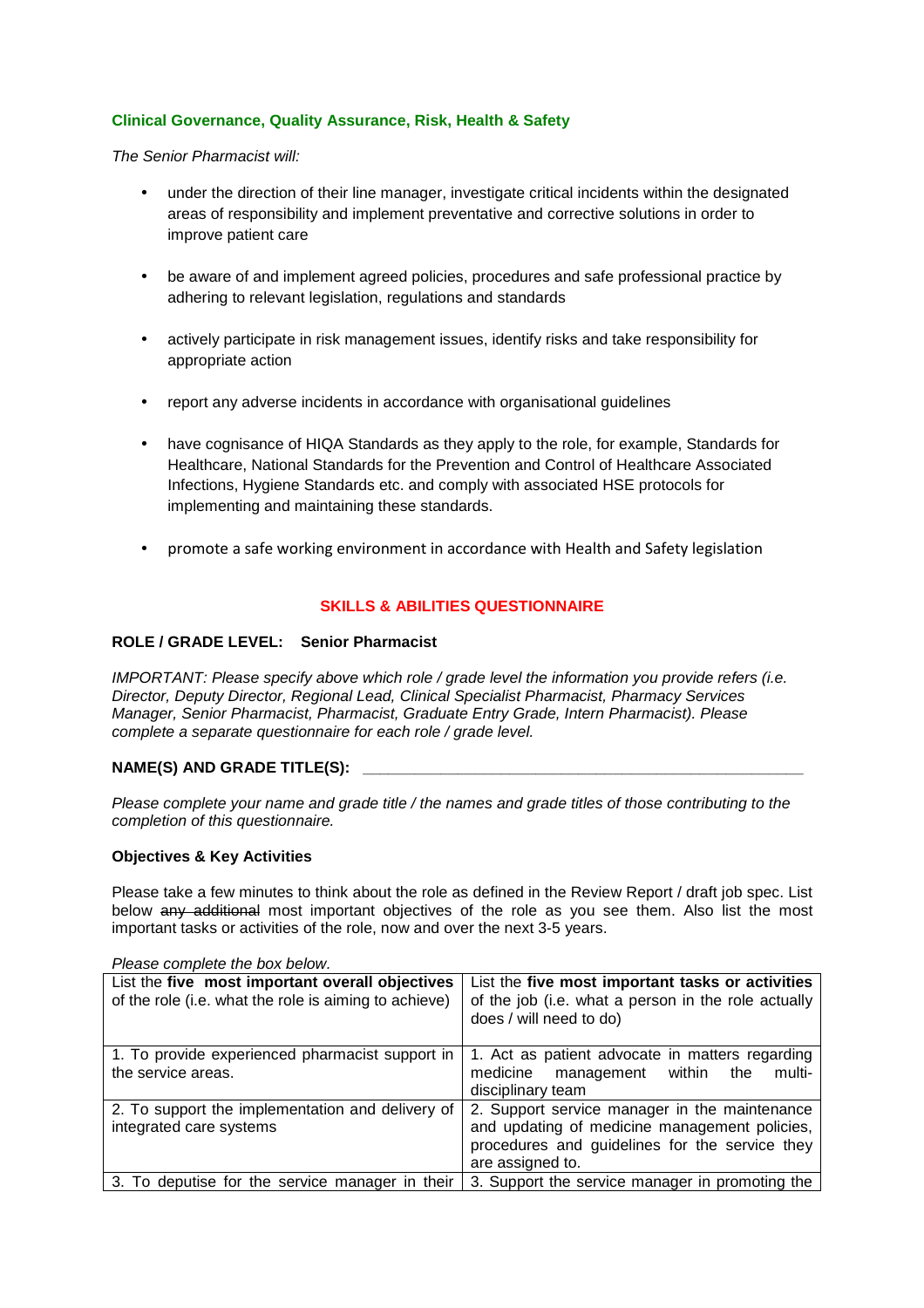| short term absence e.g. annual leave                                                              | safe, economic and appropriate delivery of the<br>service.                                        |
|---------------------------------------------------------------------------------------------------|---------------------------------------------------------------------------------------------------|
| 4. Participates in training, tutoring competency<br>assessment and development of pharmacy staff. | 4. Delivers a high level of pharmacy practice in<br>their service area.                           |
| 5. Brings identifiable/ measurable patient benefit                                                | 5. Support and undertake practice research and<br>clinical audit in their service area in the ISA |
| 6. Participate in quality assurance, clinical audit,<br>and risk management issues.               | 6. Professional supervision of assigned staff.                                                    |

# **KEY SKILLS**

The main objective of this questionnaire is to explore the skills/qualities that you consider make a difference between effective and less effective performance in the role. In the box below, jot down some of the skills, qualities or characteristics that you consider important for effective performance in the role. In thinking about the key skills involved you may find it useful to refer to the objectives and activities listed earlier.

**Please list at least six and no more than eight of the most important skills, qualities or characteristics required for the role.** 

# **7. Research and Evaluation**

- **2. Team work**
- **3. Communication / Working Relationships**
- **4. Professional practice**
- **5. Supporting personal development of others**
- **6. Mentoring, training and education**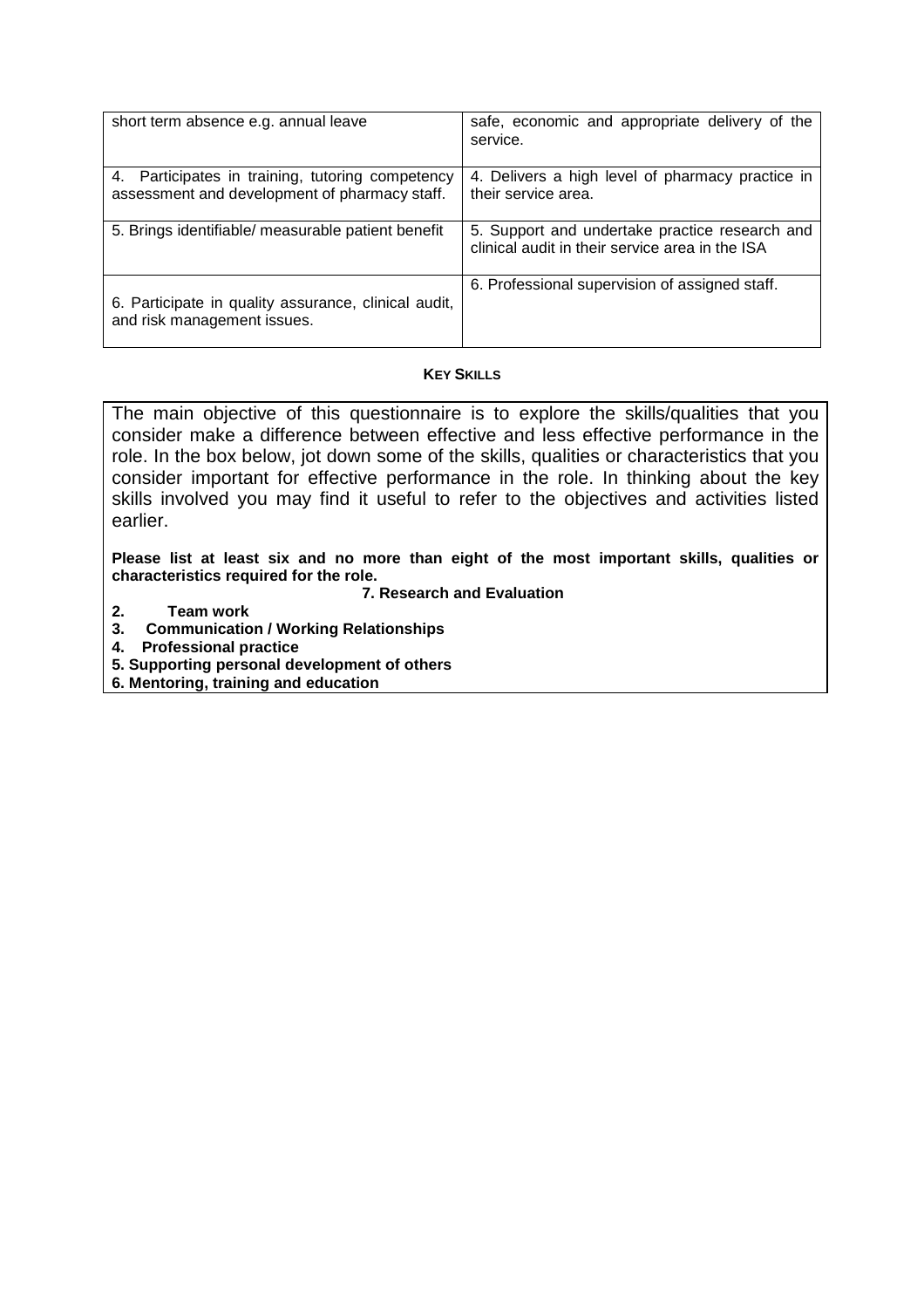# **Pharmacists**

| <b>Details of Service</b>                  | Pharmacists will be based in each of the ISA's acute hospitals.                                                                                                                                                                                                                                                                                                                                                                                                                                                                                                                                                                                                                                                                                                                                                                                                                                           |
|--------------------------------------------|-----------------------------------------------------------------------------------------------------------------------------------------------------------------------------------------------------------------------------------------------------------------------------------------------------------------------------------------------------------------------------------------------------------------------------------------------------------------------------------------------------------------------------------------------------------------------------------------------------------------------------------------------------------------------------------------------------------------------------------------------------------------------------------------------------------------------------------------------------------------------------------------------------------|
|                                            | These posts will be rotational within ISA structures as appropriate as designated<br>by the Director of Hospital Pharmacy and Medicines Management                                                                                                                                                                                                                                                                                                                                                                                                                                                                                                                                                                                                                                                                                                                                                        |
|                                            | The Pharmacist appointments will depend on the operational and clinical needs of<br>individual hospitals within as ISA as designated by the Director of Hospital<br>Pharmacy and Medicines Management                                                                                                                                                                                                                                                                                                                                                                                                                                                                                                                                                                                                                                                                                                     |
| <b>Reporting</b><br><b>Arrangements</b>    | Reports to the Pharmacy Services Manager, Clinical Pharmacist Specialist or Senior<br>Pharmacist as appropriate and designated according to rotation.                                                                                                                                                                                                                                                                                                                                                                                                                                                                                                                                                                                                                                                                                                                                                     |
|                                            |                                                                                                                                                                                                                                                                                                                                                                                                                                                                                                                                                                                                                                                                                                                                                                                                                                                                                                           |
| <b>Key Working</b><br><b>Relationships</b> | Pharmacy staff, Medical and Nursing staff, Allied Health Care professionals, support<br>services staff.                                                                                                                                                                                                                                                                                                                                                                                                                                                                                                                                                                                                                                                                                                                                                                                                   |
| Purpose of the<br><b>Post</b>              | The Pharmacist will support the Pharmacy Services Manager(s), Clinical<br>Pharmacist Specialists and Senior Pharmacists in delivering the day to day<br>operational elements of a clearly defined portfolio of hospital based pharmacy<br>services, such as the main pharmacy (dispensary), 'near patient' ward based<br>clinical pharmacy and its specialisations, medication safety and aseptic<br>compounding.<br>To participate in ISA wide rotational duties according to service need and to<br>ensure that post holders at this grade will benefit from experience in a range of<br>pharmacy practice areas specific to a hospital site<br>To support the professional leadership of pharmacy managers within their<br>designated service area, through effective communication, self motivation and by<br>active participation in challenging barriers to and bringing about meaningful<br>change |

# **Professional / Clinical Responsibilities**

The Pharmacist will:

• supervise technical staff ensuring regulations (Medicinal Products, Prescription and Control of Supply) and (Misuse of Drugs Regulations), are met when supplying or dispensing medicines as applicable to their assigned duties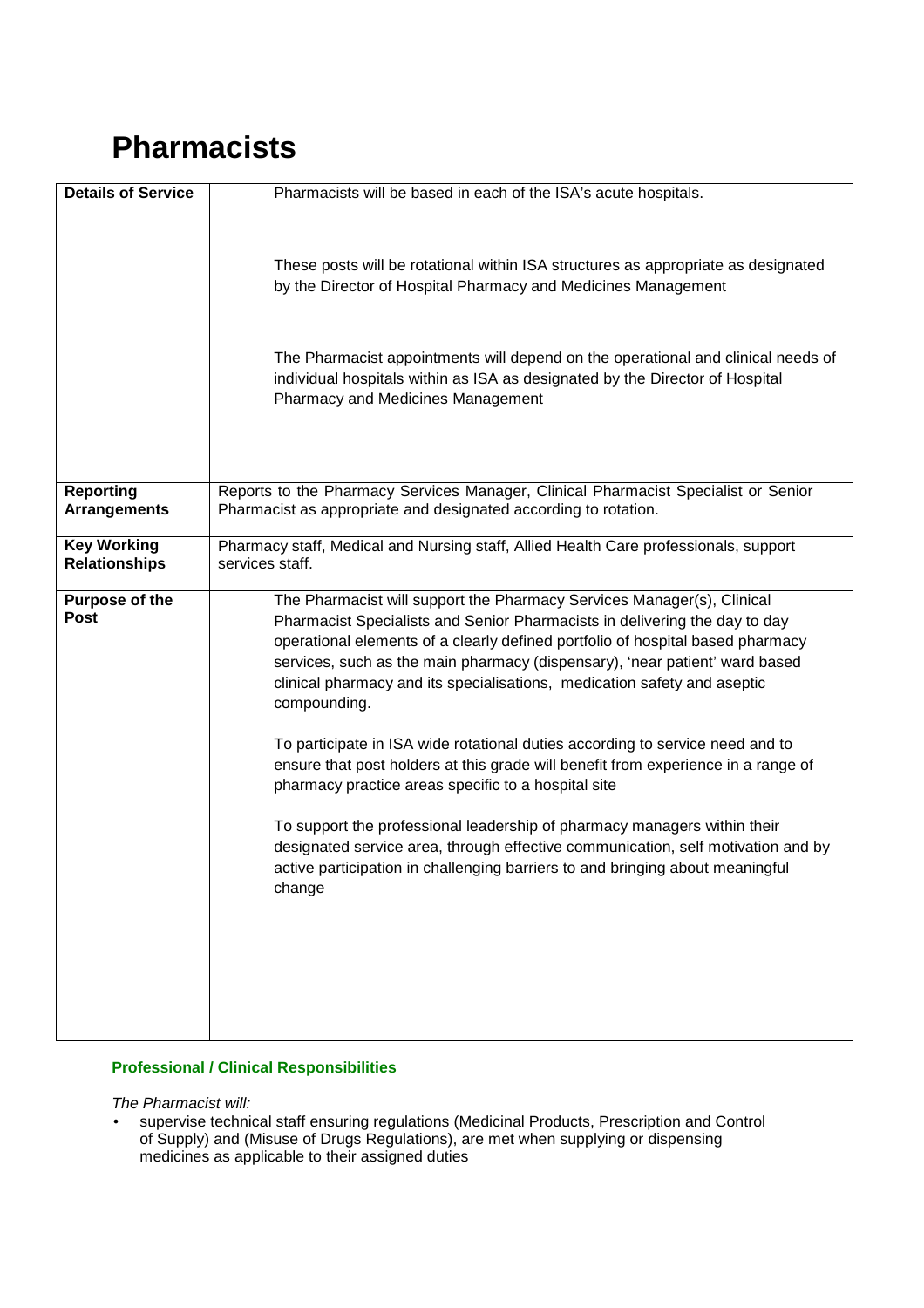- assist and contribute to the provision of pharmacy services as assigned, including the professional supervision of dispensed medicines, provision of 'near patient' ward based clinical pharmacy services and the aseptic preparation of intravenous medicines
- support the implementation of new integrated care systems for those in the acute hospital system, ambulatory care, continuing care and the primary care environment which includes implementing the necessary protocols as agreed with the HSE
- contribute to the development of clinical guidelines relevant to the treatment and management of patients involving pharmacotherapy as assigned
- maintain records as required
- contribute to protocol and guideline development, quality initiatives, audit and service development as assigned
- contribute to the safe use of medicines by evaluating and managing risks associated with the use of medicines and by participating in the hospital's Medicines Safety reporting process

#### **Managerial Responsibilities**

#### The Pharmacist will:

• ensure that the purchase and supply of medicines is consistent with local policies and procedures including safety, security and cold chain (as applicable), requirements

# **Education and Training**

#### The Pharmacist will:

- participate in mandatory training programmes
- undertake continuous professional development and develop professional knowledge and competencies
- support and assist in the training of pharmacists in clinical pharmacy practice
- support teaching sessions for nurses and other health professions as assigned
- identify own training needs and keep a portfolio of practice maintain and update specialist and general pharmacy knowledge
- participate in individual performance review and appraisal

# **Clinical Governance, Quality Assurance, Risk, Health & Safety**

The Pharmacist will:

- under the direction of their line manager, investigate critical incidents within the designated areas of responsibility and implement preventative and corrective solutions in order to improve patient care
- be aware of and implement agreed policies, procedures and safe professional practice by adhering to relevant legislation, regulations and standards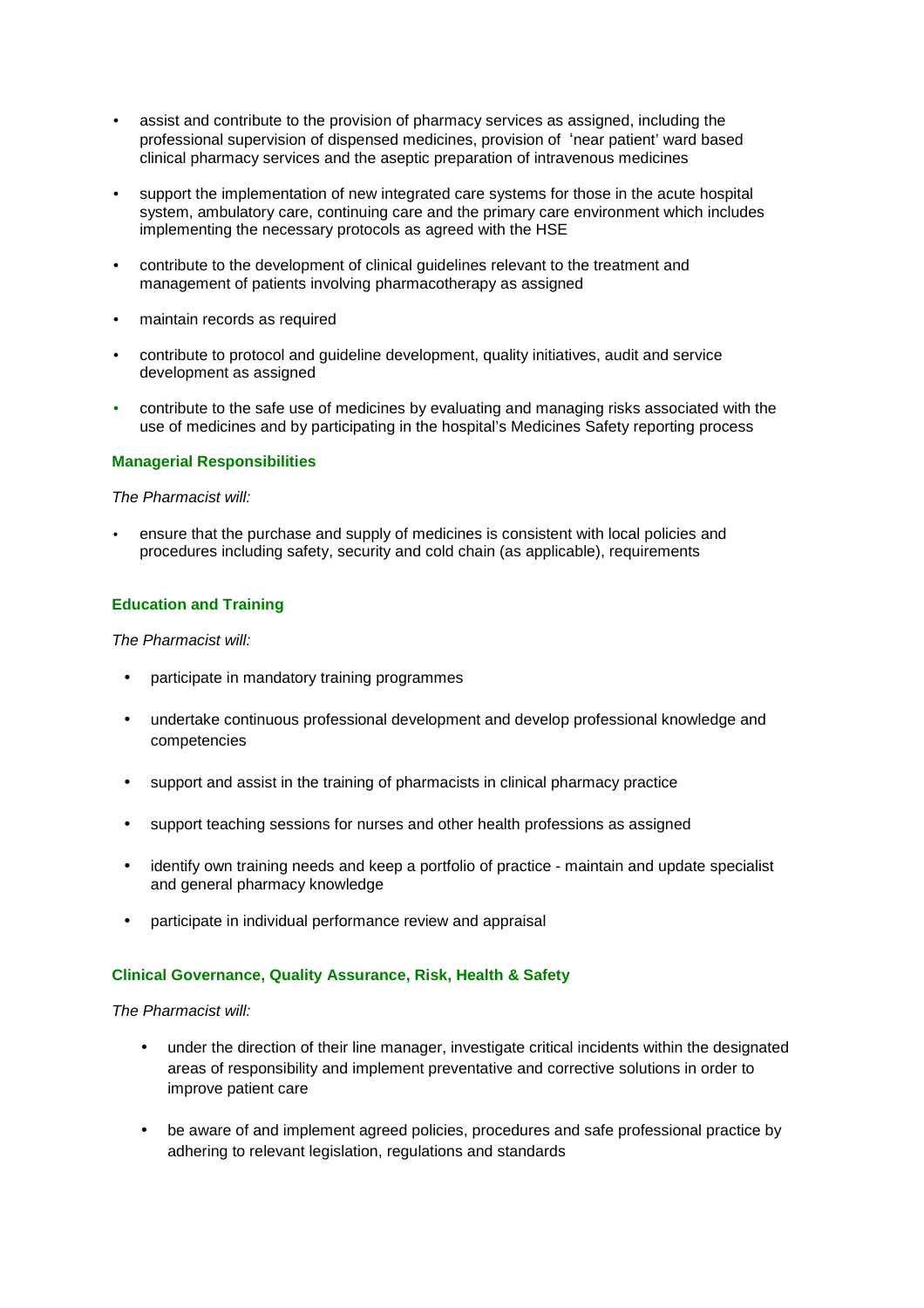- actively participate in risk management issues, identify risks and take responsibility for appropriate action
- report any adverse incidents in accordance with organisational guidelines
- have cognisance of HIQA Standards as they apply to the role, for example, Standards for Healthcare, National Standards for the Prevention and Control of Healthcare Associated Infections, Hygiene Standards etc. and comply with associated HSE protocols for implementing and maintaining these standards.
- promote a safe working environment in accordance with Health and Safety legislation

# **SKILLS & ABILITIES QUESTIONNAIRE**

# **ROLE / GRADE LEVEL: Pharmacist**

IMPORTANT: Please specify above which role / grade level the information you provide refers (i.e. Director, Deputy Director, Regional Lead, Clinical Specialist Pharmacist, Pharmacy Services Manager, Senior Pharmacist, Pharmacist, Graduate Entry Grade, Intern Pharmacist). Please complete a separate questionnaire for each role / grade level.

# NAME(S) AND GRADE TITLE(S):

Please complete your name and grade title / the names and grade titles of those contributing to the completion of this questionnaire.

# **Objectives & Key Activities**

Please take a few minutes to think about the role as defined in the Review Report / draft job spec. List below any additional most important objectives of the role as you see them. Also list the most important tasks or activities of the role, now and over the next 3-5 years.

| riease complete the box below.                            |                                                                                   |  |  |
|-----------------------------------------------------------|-----------------------------------------------------------------------------------|--|--|
| List the five most important overall objectives           | List the five most important tasks or activities                                  |  |  |
| of the role (i.e. what the role is aiming to achieve)     | of the job (i.e. what a person in the role actually                               |  |  |
|                                                           | does / will need to do)                                                           |  |  |
| 1. To provide pharmacist support in the service<br>areas. | Supporting patient advocacy in<br>1.<br>matters<br>regarding medicine management. |  |  |
|                                                           |                                                                                   |  |  |
| 2. To rotate through the ISA service areas to gain        | 2. Providing the pharmacy service under the                                       |  |  |
| appropriate experience.                                   | supervision of the pharmacy service manager in                                    |  |  |
|                                                           | the area to which they are assigned.                                              |  |  |
| 3. To support the implementation and delivery of          | 3. Support the service manager in promoting the                                   |  |  |
| integrated care systems                                   | safe, economic and appropriate delivery of the                                    |  |  |
|                                                           | service.                                                                          |  |  |
| 4. Participates in training, tutoring competency          | 4. Delivers pharmacy practice in compliance with                                  |  |  |
| assessment thereby developing their portfolio for         | policies procedures and guidelines.                                               |  |  |
| CPD and CE                                                |                                                                                   |  |  |
|                                                           |                                                                                   |  |  |
| 5. Brings identifiable/ measurable patient benefit        | 5. Under supervision, support and undertake                                       |  |  |
|                                                           | practice research and clinical audit in their                                     |  |  |
|                                                           | service area in the ISA                                                           |  |  |
|                                                           |                                                                                   |  |  |
| 6. Participate in quality assurance, clinical audit,      | 6. Professional support and legal supervision of                                  |  |  |
| and risk management issues.                               | dispensing activities, including the dispensing of                                |  |  |
|                                                           | controlled drugs and aseptic compounding.                                         |  |  |
|                                                           |                                                                                   |  |  |
|                                                           |                                                                                   |  |  |

Please complete the box below.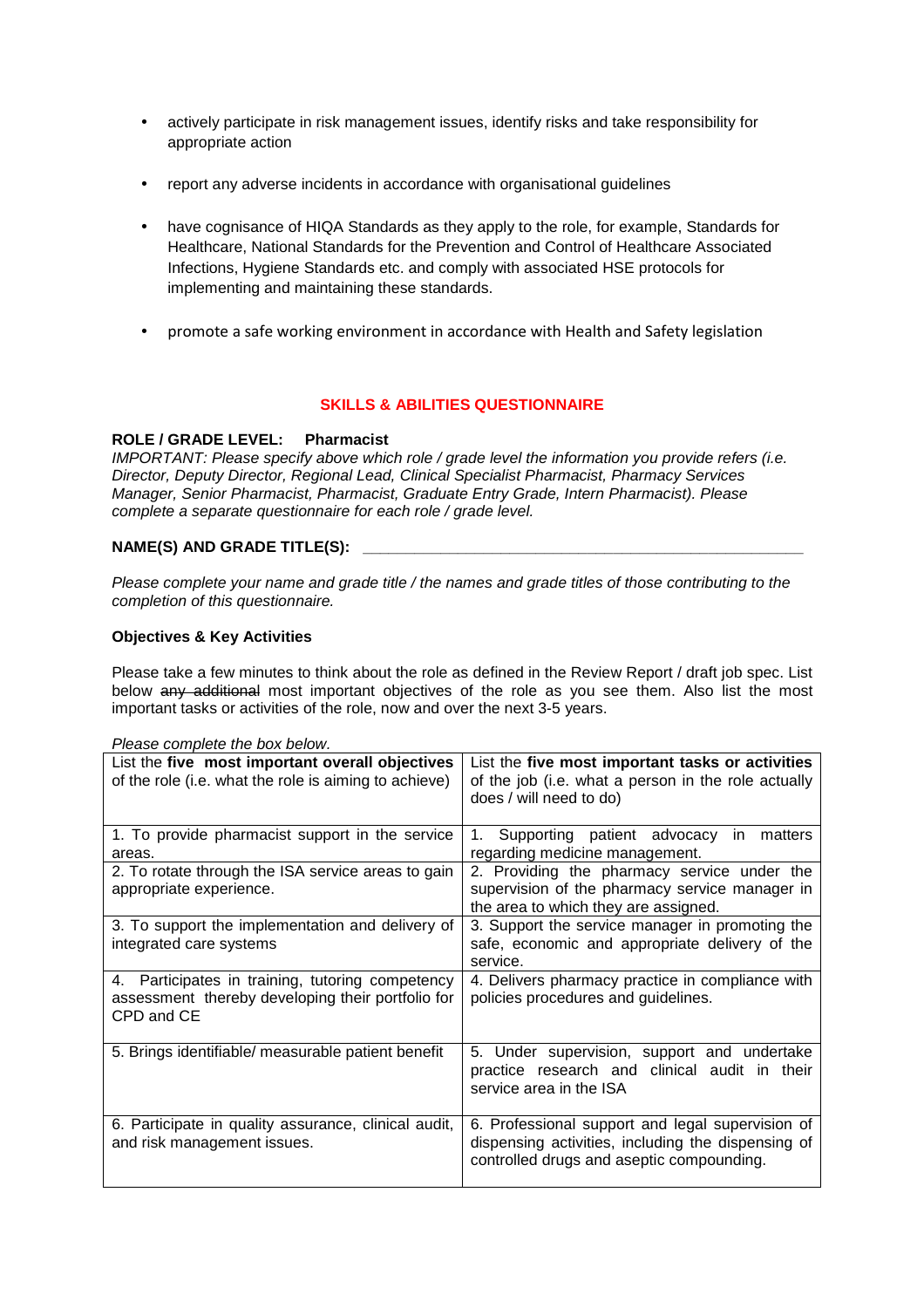#### **KEY SKILLS**

The main objective of this questionnaire is to explore the skills/qualities that you consider make a difference between effective and less effective performance in the role. In the box below, jot down some of the skills, qualities or characteristics that you consider important for effective performance in the role. In thinking about the key skills involved you may find it useful to refer to the objectives and activities listed earlier.

**Please list at least six and no more than eight of the most important skills, qualities or characteristics required for the role.** 

- **1. Pharmaceutical and clinical reasoning skills**
- **2. Team work**
- **3. Communication**
- **4. Working Relationships**
- **5. Professional practice**
- **6. Self motivated learner**
- **7.**